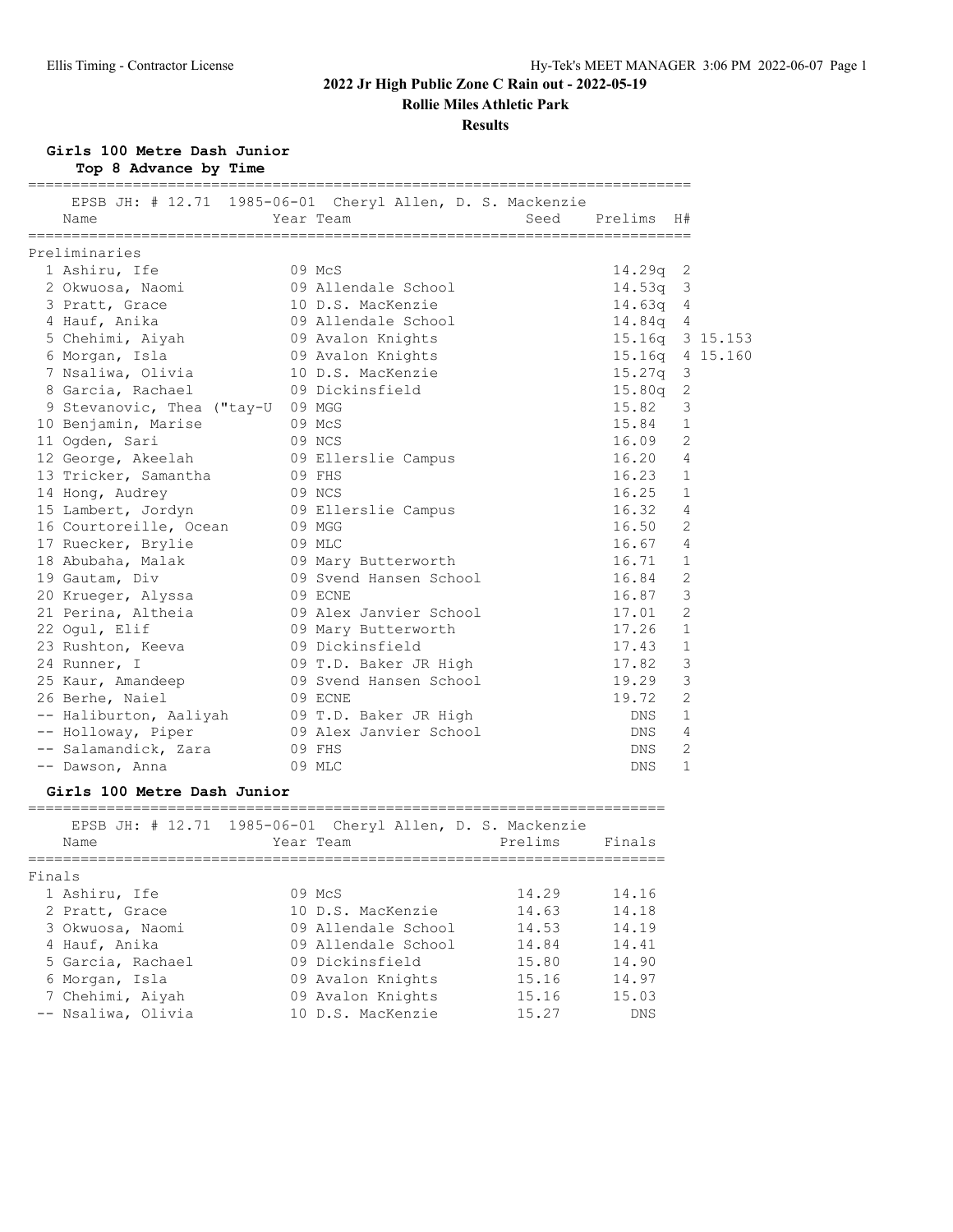**Rollie Miles Athletic Park**

#### **Results**

**Girls 200 Metre Dash Junior**

|                      | EPSB JH: # 25.46 1985-06-01 Cheryl Allen, D. S. Mackenzie |                |                |
|----------------------|-----------------------------------------------------------|----------------|----------------|
| Name                 | Year Team                                                 | Finals<br>Seed | H#             |
| 1 Ashiru, Ife        | 09 McS                                                    | 31.10          | 2              |
| 2 Morgan, Isla       | 09 Avalon Knights                                         | 33.13          | 3              |
| 3 George, Akeelah    | 09 Ellerslie Campus                                       | 34.16          | 4              |
| 4 Torres, Andrea     | 09 Allendale School                                       | 34.37          | $\overline{4}$ |
| 5 Brown, Chloe       | 09 Alex Janvier School                                    | 34.55          | 4              |
| 6 Odabas, Nur        | 09 Mary Butterworth                                       | 35.37          | $\mathcal{S}$  |
| 7 Lee, Samantha      | 09 Alex Janvier School                                    | 35.55          | $\mathfrak{Z}$ |
| 8 Tricker, Samantha  | 09 FHS                                                    | 35.80          | $\mathcal{S}$  |
| Krueger, Alyssa      | 09 ECNE                                                   | 36.49          | $\overline{4}$ |
| 10 khasria, Dashmeet | 09 Ellerslie Campus                                       | 36.86          | $\mathcal{S}$  |
| 11 Phan, My          | 09 Dickinsfield                                           | 37.63          | 4              |
| 12 Nordberg, Dagny   | 09 Allendale School                                       | 38.32          | $\mathcal{S}$  |
| 13 Lucier, London    | 09 MLC                                                    | 38.59          | $\mathfrak{Z}$ |
| 14 Ellaham, Halima   | 09 T.D. Baker JR High                                     | 38.81          | $\overline{c}$ |
| 15 Benjamin, Marise  | 09 McS                                                    | 38.98          | $\overline{4}$ |
| 16 Rushton, Keeva    | 09 Dickinsfield                                           | 39.50          | $\overline{c}$ |
| 17 Tep, Sochealiny   | 09 MGG                                                    | 41.72          | $\overline{4}$ |
| 18 Farah, Shamsa     | 09 FHS                                                    | 43.44          | $\overline{2}$ |
| 19 Mahamud, Rayyan   | 09 Svend Hansen School                                    | 52.70          | $\overline{2}$ |
| 20 Boldt, Shiloh     | 09 NCS                                                    | 11:45.17       | $\mathbf{1}$   |
| 21 Chan, Cora        | 09 Mary Butterworth                                       | 11:46.41       | $\mathbf{1}$   |
| 22 Rolston, Claire   | 09 T.D. Baker JR High                                     | 11:46.75       | $\mathbf{1}$   |
| 23 Najafzadeh, Diana | 10 D.S. MacKenzie                                         | 11:46.93       | $\mathbf{1}$   |
| 24 Abestilla, Yngrid | 09 Svend Hansen School                                    | 11:47.33       | $\mathbf{1}$   |
| 25 Kanyombo, Jemima  | 09 Spartans                                               | 11:48.87       | $\mathbf{1}$   |
| -- Chehimi, Aiyah    | 09 Avalon Knights                                         | <b>DNS</b>     | $\overline{4}$ |
| -- Berhe, Naiel      | 09 ECNE                                                   | <b>DNS</b>     | 2              |
| -- Abma, Mariah      | 09 MGG                                                    | <b>DNS</b>     | 3              |
| -- Radloff, Abigail  | 10 D.S. MacKenzie                                         | <b>DNS</b>     | $\overline{2}$ |

#### **Girls 400 Metre Dash Junior**

 EPSB JH: # 1:00.12 1986-06-01 Monica Highbaugh, Edith Rogers Name Year Team Seed Finals H# ============================================================================ 1 Arbez, Poppy 09 Avalon Knights 1:12.53 2 2 Ukure, Sumeya 10 D.S. MacKenzie 1:13.42 3 3 Brown, Chloe 09 Alex Janvier School 1:14.52 1 4 Josan, Veira 09 NCS 1:17.09 3 5 Chan, Cora 09 Mary Butterworth 1:17.98 4 6 Cables, Gianne 09 Avalon Knights 1:19.47 3 7 Kahumba, Anna 09 Dickinsfield 1:19.86 3 8 Tsougrianis, Georgina 199 NCS 1:20.26 4 9 Sonnenberg, Brooke 609 Alex Janvier School 1:20.69 2 10 Ruecker, Brylie 09 MLC 1:21.33 2 11 Linic, Anna 09 McS 1:22.00 4 12 Nordberg, Dagny 1:22.47 3 13 khasria, Dashmeet 09 Ellerslie Campus 1:22.61 4 14 Basi, Hazel 09 Allendale School 1:24.34 2 15 Kanyombo, Jemima 09 Spartans 1:26.88 4 16 Chaphekar, Riva 09 Ellerslie Campus 1:28.74 1 -- Ibrahim, Sumaya 09 FHS DNS 1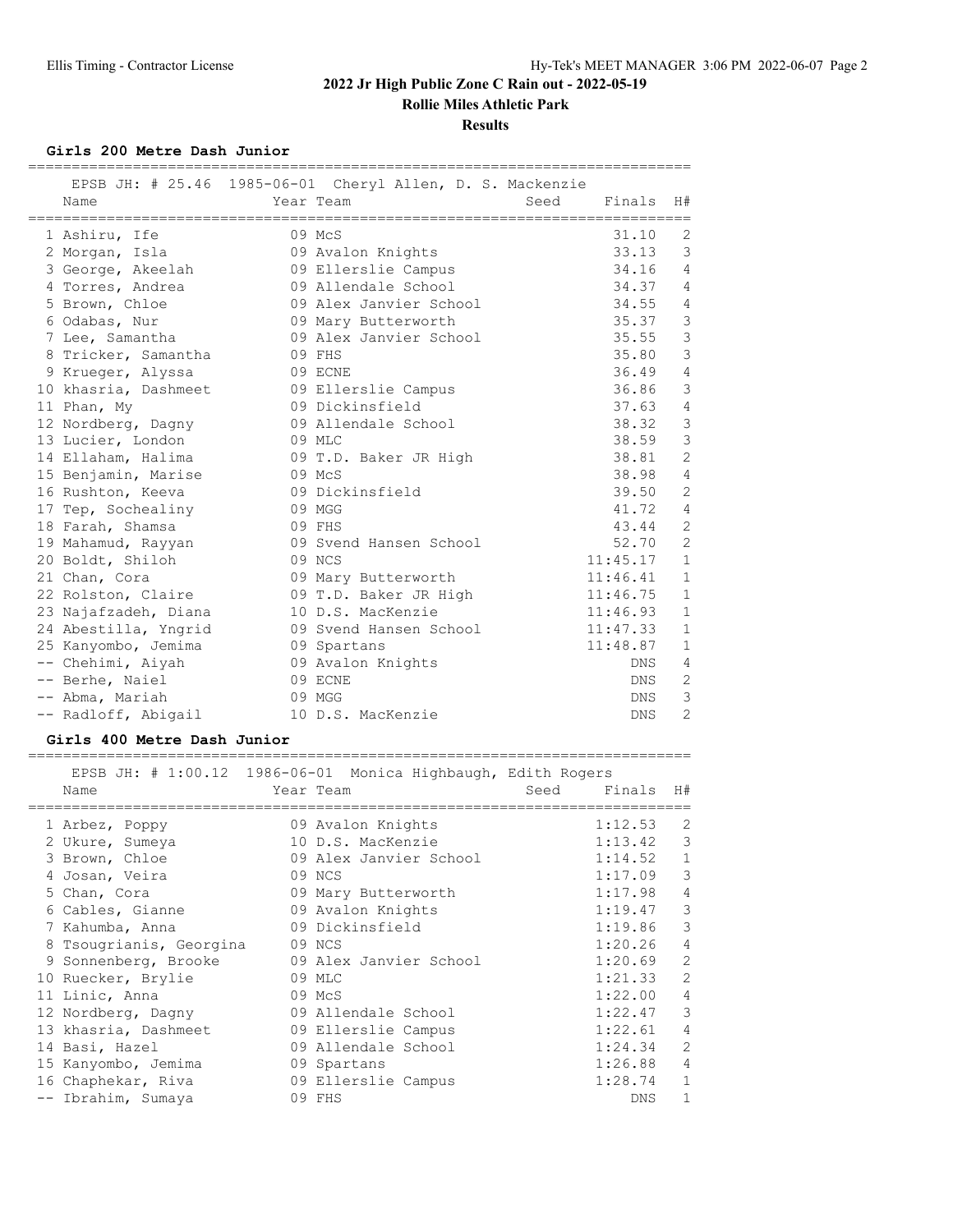**Rollie Miles Athletic Park**

#### **Results**

### **....Girls 400 Metre Dash Junior**

| -- Mahamud, Rayyan   | 09 Svend Hansen School | DNS.       |               |
|----------------------|------------------------|------------|---------------|
| -- Lucier, London    | 09 MLC                 | DNS.       | 3             |
| -- Odabas, Nur       | 09 Mary Butterworth    | DNS.       |               |
| -- Abestilla, Yngrid | 09 Svend Hansen School | DNS.       | 4             |
| -- Ibrahim, Imaan    | 09 Dickinsfield        | DNS.       | 2             |
| -- Vong, Sylvia      | 09 FHS                 | DNS.       | 4             |
| -- Nsaliwa, Olivia   | 10 D.S. MacKenzie      | DNS.       |               |
| -- Axente, Daniela   | 09 T.D. Baker JR High  | DNS.       | $\mathcal{L}$ |
| -- Manning, Grace    | 09 McS                 | <b>DNS</b> |               |

#### **Girls 800 Metre Run Junior**

=========================================================================

| EPSB JH: # 2:23.22 2016-06-01 Sadie Sigfstead, Avalon |                        |      |            |
|-------------------------------------------------------|------------------------|------|------------|
| Name                                                  | Year Team              | Seed | Finals     |
|                                                       |                        |      |            |
| 1 Boldt, Shiloh                                       | 09 NCS                 |      | 2:53.87    |
| 2 Valencia Martinez, Gisel 09 Allendale School        |                        |      | 2:55.50    |
| 3 Funnell, Jocelyn                                    | 09 Avalon Knights      |      | 2:56.15    |
| 4 Klimuk, Emily                                       | 09 MLC                 |      | 2:58.79    |
| 5 Banga, Roheen                                       | 09 Ellerslie Campus    |      | 2:59.49    |
| 6 Creutzig, Aurelie                                   | 09 Allendale School    |      | 3:05.32    |
| 7 Wong, Emma                                          | 09 Avalon Knights      |      | 3:13.01    |
| 8 Fowler, Ava                                         | 09 Mary Butterworth    |      | 3:22.58    |
| 9 Brar, Avneet                                        | 09 Ellerslie Campus    |      | 3:28.12    |
| 10 Maurier, Janae                                     | 09 McS                 |      | 3:30.58    |
| 11 Farnham, Kyleigh                                   | 09 Mary Butterworth    |      | 3:34.31    |
| 12 Hayes, Mackenzie                                   | 09 Dickinsfield        |      | 3:34.56    |
| 13 Guure, Ameera                                      | 10 D.S. MacKenzie      |      | 3:39.06    |
| 14 Zeray, Riuftael                                    | 09 Spartans            |      | 3:47.91    |
| 15 Sawatzky, Ashley                                   | 09 FHS                 |      | 3:55.53    |
| -- Gautam, Div                                        | 09 Svend Hansen School |      | DNS        |
| -- Asmelish, Grace                                    | 09 ECNE                |      | <b>DNS</b> |
| -- Powell, Sienna                                     | 09 NCS                 |      | <b>DNS</b> |
| -- Rolston, Claire                                    | 09 T.D. Baker JR High  |      | DNS        |
| -- Sui, Gurnoor                                       | 09 T.D. Baker JR High  |      | <b>DNS</b> |

#### **Girls 1500 Metre Run Junior**

| EPSB JH: # 4:40.28 2016-06-01 Sadie Sigfstead, Avalon<br>Name | Year Team              | Seed | Finals  |
|---------------------------------------------------------------|------------------------|------|---------|
| 1 Valencia Martinez, Gisel                                    | 09 Allendale School    |      | 6:43.87 |
| 2 Creutzig, Aurelie                                           | 09 Allendale School    |      | 6:47.58 |
| 3 Smith-Banks, Tia                                            | 09 Mary Butterworth    |      | 6:57.78 |
| 4 Gulamhusein, Na'amah                                        | 09 Avalon Knights      |      | 6:58.90 |
| 5 Feculak, Rylyn                                              | 09 NCS                 |      | 7:04.99 |
| 6 Fowler, Ava                                                 | 09 Mary Butterworth    |      | 7:49.29 |
| 7 Farah, Shamsa                                               | $09$ FHS               |      | 7:55.74 |
| 8 Kaur, Amandeep                                              | 09 Svend Hansen School |      | 8:55.71 |
| -- Ibrahim, Imaan                                             | 09 Dickinsfield        |      | DNF     |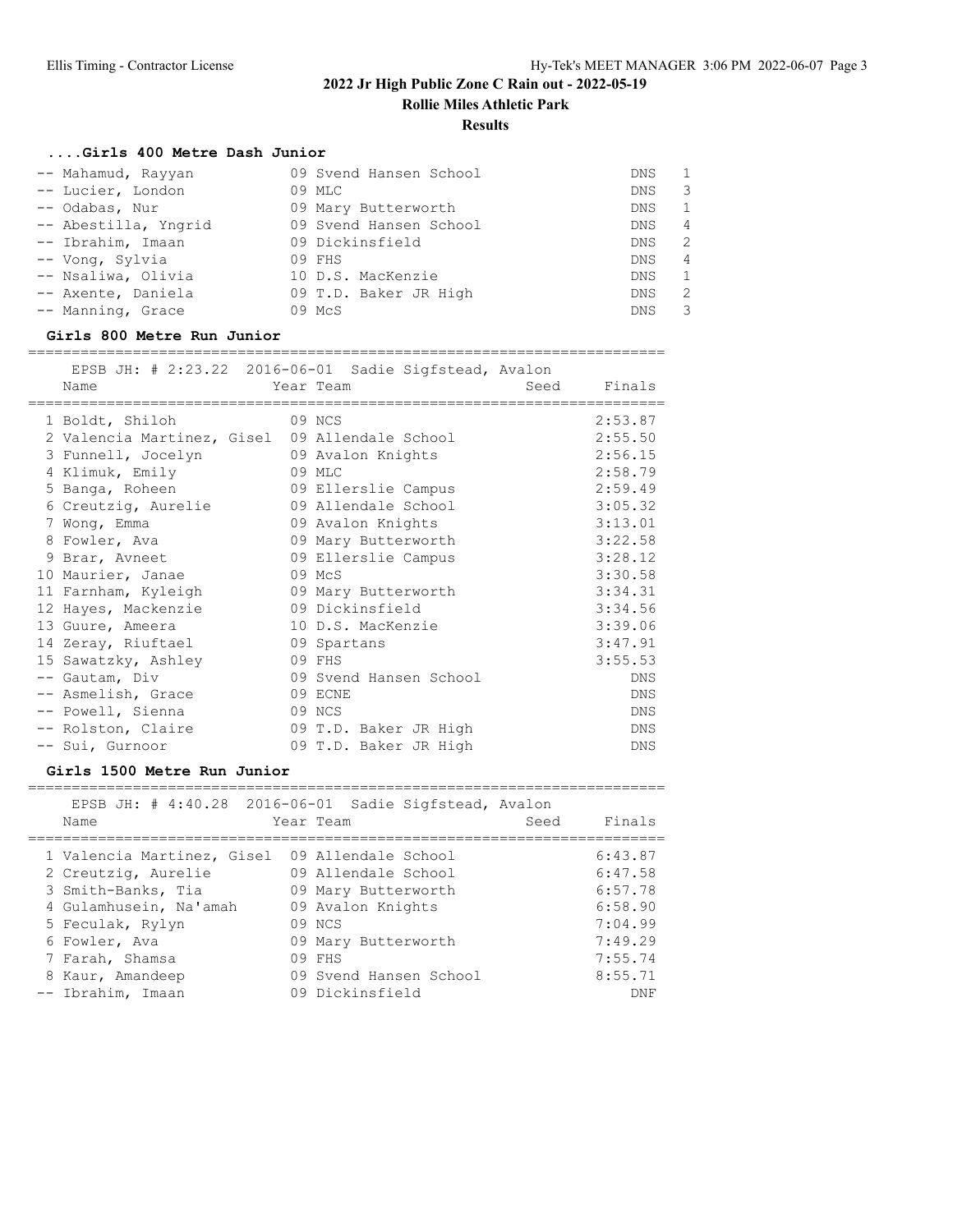**Rollie Miles Athletic Park**

#### **Results**

## **Girls 80 Metre Hurdles 76.2 cm Junior**

|  | Name                | EPSB JH: # 13.03 1998-06-01 Krista Kaert, Vernon Barford<br>Seed<br>Year Team | Finals H#  |                            |
|--|---------------------|-------------------------------------------------------------------------------|------------|----------------------------|
|  |                     |                                                                               |            |                            |
|  | 1 Wali, Reem        | 10 D.S. MacKenzie                                                             | 16.64      | 2                          |
|  | 2 Neilson, Michaela | 09 Allendale School                                                           | 17.32      | $\mathbf{1}$               |
|  | 3 McLachlan, Bella  | 09 Avalon Knights                                                             | 17.52 2    |                            |
|  | 4 Bonneville, Sonia | 09 Avalon Knights                                                             | $17.61$ 1  |                            |
|  |                     | 5 Panter, Isabella 69 Allendale School                                        | 17.88 2    |                            |
|  | 6 Banga, Roheen     | 09 Ellerslie Campus                                                           | 18.03      | $\overline{1}$             |
|  | 7 Linic, Anna       | 09 McS                                                                        | 18.45 2    |                            |
|  | 8 Asmelish, Grace   | 09 ECNE                                                                       | 18.91      | $\mathbf{1}$               |
|  | 9 Holloway, Piper   | 09 Alex Janvier School                                                        | $19.41$ 1  |                            |
|  | 10 Cordero, Nyah    | 09 MGG                                                                        | $20.03$ 2  |                            |
|  | 11 Theroux, Malayia | 09 Ellerslie Campus                                                           | 20.44      | $\overline{\phantom{0}}^2$ |
|  | 12 Kahumba, Anna    | 09 Dickinsfield                                                               | 21.07      | $\mathbf{1}$               |
|  | 13 Oubi, Aya        | 09 Dickinsfield                                                               | 22.42      | 2                          |
|  | 14 Minliwal, Rahel  | 09 McS                                                                        | 24.37      | 1                          |
|  | -- den Besten, Nola | 10 D.S. MacKenzie                                                             | <b>DNS</b> | $\mathbf{1}$               |
|  |                     |                                                                               |            |                            |

### **Girls 4x100 Metre Relay Junior**

| EPSB JH: # 53.58 2013-06-01 Vernon Barford, Vernon Barford |                                 |         |                |
|------------------------------------------------------------|---------------------------------|---------|----------------|
| Team                                                       | Seed                            | Finals  | H#             |
| 1 Allendale School<br>$\mathsf{I} \wedge \mathsf{I}$       |                                 | 1:00.34 | $\mathbf{1}$   |
| 2 Millwoods Christian School<br>' A'                       |                                 | 1:01.72 | 1              |
| 1) Maurier, Janae 09                                       | 2) Benjamin, Marise 09          |         |                |
| 3) Linic, Anna 09                                          | 4) Ashiru, Ife 09               |         |                |
| 3 Avalon Knights<br>$\mathsf{A}$                           |                                 | 1:03.69 | 2              |
| 4 Avalon Knights<br>"B"                                    |                                 | 1:04.39 | $\mathbf{1}$   |
| 5 Nellie Carlson School<br>$\mathbf{A}$                    |                                 | 1:04.77 | 2              |
| 1) Hong, Audrey 09                                         | 2) Boldt, Shiloh 09             |         |                |
| 3) Powell, Sienna 09                                       | 4) Ogden, Sari 09               |         |                |
| 6 Meadowlark Christian<br>' A'                             |                                 | 1:05.06 | $\mathbf{1}$   |
| 1) Dawson, Anna 09                                         | 2) Klimuk, Emily 09             |         |                |
| 3) Steinkampf, Megan 09                                    | 4) Ruecker, Brylie 09           |         |                |
| 7 Mary Butterworth 'A'                                     |                                 | 1:05.31 | $\mathbf{1}$   |
| 1) Abubaha, Malak 09                                       | 2) Ogul, Elif 09                |         |                |
| 3) Chan, Cora 09                                           | 4) Odabas, Nur 09               |         |                |
| 8 Alex Janvier School<br>$^{\prime}$ A $^{\prime}$         |                                 | 1:05.63 | 2              |
| 1) Holloway, Piper 09                                      | 2) Perina, Altheia 09           |         |                |
| 3) Lee, Samantha 09                                        | 4) Mensah, Paris 09             |         |                |
| 9 Dickinsfield 'A'                                         |                                 | 1:05.76 | 2              |
| 10 D.S. MacKenzie 'A'                                      |                                 | 1:06.37 | $\mathbf{1}$   |
| 1) Pratt, Grace 10                                         | 2) Fechner, Britta 10           |         |                |
| 3) Wali, Reem 10                                           | 4) Guure, Ameera 10             |         |                |
| 11 Allendale School 'B'                                    |                                 | 1:07.52 | 2              |
| 12 T.D. Baker JR High 'A'                                  |                                 | 1:09.65 | $\overline{2}$ |
| 1) Axente, Daniela 09                                      | 2) Moisiuk-Pridding, Emmalyn 09 |         |                |
| 3) Rolston, Claire 09                                      | 4) Sui, Gurnoor 09              |         |                |
| 13 D.S. MacKenzie 'B'                                      |                                 | 1:11.60 | 2              |
| 1) den Besten, Nola 10                                     | 2) Mah, Emily 10                |         |                |
| 3) Ho, Phyllis 09                                          | 4) McPherson, Emiko 10          |         |                |
| 14 Edmonton Christian NE<br>' A'                           |                                 | 1:13.19 | $\mathbf{1}$   |
| 1) Asmelish, Grace 09                                      | 2) Berhe, Naiel 09              |         |                |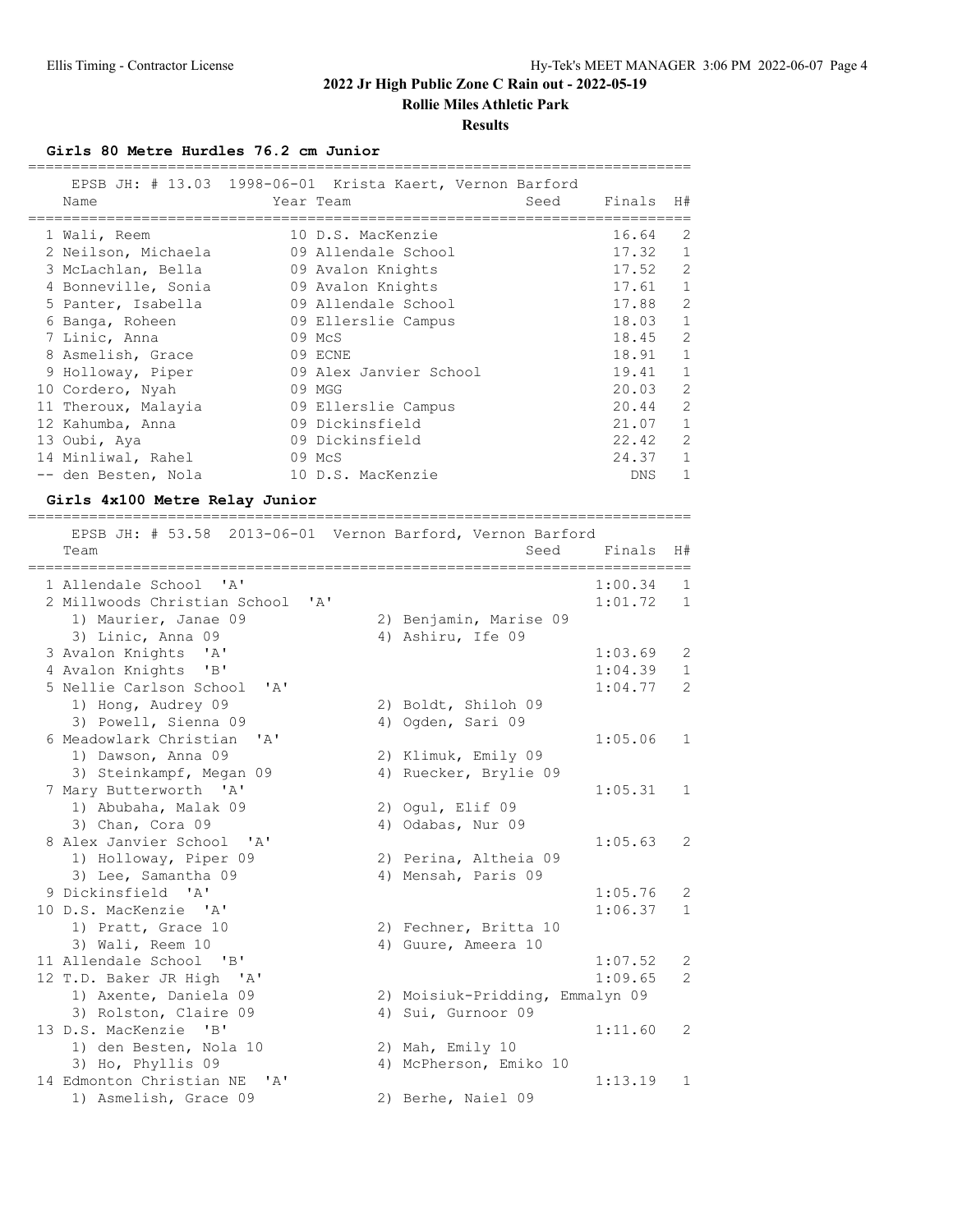**Rollie Miles Athletic Park**

### **Results**

| Girls 4x100 Metre Relay Junior                                                                          |                                                                          |          |
|---------------------------------------------------------------------------------------------------------|--------------------------------------------------------------------------|----------|
| 3) Krueger, Alyssa 09<br>-- Millwoods Christian School<br>1) Minliwal, Rahel 09<br>3) Manning, Grace 09 | 4) Mandel, Bethany 09<br>"B"<br>2) Umer, Hamnah 09<br>4)                 | 2<br>DNS |
| Girls High Jump Junior                                                                                  |                                                                          |          |
| Name                                                                                                    | EPSB JH: # 1.55m 1980-06-01 Irene Okolo, Wellington<br>Seed<br>Year Team | Finals   |
| 1 McLachlan, Bella 69 Avalon Knights<br>1.20 1.25 1.30<br>O O XXX                                       |                                                                          | 1.25m    |
| 2 Garcia, Rachael<br>1.05 1.10 1.15 1.20 1.25<br>$O$ $O$ $O$ $O$ $XXX$                                  | 09 Dickinsfield                                                          | 1.20m    |
| 3 Wagner, Xavia<br>1.05 1.10 1.15 1.20<br>$O$ $O$ $XO$ $XXX$                                            | 10 Allendale School                                                      | 1.15m    |
| 3 Cuthbertson, Rori<br>1.05 1.10 1.15 1.20<br>O O XO XXX                                                | 09 Dickinsfield                                                          | 1.15m    |
| 3 Bhattacharya, Anwita<br>1.05 1.10 1.15 1.20<br>$O$ $O$ $XO$ $XXX$                                     | 09 Allendale School                                                      | 1.15m    |
| 6 Axente, Daniela<br>1.05 1.10 1.15<br>O XO XXX                                                         | 09 T.D. Baker JR High                                                    | 1.10m    |
| 6 Fechner, Britta<br>1.05 1.10 1.15<br>O XO XXX                                                         | 10 D.S. MacKenzie                                                        | 1.10m    |
| 8 McPherson, Emiko<br>1.05 1.10<br>XXO XXX                                                              | 10 D.S. MacKenzie                                                        | 1.05m    |
| 8 Moisiuk-Pridding, Emmaly 09 T.D. Baker JR High<br>1.05 1.10<br>XXO XXX                                |                                                                          | 1.05m    |
| -- Chaphekar, Riva<br>1.05<br>XX                                                                        | 09 Ellerslie Campus                                                      | NΗ       |
| -- Vong, Sylvia<br>1.05<br>XXX                                                                          | 09 FHS                                                                   | ΝH       |
| -- Brar, Avneet<br>1.05<br>XXX                                                                          | 09 Ellerslie Campus                                                      | ΝH       |
| Ibrahim, Sumaya<br>1.05<br>XX                                                                           | 09 FHS                                                                   | ΝH       |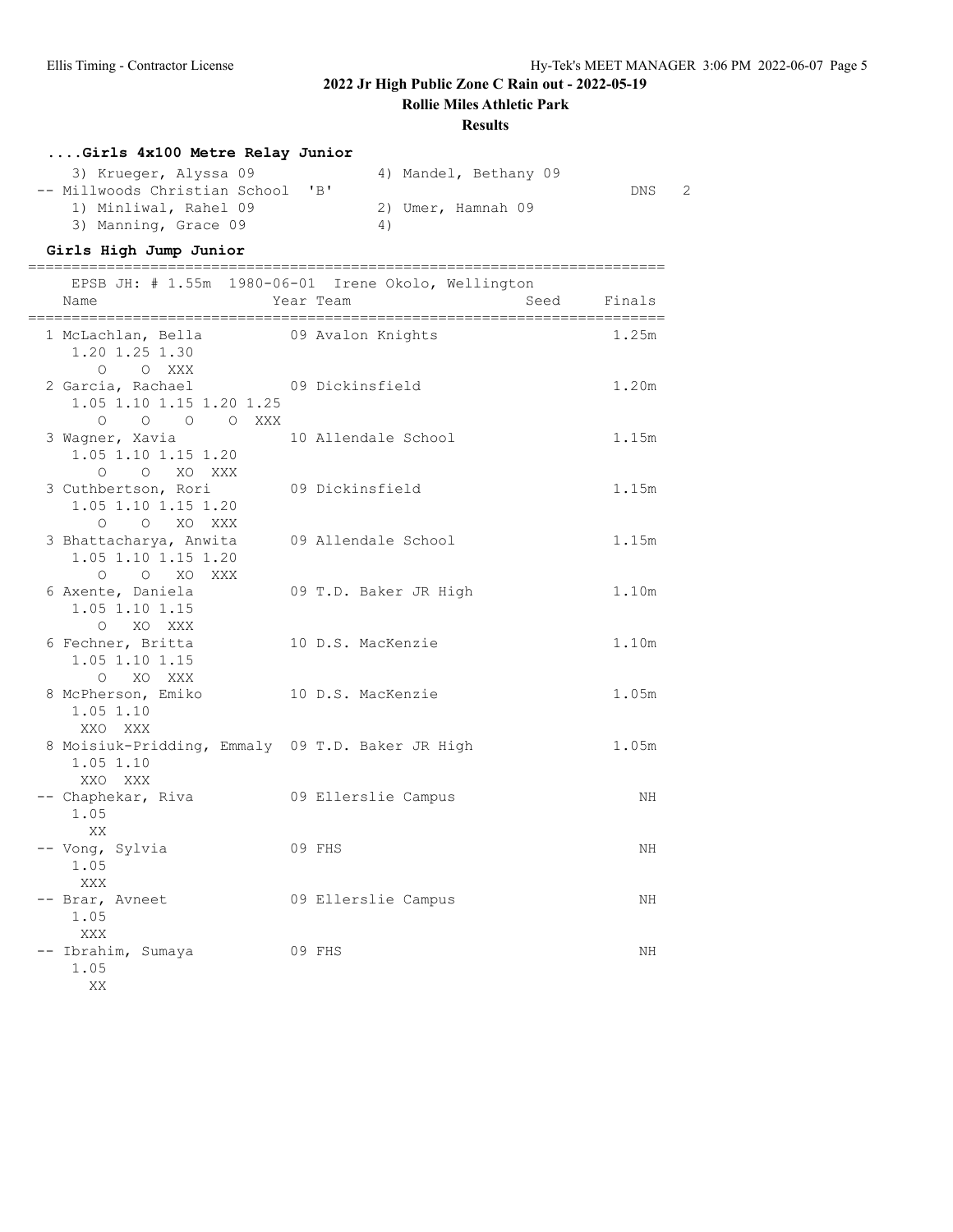**Rollie Miles Athletic Park**

**Results**

**Girls Long Jump Junior**

|                                                                                  | EPSB JH: # 4.84m 1976-06-01 Carolyn Kolton, Stratford |             |
|----------------------------------------------------------------------------------|-------------------------------------------------------|-------------|
| Name                                                                             | Year Team                                             | Seed Finals |
| 1 Klimuk, Emily 09 MLC<br>3.21m 3.81m 3.93m 4.27m 3.81m                          |                                                       | 4.27m       |
| 2 Okwuosa, Naomi<br>3.72m  4.11m  3.58m  3.12m  3.47m  3.71m                     | 09 Allendale School                                   | 4.11m       |
| 3 Laraque, Millayna 69 Avalon Knights<br>$3.74m$ $3.44m$ $3.64m$ $3.87m$ $3.68m$ |                                                       | 3.87m       |
| 4 Fowler, Aja<br>3.56m 3.37m 3.46m 3.83m 3.52m                                   | 09 Mary Butterworth                                   | 3.83m       |
| 5 Josan, Veira<br>3.31m 3.44m 3.56m 3.21m 3.61m 3.45m                            | 09 NCS                                                | 3.61m       |
| 6 Rehill, Haedyn<br>3.36m 3.57m                                                  | 10 D.S. MacKenzie                                     | 3.57m       |
| 7 Moisiuk-Pridding, Emmaly 09 T.D. Baker JR High<br>2.33m 3.07m 3.44m            |                                                       | 3.44m       |
| 8 Salamandick, Zara<br>3.43m 3.29m 3.19m                                         | 09 FHS                                                | 3.43m       |
| 9 Abdullahi, Sumaya<br>3.41m 3.19m 2.97m                                         | 09 Mary Butterworth                                   | 3.41m       |
| 10 Nelson, Falyn<br>3.39m 3.29m 3.31m                                            | 10 D.S. MacKenzie                                     | 3.39m       |
| 11 Theroux, Malayia<br>x 3.37m                                                   | 09 Ellerslie Campus                                   | 3.37m       |
| 11 Lee, Samantha<br>x 3.37m                                                      | 09 Alex Janvier School                                | 3.37m       |
| 11 Chan, Christina<br>x 3.00m 3.37m                                              | 09 FHS                                                | 3.37m       |
| 14 Ball, Rioja<br>3.32m 3.30m 3.33m                                              | 09 Allendale School                                   | 3.33m       |
| 14 Sui, Gurnoor<br>3.20m 2.75m 3.33m                                             | 09 T.D. Baker JR High                                 | 3.33m       |
| 16 Sonnenberg, Brooke<br>3.06m 3.09m 3.15m                                       | 09 Alex Janvier School                                | 3.15m       |
| 17 Lambert, Jordyn<br>3.13m 2.60m                                                | 09 Ellerslie Campus                                   | 3.13m       |
| 18 Phan, My<br>3.09m 3.08m 3.00m                                                 | 09 Dickinsfield                                       | 3.09m       |
| 19 Feculak, Rylyn<br>$3.00m$ $2.61m$<br>2.91m                                    | 09 NCS                                                | 3.00m       |
| 20 Ross, Ashlyn<br>2.86m 2.77m 2.91m                                             | 09 Avalon Knights                                     | 2.91m       |
| 21 Delnesa, Bethel<br>$2.57m$ $2.84m$<br>X                                       | 09 ECNE                                               | 2.84m       |
| -- Dawson, Anna                                                                  | 09 MLC                                                | DNS         |
| -- Neison, Surreal                                                               | 09 Dickinsfield                                       | DNS         |
| -- Manning, Grace                                                                | 09 McS                                                | DNS         |
| -- Umer, Hamnah                                                                  | 09 McS                                                | DNS         |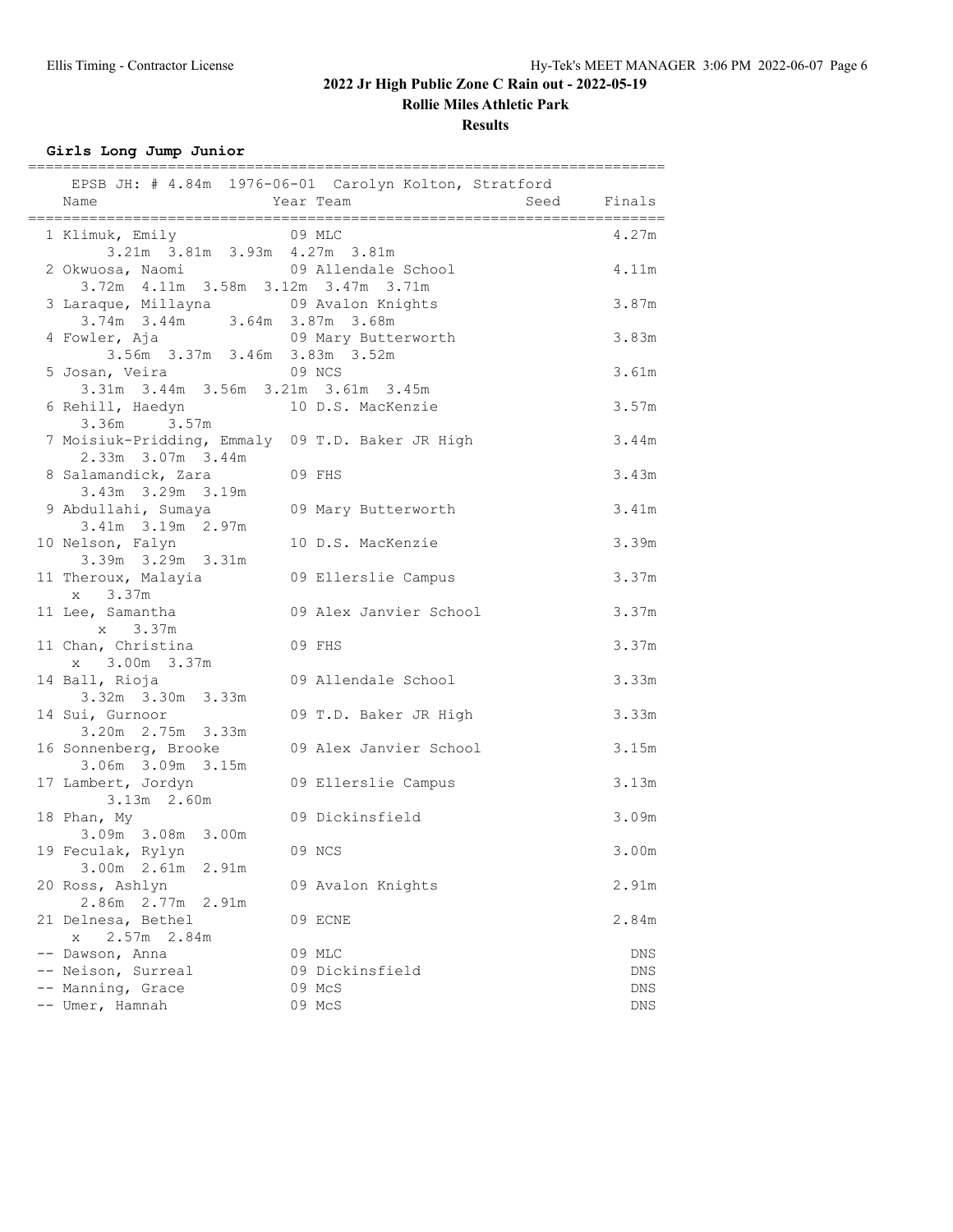**Rollie Miles Athletic Park**

**Results**

### **Girls Triple Jump Junior**

|                                 | Name                                                             | EPSB JH: # 10.11m 2017-06-01 Yllana Estillore, Hillcrest<br>Seed<br>Year Team | Finals                                                      |  |  |  |
|---------------------------------|------------------------------------------------------------------|-------------------------------------------------------------------------------|-------------------------------------------------------------|--|--|--|
|                                 | 1 Friedley, Elliott                                              | 09 Allendale School<br>7.46m 7.66m 7.40m 7.15m 7.60m 7.21m                    | 7.66m                                                       |  |  |  |
|                                 | 2 Chan, Christina                                                | 09 FHS                                                                        | 7.30m                                                       |  |  |  |
|                                 | 6.78m 7.30m FOUL FOUL FOUL<br>3 Ogunkoya, Nife                   | FOUL<br>09 Allendale School                                                   | 6.93m                                                       |  |  |  |
|                                 | 5.95m 6.93m 6.50m 6.24m 6.39m FOUL<br>4 Oubi, Aya                | 09 Dickinsfield                                                               | 6.49m                                                       |  |  |  |
|                                 | 6.41m 5.83m FOUL FOUL 6.08m 6.49m<br>5 Scheel, Maggie            | 09 MLC                                                                        | 6.45m                                                       |  |  |  |
|                                 | FOUL 5.94m 6.25m 6.32m 6.45m 6.18m<br>6 Cordero, Nyah            | 09 MGG                                                                        | 6.18m                                                       |  |  |  |
|                                 | 7 Saab, Alyssa<br>5.59m 6.05m 5.11m                              | 6.18m 5.98m 5.90m 5.25m 5.85m 6.03m<br>09 Mary Butterworth                    | 6.05m                                                       |  |  |  |
|                                 | 8 Mensah, Paris<br>5.07m 5.98m FOUL                              | 09 Alex Janvier School                                                        | 5.98m                                                       |  |  |  |
|                                 | 9 Ross, Ashlyn<br>5.48m FOUL 5.20m                               | 09 Avalon Knights                                                             | 5.48m                                                       |  |  |  |
|                                 | 10 Sawatzky, Ashley<br>FOUL FOUL 4.00m                           | 09 FHS                                                                        | 4.00m                                                       |  |  |  |
|                                 | -- Tsougrianis, Georgina<br>FOUL FOUL FOUL                       | 09 NCS                                                                        | FOUL                                                        |  |  |  |
|                                 | -- Mandel, Bethany<br>FOUL FOUL FOUL                             | 09 ECNE                                                                       | FOUL                                                        |  |  |  |
|                                 | -- Caul, Jacy                                                    | 09 Mary Butterworth                                                           | DNS                                                         |  |  |  |
| Girls Shot Put 2.7 kilos Junior |                                                                  |                                                                               |                                                             |  |  |  |
|                                 | Name                                                             | EPSB JH: # 10.91m 1979-06-01 April Houle, Stratford<br>Seed<br>Year Team      | Finals                                                      |  |  |  |
|                                 | 1 Laraque, Millayna 69 Avalon Knights<br>8.08m 6.41m 7.86m 8.36m |                                                                               | 8.36m                                                       |  |  |  |
|                                 | 2 Leung, Hilary                                                  | 09 FHS                                                                        | 8.18m                                                       |  |  |  |
|                                 | 8.18m 7.96m 6.90m 8.13m<br>3 Steinkampf, Megan                   | 09 MLC                                                                        | 7.58m                                                       |  |  |  |
|                                 | 6.78m 6.73m 7.58m 7.42m<br>4 Caul, Jacy                          | 09 Mary Butterworth                                                           | $7\,\raisebox{1pt}{\text{\circle*{1.5}}}\,4\,4\,\mathrm{m}$ |  |  |  |
|                                 | 6.86m 7.07m 6.97m 7.44m<br>5 Borrow, Melody                      | 10 D.S. MacKenzie                                                             | 7.08m                                                       |  |  |  |
|                                 | 5.88m 6.69m 7.08m<br>6 Grams, Amy                                | 7.03m<br>09 Ellerslie Campus                                                  | 6.56m                                                       |  |  |  |
|                                 | 5.76m 6.43m 6.56m 6.35m<br>7 Gorniak, Sara                       | 09 MGG                                                                        | 6.28m                                                       |  |  |  |
|                                 | 5.85m FOUL 6.28m<br>8 McCollum, Miranda                          | 09 Alex Janvier School                                                        | 6.27m                                                       |  |  |  |

 5.36m 5.51m 6.27m 9 Delnesa, Bethel 09 ECNE 6.10m 6.04m 5.77m 6.10m 10 Royan, Calla 09 Dickinsfield 5.82m 5.03m 5.48m 5.82m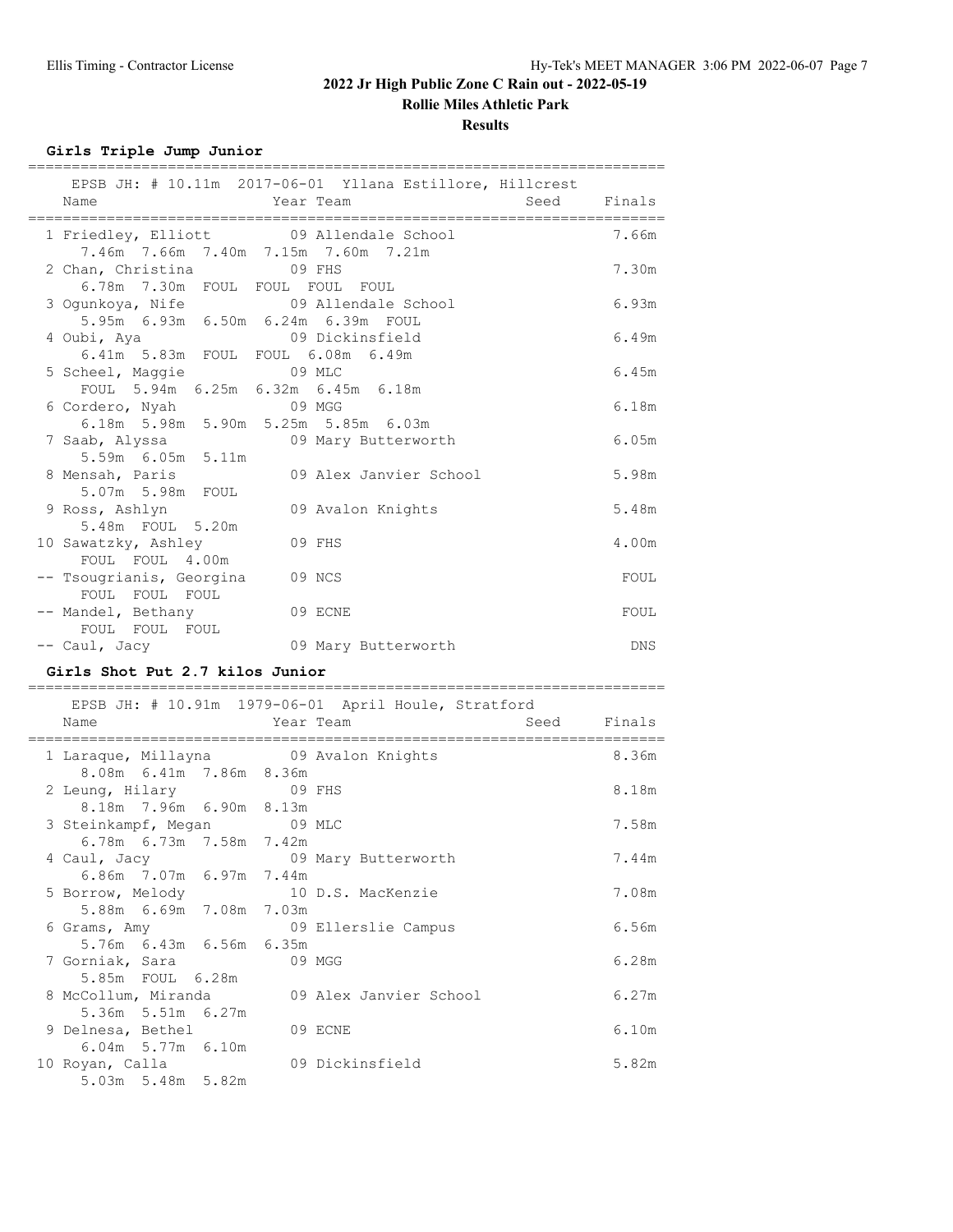**Rollie Miles Athletic Park**

### **Results**

|  | Girls Shot Put 2.7 kilos Junior |  |  |  |  |  |
|--|---------------------------------|--|--|--|--|--|
|--|---------------------------------|--|--|--|--|--|

| 11 Ball, Rioja                                              | 09 Allendale School           | 5.75m                    |
|-------------------------------------------------------------|-------------------------------|--------------------------|
| 5.74m 5.72m 5.75m<br>12 Paul, Zoey<br>$4.70m$ 5.44m $4.88m$ | 09 Allendale School           | 5.44m                    |
| 13 Gadd, Cara<br>FOUL 4.60m 5.40m                           | 09 Dickinsfield               | 5.40m                    |
| 14 Zouhair, Malak<br>5.29m FOUL 4.75m                       | 09 MGG                        | 5.29m                    |
| 15 Saunders, Isabelle<br>4.59m  4.92m  5.15m                | 09 FHS                        | 5.15m                    |
| 15 Dittrich, Aimee<br>$5.15m$ $4.24m$ $4.59m$               | 09 MLC                        | 5.15m                    |
| 17 Polakowski, Veronica<br>5.00m 4.89m 4.71m                | 09 Avalon Knights             | 5.00m                    |
| 18 Yakubow, Kalenna<br>$4.58m$ $4.53m$ $4.65m$              | 10 D.S. MacKenzie             | 4.65m                    |
| -- Ortiz, Melissa<br>-- Minliwal, Rahel                     | 10 Mary Butterworth<br>09 McS | <b>DNS</b><br><b>DNS</b> |

### **Girls Javelin Throw Turbo Junior**

| EPSB JH: # 30.96m 2017-06-01 Charlee Trudgeon, Esther Starkman<br>Name | Year Team                                                             | Seed<br>Finals |
|------------------------------------------------------------------------|-----------------------------------------------------------------------|----------------|
| 1 Mandel, Bethany 09 ECNE<br>22.13m  20.12m  22.50m                    |                                                                       | 22.50m         |
| 2 Buerger, Olivia 69 Allendale School                                  |                                                                       | 19.64m         |
| 19.64m  16.18m  18.01m<br>3 Leung, Hilary 09 FHS                       |                                                                       | 19.24m         |
| 19.24m  16.70m  17.23m                                                 |                                                                       |                |
| 4 Torres, Andrea 69 Allendale School                                   | 18.99m  16.23m  13.74m  18.48m  11.61m  14.26m                        | 18.99m         |
| 5 Arbez, Poppy                                                         | 09 Avalon Knights                                                     | 18.30m         |
| 16.72m  18.27m  18.30m                                                 |                                                                       |                |
| 6 Saab, Alyssa                                                         | 09 Mary Butterworth<br>13.78m  17.42m  12.93m  13.19m  13.51m  12.67m | 17.42m         |
| 7 Powell, Sienna                                                       | 09 NCS                                                                | 17.22m         |
| 17.22m  12.42m  14.12m<br>8 Scheel, Maggie<br>MAGNETIC DEL MAGNETICI   |                                                                       | 15.61m         |
| 15.61m 13.00m                                                          |                                                                       |                |
| 9 Steinkampf, Megan 09 MLC                                             |                                                                       | 14.74m         |
| 14.74m 5.34m<br>10 McCollum, Miranda                                   | 09 Alex Janvier School                                                | 14.56m         |
| 14.56m 14.16m 10.76m                                                   |                                                                       |                |
| 11 Zeray, Riuftael<br>13.71m  13.10m  10.60m                           | 09 Spartans                                                           | 13.71m         |
| 12 Farnham, Kyleigh                                                    | 09 Mary Butterworth                                                   | 13.61m         |
| 13.61m  11.00m  11.48m                                                 | 09 Dickinsfield                                                       | 13.34m         |
| 13 Gadd, Cara<br>12.12m  13.34m  10.14m                                |                                                                       |                |
| 14 Stevanovic, Thea ("tay-U                                            | 09 MGG                                                                | 11.85m         |
| 11.10m  11.85m  10.25m<br>15 Lu, Rebecca                               | 09 Avalon Knights                                                     | 11.74m         |
| 7.05m 11.74m 9.36m                                                     |                                                                       |                |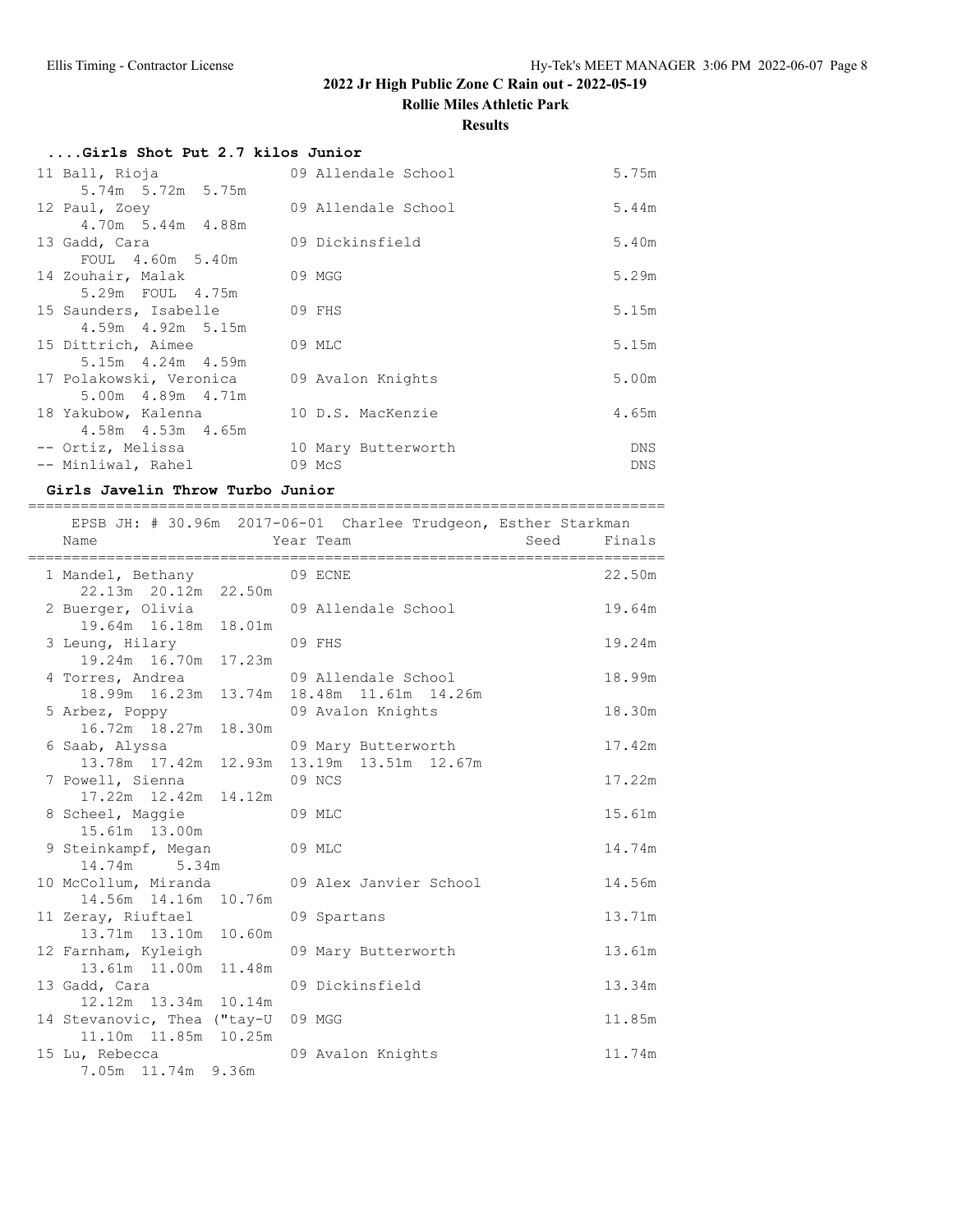**Rollie Miles Athletic Park**

#### **Results**

| Girls Javelin Throw Turbo Junior |                     |            |
|----------------------------------|---------------------|------------|
| 16 Royan, Calla                  | 09 Dickinsfield     | 11.22m     |
| 11.02m 9.49m 11.22m              |                     |            |
| 17 Grams, Amy                    | 09 Ellerslie Campus | 10.31m     |
| 10.30m 9.30m 10.31m              |                     |            |
| 18 Chadi, Sofie                  | 09 MGG              | 9.47m      |
| $9.32m$ $9.07m$ $9.47m$          |                     |            |
| -- Saunders, Isabelle            | $09$ FHS            | DNS        |
| $--$ Mah, Emily                  | 10 D.S. MacKenzie   | <b>DNS</b> |
| -- Robinson, Melody              | 10 D.S. MacKenzie   | <b>DNS</b> |
|                                  |                     |            |

### **Girls 100 Metre Dash Intermediate Top 8 Advance by Time**

### ============================================================================

|                       | EPSB JH: # 12.25 2004-06-01 Cheryl Allen, D. S. Mackenzie |      |                    |                |                 |
|-----------------------|-----------------------------------------------------------|------|--------------------|----------------|-----------------|
| Name                  | Year Team                                                 | Seed | Prelims            | H#             |                 |
| Preliminaries         |                                                           |      |                    |                |                 |
| 1 Shepherd, Lauren    | 08 Avalon Knights                                         |      | 13.81q             | $\mathbf{1}$   |                 |
| 2 Nadeau, Kayla       | 08 Allendale School                                       |      | 14.17q             | 4              |                 |
| 3 Okwuosa, Favour     | 08 Allendale School                                       |      |                    |                | 14.52q 1 14.513 |
| 4 Zulfigar, Maryam    | 08 D.S. MacKenzie                                         |      | 14.52q             |                | 4 14.520        |
| 5 Gayford, Sarah      | 08 MLC                                                    |      | 14.73q             | 3              |                 |
| 6 Paiva, Alyssa       | 08 ECNE                                                   |      | 15.09q             | $\mathbf{1}$   |                 |
| 7 Coutts, Ashley      | 08 MLC                                                    |      | 15.30 <sub>q</sub> |                | 4 15.292        |
| 8 Barnet, Luka        | 08 Mary Butterworth                                       |      | 15.30q             |                | 2 15.300        |
| 9 Elgot, Phoebe       | 08 McS                                                    |      | 15.58              | 2              |                 |
| 10 Irish, Milla       | 08 NCS                                                    |      | 15.62              | $\overline{2}$ |                 |
| 11 Huisman, Brynn     | 08 ECNE                                                   |      | 15.65              | 4              |                 |
| 12 Mohammed, Salma    | 08 FHS                                                    |      | 15.71              | 2              |                 |
| 13 Hisarza, Angel     | 08 MGG                                                    |      | 15.90              | 3              |                 |
| 14 Sigaty, Octavia    | 08 Dickinsfield                                           |      | 16.04              | 4              |                 |
| 15 Gafuik, Esme       | 08 NCS                                                    |      | 16.25              | $\mathcal{S}$  |                 |
| 16 Hernandez, Cane    | 08 Ellerslie Campus                                       |      | 16.40              | $\mathbf{2}$   |                 |
| 17 Maskoske, Adeanna  | 08 MGG                                                    |      | 16.57              | $\overline{4}$ |                 |
| 18 Cerra, Chloe       | 08 FHS                                                    |      | 16.64              |                | 3 16.636        |
| 19 Deo, Dasia         | 08 Alex Janvier School                                    |      | 16.64              |                | 1 16.639        |
| 20 Dhesi, Gursehaj    | 08 Ellerslie Campus                                       |      | 16.65              | 3              |                 |
| 21 Chau, Phylla-Joyce | 08 Spartans                                               |      | 16.72              | 4              |                 |
| 22 Murray, Amariah    | $08$ McS                                                  |      | 16.73              | 1              |                 |
| 23 Ali, Khadija       | 08 Alex Janvier School                                    |      | 16.74              | 3              |                 |
| 24 Halabi, Nadine     | 08 Dickinsfield                                           |      | 17.34              | $\mathbf{1}$   |                 |
| -- Lutes, Erin        | 08 Avalon Knights                                         |      | DNS                | 3              |                 |
| -- Bennett, Finn      | 08 Avalon Knights                                         |      | <b>DNS</b>         | 2              |                 |
| -- Twerdochlib, Julia | 08 Mary Butterworth                                       |      | <b>DNS</b>         | $\mathbf{1}$   |                 |
| -- Dare, Ayomide      | 08 D.S. MacKenzie                                         |      | <b>DNS</b>         | $\overline{2}$ |                 |

### **Girls 100 Metre Dash Intermediate**

| Finals |
|--------|
|        |
|        |
| 13.53  |
| 13.75  |
| 13.80  |
|        |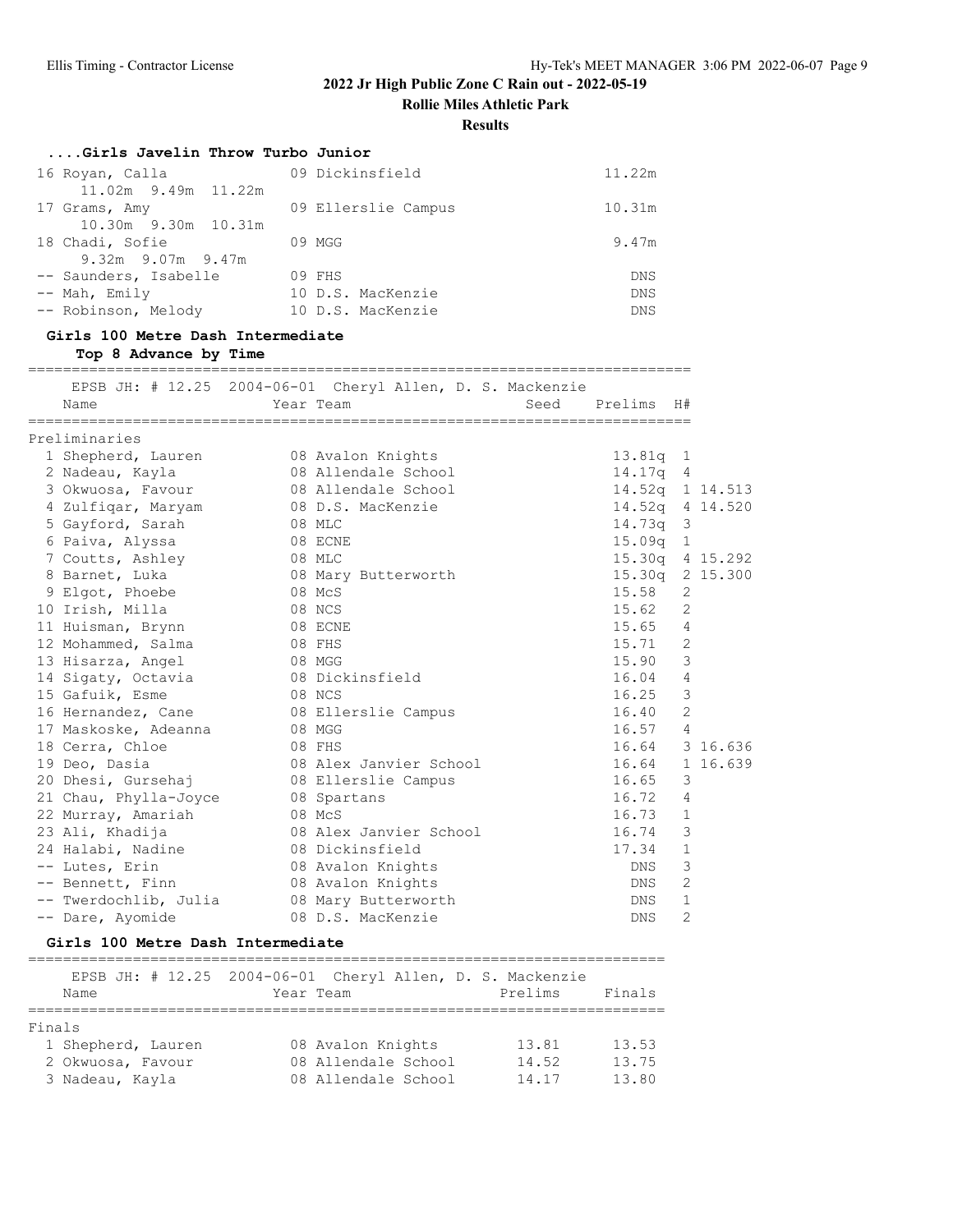**Rollie Miles Athletic Park**

#### **Results**

### **....Girls 100 Metre Dash Intermediate**

| 4 Zulfigar, Maryam | 08 D.S. MacKenzie   | 14.52 | 14.45        |
|--------------------|---------------------|-------|--------------|
| 5 Paiva, Alyssa    | 08 ECNE             | 15.09 | 14.82 14.811 |
| 6 Gayford, Sarah   | 08 MLC              | 14.73 | 14.82 14.819 |
| 7 Barnet, Luka     | 08 Mary Butterworth | 15.30 | 14.88        |
| 8 Coutts, Ashley   | 08 MLC              | 15.30 | 15.12        |

#### **Girls 200 Metre Dash Intermediate**

============================================================================

| Name                                           | EPSB JH: # 25.12 1986-06-01 Cheryl Allen, D. S. Mackenzie<br>Seed<br>Year Team | Finals     | H#             |
|------------------------------------------------|--------------------------------------------------------------------------------|------------|----------------|
| 1 Shepherd, Lauren                             | 08 Avalon Knights                                                              | 29.52      | 1              |
| 2 Nadeau, Kayla                                | 08 Allendale School                                                            | 30.63      | 2              |
| 3 Barnet, Luka                                 | 08 Mary Butterworth                                                            | 32.47      | 3              |
| 4 Johner-Piscia, Preslie 08 Spartans           |                                                                                | 32.61      | 2              |
| 5 Viminitz, Olivia                             | 08 Avalon Knights                                                              | 32.62      | $\overline{4}$ |
| 6 Calvalheiro Ishii, Betin 08 Allendale School |                                                                                | 33.26      | $\mathcal{S}$  |
| 7 Englefield, Gloria                           | 08 McS                                                                         | 33.84      | $\overline{c}$ |
| 8 Chau, Phylla-Joyce 08 Spartans               |                                                                                | 33.98      | $\mathbf{1}$   |
| 9 Armstrong, Samantha                          | 08 MLC                                                                         | 34.43      | 3              |
| 10 Guillaume, Olivia                           | 08 ECNE                                                                        | 35.22      | 4              |
| 11 Le, Emma                                    | 08 FHS                                                                         | 35.75      | $\overline{c}$ |
| 12 White, Neveah                               | 08 Mary Butterworth                                                            | 35.89      | $\overline{4}$ |
| 13 Aburime, Ofure                              | 08 ECNE                                                                        | 36.51      | $\mathfrak{Z}$ |
| 14 Hernandez, Cane                             | 08 Ellerslie Campus                                                            | 36.59      | $\mathbf{1}$   |
| 15 Cerra, Chloe                                | 08 FHS                                                                         | 37.37      | $\overline{4}$ |
| 16 Elgot, Phoebe                               | 08 McS                                                                         | 37.38      | $\mathfrak{Z}$ |
| 17 Chan, Keira                                 | 08 D.S. MacKenzie                                                              | 39.03      | $\overline{4}$ |
| 18 Teklay, Adiam                               | 08 Alex Janvier School                                                         | 39.06      | $\mathcal{S}$  |
| 19 Halabi, Nadine                              | 08 Dickinsfield                                                                | 39.50      | $\mathbf{1}$   |
| 20 Spohn, Teri                                 | 08 Ellerslie Campus                                                            | 41.81      | 4              |
| 21 Rijesh, Alona                               | 08 T.D. Baker JR High                                                          | 42.56      | 2              |
| -- Boitchenko, Sayde                           | 08 MLC                                                                         | DNS        | $\mathbf{1}$   |
| -- Irish, Milla                                | 08 NCS                                                                         | DNS        | 3              |
| -- Olsen, Chanelle                             | 08 D.S. MacKenzie                                                              | DNS        | 2              |
| -- Sigaty, Octavia                             | 08 Dickinsfield                                                                | <b>DNS</b> | $\overline{4}$ |

#### **Girls 400 Metre Dash Intermediate**

| EPSB JH: # 59.70 1982-06-01 Kelly Kryzanowski, Laurier Heights<br>Name | Year Team           | Seed | Finals H#  |              |
|------------------------------------------------------------------------|---------------------|------|------------|--------------|
| 1 Dickson, Danica                                                      | 08 Allendale School |      | 1:10.92    | 1            |
| 2 Zulfigar, Maryam                                                     | 08 D.S. MacKenzie   |      | 1:11.91    | 2            |
| 3 Modi, Saanvi                                                         | 08 Allendale School |      | 1:12.56    | 2            |
| 4 Wong, Fern                                                           | 08 ECNE             |      | 1:14.06    | $\mathbf{1}$ |
| 5 Schouten, Sam                                                        | 08 MLC              |      | 1:14.88    | $\mathbf{1}$ |
| 6 Anharo, Lulia                                                        | 08 Dickinsfield     |      | 1:21.28    | 2            |
| 7 Dechambre-Ryma, Makayla                                              | 08 Dickinsfield     |      | 1:24.28    | $\mathbf{1}$ |
| 8 Posch, Eowyn                                                         | 08 D.S. MacKenzie   |      | 1:25.79    | $\mathbf{1}$ |
| 9 Garcia, Nadia                                                        | 08 Avalon Knights   |      | 1:26.74    | 2            |
| 10 Berhe, Simona                                                       | 08 McS              |      | 1:28.25    | 2            |
| 11 Gayford, Sarah                                                      | 08 MLC              |      | 1:28.31    | 2            |
| 12 Bain, Joanna                                                        | 08 McS              |      | 1:30.91    | $\mathbf{1}$ |
| -- Dompe, Jayla                                                        | 08 Ellerslie Campus |      | <b>DNS</b> | $\mathbf{1}$ |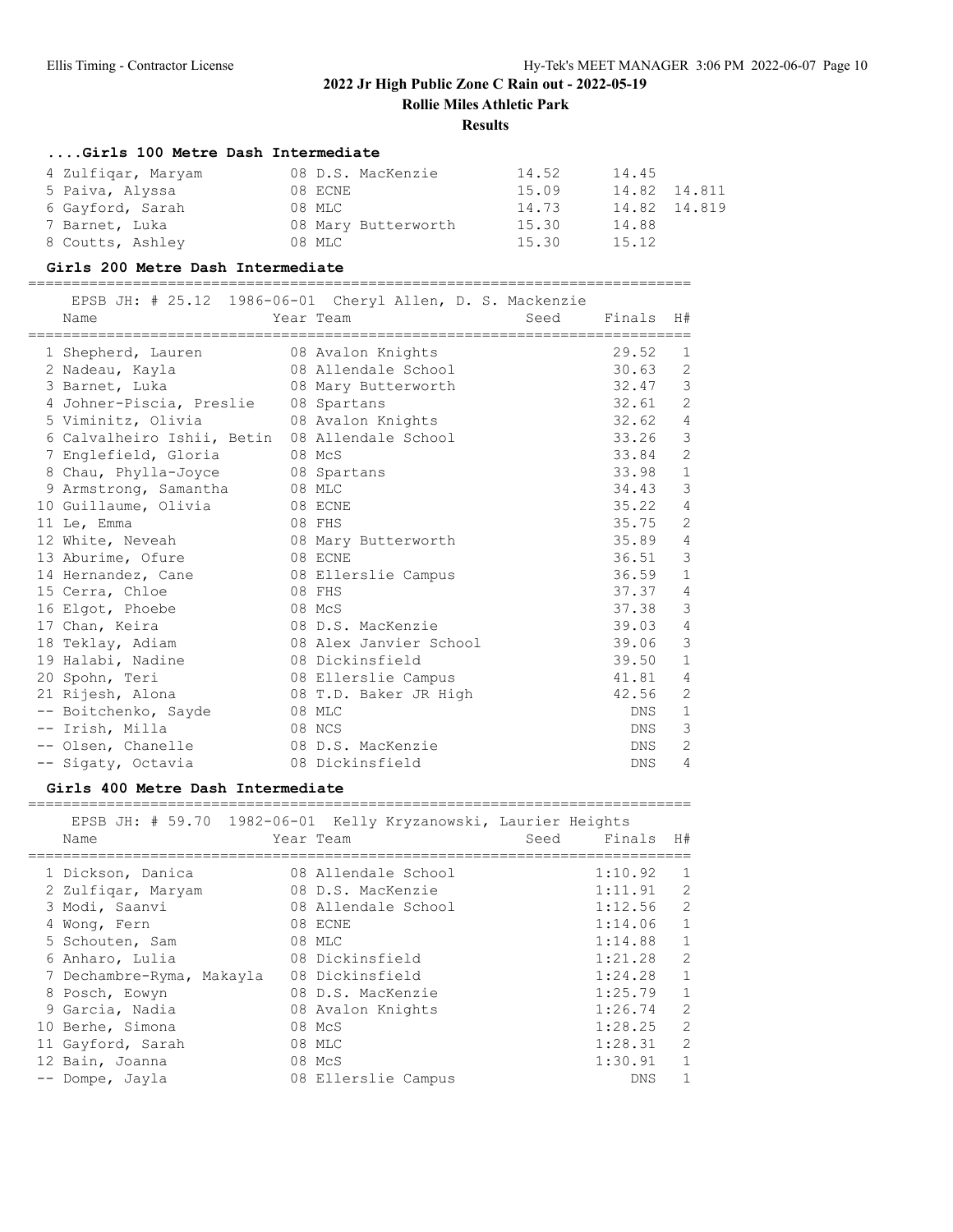**Rollie Miles Athletic Park**

#### **Results**

### **....Girls 400 Metre Dash Intermediate**

| -- Ryan, Jayden    | 08 Ellerslie Campus   | DNS   | $\overline{2}$ |
|--------------------|-----------------------|-------|----------------|
| -- Rijesh, Alona   | 08 T.D. Baker JR High | DNS 2 |                |
| -- Morgan, Engels  | 08 Mary Butterworth   | DNS 1 |                |
| -- Aseron, Anilina | 08 FHS                | SCR   |                |

#### **Girls 800 Metre Run Intermediate**

=========================================================================

| Name                    | EPSB JH: # 2:17.41 2014-06-01 Sophie Sigfstead, Avalon<br>Seed<br>Year Team | Finals     |
|-------------------------|-----------------------------------------------------------------------------|------------|
| 1 Boicuic, Via          | 08 MLC                                                                      | 2:48.94    |
| 2 Koolese, Patlo        | 08 Spartans                                                                 | 2:49.13    |
| 3 Muddle, Tessa         | 08 NCS                                                                      | 2:54.29    |
| 4 Russell, Julia        | 08 Avalon Knights                                                           | 2:55.57    |
| 5 Karpyshyn, Alexandra  | 08 MGG                                                                      | 3:01.93    |
| 6 Power, Aleigha        | 08 FHS                                                                      | 3:06.18    |
| 7 Riffi, Roumayssa      | 08 MGG                                                                      | 3:07.79    |
| 8 Wong, Fern            | 08 ECNE                                                                     | 3:14.56    |
| 9 Bekele, Rebecca       | 08 ECNE                                                                     | 3:19.55    |
| 10 Cornock, Rachel      | 08 McS                                                                      | 3:35.99    |
| 11 Berhe, Simona        | 08 McS                                                                      | 3:41.62    |
| 12 Ptolemy, Isabel      | 08 MLC                                                                      | 3:48.38    |
| 13 Abdurahman, Kedija   | 08 Dickinsfield                                                             | 4:13.53    |
| -- Parlee, Gianna       | 08 Ellerslie Campus                                                         | <b>DNS</b> |
| -- Dhesi, Gursehaj      | 08 Ellerslie Campus                                                         | <b>DNS</b> |
| -- Tessier, Solana      | 08 Avalon Knights                                                           | <b>DNS</b> |
| -- Mohamed Abdi, Habiba | 08 Spartans                                                                 | <b>DNS</b> |
| -- Issa, Yasmine        | 08 Dickinsfield                                                             | <b>DNS</b> |
| -- Shindruk, Chelsey    | 08 McS                                                                      | <b>SCR</b> |
| -- Radke, Anna          | 08 McS                                                                      | <b>SCR</b> |

### **Girls 1500 Metre Run Intermediate**

=========================================================================

| Name                | EPSB JH: # 4:38.61 2017-06-01 Sadie Sigfstead, Riverbend<br>Year Team | Finals<br>Seed |
|---------------------|-----------------------------------------------------------------------|----------------|
| 1 McDonald, Dani    | 08 Avalon Knights                                                     | 6:24.28        |
| 2 Huculak, Hunter   | 08 Avalon Knights                                                     | 6:29.68        |
| 3 Radke, Anna       | 08 McS                                                                | 6:52.10        |
| 4 Teklay, Adiam     | 08 Alex Janvier School                                                | 7:26.69        |
| 5 Power, Aleigha    | 08 FHS                                                                | 8:01.40        |
| 6 Shindruk, Chelsey | 08 McS                                                                | 8:02.69        |
| -- Morgan, Engels   | 08 Mary Butterworth                                                   | <b>DNS</b>     |
| -- Ptolemy, Isabel  | 08 MLC                                                                | DNS            |

#### **Girls 80 Metre Hurdles 76.2 cm Intermediate**

| Name                  | EPSB JH: $\#$ 12.26 1994-06-01 Angela Whyte, Westminster<br>Year Team<br>Seed | Finals H# |                |
|-----------------------|-------------------------------------------------------------------------------|-----------|----------------|
| 1 Pueschel, Alexa     | 08 Avalon Knights                                                             | 16.61     | $\overline{1}$ |
| 2 Stirling, Annelise  | 08 Allendale School                                                           | 16.63     | $\overline{2}$ |
| 3 Gargagliano, Ameira | 08 ECNE                                                                       | 16.68     | $\mathbf{1}$   |
| 4 Rutkowska, Miya     | 08 Alex Janvier School                                                        | 17.71     | $\overline{1}$ |
| 5 Bennett, Cailyn     | 08 Avalon Knights                                                             | 17.87     | $\overline{2}$ |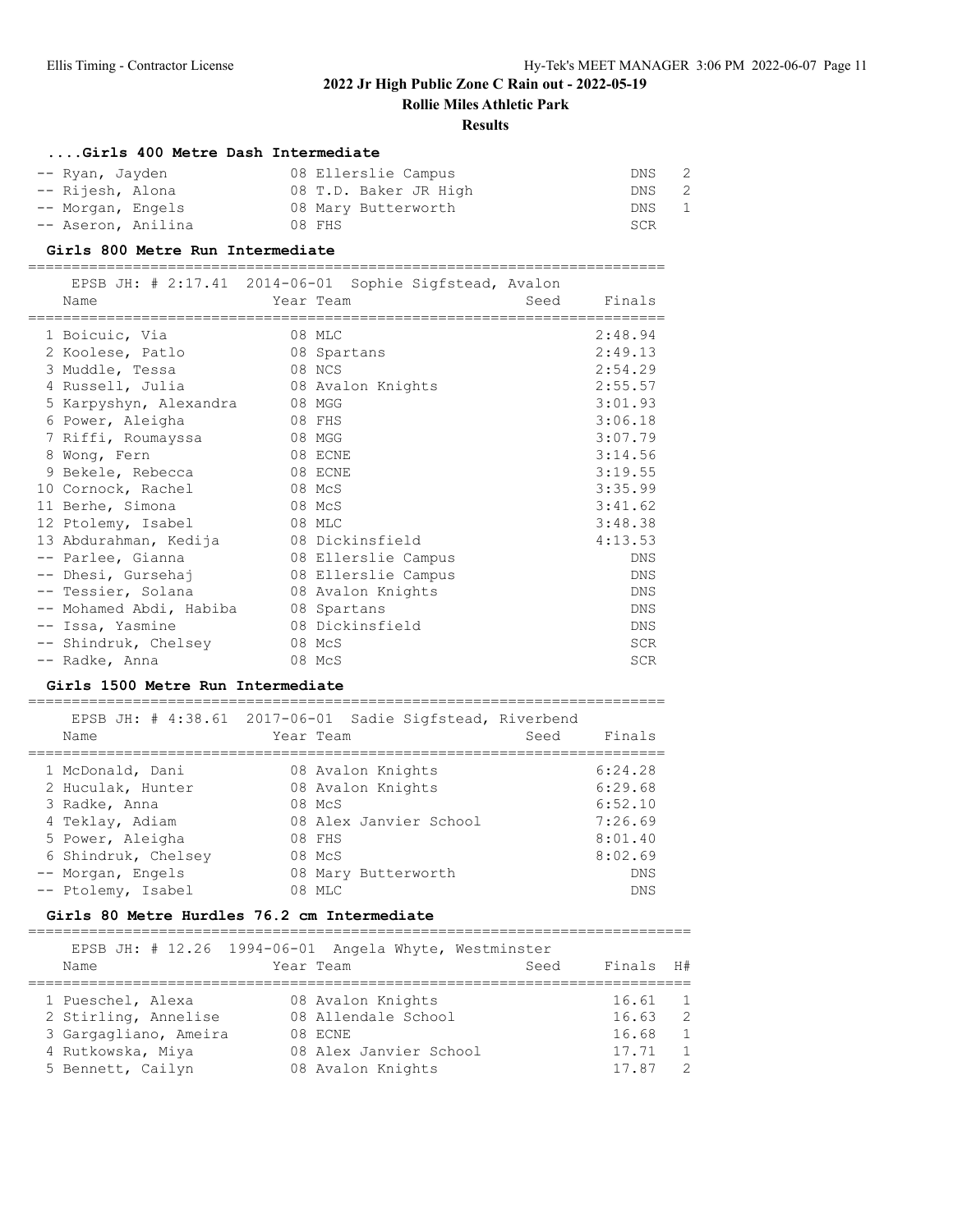**Rollie Miles Athletic Park**

#### **Results**

# **....Girls 80 Metre Hurdles 76.2 cm Intermediate**

| 6 Dompe, Jayla            | 08 Ellerslie Campus    | 18.29      | $\overline{1}$ |
|---------------------------|------------------------|------------|----------------|
| 7 Pawliuk, Kallie         | 08 Ellerslie Campus    | 18.68      | $\overline{2}$ |
| 8 Davidson, Charlotte     | 08 Allendale School    | 19.10      | $\sqrt{1}$     |
| 9 Dechambre-Ryma, Makayla | 08 Dickinsfield        | 19.24      | $\overline{1}$ |
| 10 Deo, Dasia             | 08 Alex Janvier School | 19.62      | $\overline{2}$ |
| 11 Yakinneah, Zariana     | 08 D.S. MacKenzie      | 20.24      | $\sqrt{1}$     |
| 12 Bain, Joanna           | 08 McS                 | 20.35      | 2              |
| 13 Sehmby, Svaja          | 08 D.S. MacKenzie      | 26.02      | $\overline{2}$ |
| -- Martin, Jerzy          | 08 ECNE                | DNS        | -2             |
| -- Abraha, Nardos         | 08 McS                 | <b>DNS</b> | -1             |

### **Girls 4x100 Metre Relay Intermediate**

============================================================================

| EPSB JH: # 51.99<br>Team                                                  | 1986-06-01 D.S. Mackenzie, D.S. Mackenzie<br>Seed<br>================= | Finals  | H#                  |
|---------------------------------------------------------------------------|------------------------------------------------------------------------|---------|---------------------|
| 1 Allendale School<br>$\mathsf{A}$                                        |                                                                        | 59.39   | 2                   |
| 2 Meadowlark Christian<br>$\mathbf{A}$                                    |                                                                        | 59.84   | 2                   |
| 1) Coutts, Ashley 08                                                      | 2) Klimuk, Katelyn 08                                                  |         |                     |
| 3) Gayford, Sarah 08                                                      | 4) Boicuic, Via 08                                                     |         |                     |
| 3 Avalon Knights 'A'                                                      |                                                                        | 1:00.14 | 1                   |
| 4 Edmonton Christian NE<br>$\mathsf{r}_{\mathsf{A}}$                      |                                                                        | 1:01.85 | $\mathbf{1}$        |
| 1) Bekele, Rebecca 08                                                     | 2) Guillaume, Olivia 08                                                |         |                     |
| 3) Huisman, Brynn 08                                                      | 4) Paiva, Alyssa 08                                                    |         |                     |
| 5 Mary Butterworth 'A'                                                    |                                                                        | 1:03.39 | 2                   |
| 1) Choaib, Maya 08                                                        | 2) Barnet, Luka 08                                                     |         |                     |
| 3) Twerdochlib, Julia 08                                                  | 4) White, Neveah 08                                                    |         |                     |
| 6 Allendale School 'B'                                                    |                                                                        | 1:04.36 | $\mathbf{1}$        |
| 7 Spruce Avenue Spartans<br>$\mathsf{A}$                                  |                                                                        | 1:06.65 | $\mathbf{1}$        |
| 1) Chau, Phylla-Joyce 08                                                  | 2) Idenouye, Brooklyn 08                                               |         |                     |
| 3) Koolese, Patlo 08                                                      | 4) Johner-Piscia, Preslie 08                                           |         |                     |
| 8 Millwoods Christian School<br>"B"                                       |                                                                        | 1:07.02 | $\mathbf{1}$        |
| 1) Berhe, Simona 08                                                       | 2) Murray, Amariah 08                                                  |         |                     |
| 3) Englefield, Gloria 08                                                  | 4) Brown, Taya 08                                                      |         |                     |
| 9 Avalon Knights<br>$\mathbf{B}$<br>10 Millwoods Christian School<br>' A' |                                                                        | 1:07.47 | 2<br>$\overline{2}$ |
|                                                                           |                                                                        | 1:07.89 |                     |
| 1) Bain, Joanna 08<br>3) Abraha, Nardos 08                                | 2) Elgot, Phoebe 08<br>4) Cornock, Rachel 08                           |         |                     |
| 11 Dickinsfield 'A'                                                       |                                                                        | 1:08.41 | 1                   |
| 12 D.S. MacKenzie 'B'                                                     |                                                                        | 1:09.44 | $\mathbf{1}$        |
| 1) Yakinneah, Zariana 08                                                  | 2) Pollard, Freya 08                                                   |         |                     |
| 3) Olsen, Chanelle 08                                                     | 4) Libsekal, Nina 08                                                   |         |                     |
| 13 Alex Janvier School 'A'                                                |                                                                        | 1:09.74 | 2                   |
| 1) Teklay, Adiam 08                                                       | 2) Rutkowska, Miya 08                                                  |         |                     |
| 3) Tarnate, Avrine 08                                                     | 4) Ali, Khadija 08                                                     |         |                     |
| -- D.S. MacKenzie 'A'                                                     |                                                                        | DNS.    | 2                   |
| 1) Adban, Aseel 08                                                        | 2) Murray, Haydnn 08                                                   |         |                     |
| 3) Caribou, Margaret 08                                                   | 4) Zulfiqar, Maryam 08                                                 |         |                     |
| Girls High Jump Intermediate                                              |                                                                        |         |                     |
|                                                                           |                                                                        |         |                     |

========================================================================= EPSB JH: # 1.58m 1985-06-01 Colleen Whitmore, Riverbend Name Year Team Seed Finals =========================================================================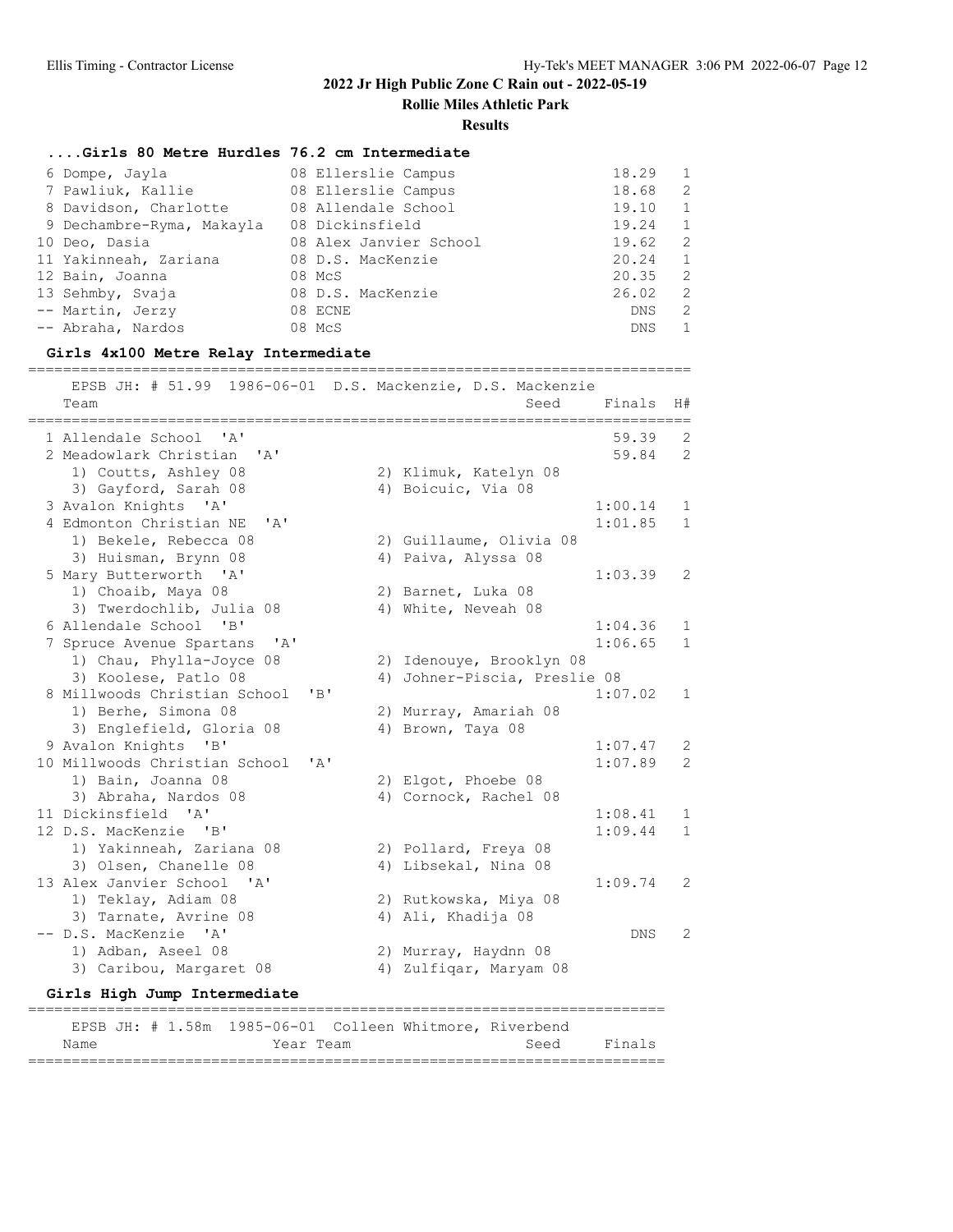**Rollie Miles Athletic Park**

### **Results**

| Girls High Jump Intermediate              |                        |        |
|-------------------------------------------|------------------------|--------|
| 1 Klimuk, Katelyn 08 MLC                  |                        | 1.30m  |
| 1.05 1.10 1.15 1.20 1.25 1.27 1.30 1.32   |                        |        |
| 0 0 0 0 0 XO 0 XXX                        |                        |        |
| 2 Modi, Saanvi Mood 08 Allendale School   |                        | 1.27m  |
| 1.10 1.15 1.20 1.25 1.27 1.30             |                        |        |
| 0 0 0 XO 0 XXX                            |                        |        |
| 3 Boicuic, Via                            | 08 MLC                 | J1.27m |
| 1.05 1.10 1.15 1.20 1.25 1.27 1.30        |                        |        |
| 0 0 0 0 XXO 0 XXX                         |                        |        |
|                                           |                        |        |
| 4 Idenouye, Brooklyn 08 Spartans          |                        | 1.20m  |
| 1.05 1.10 1.15 1.20 1.25                  |                        |        |
| 0 0 0 0 XXX                               |                        |        |
| 5 Villarama, Mapril 68 T.D. Baker JR High |                        | 1.15m  |
| 1.05 1.10 1.15 1.20                       |                        |        |
| O XXO XO XXX                              |                        |        |
| 6 Johner-Piscia, Preslie 08 Spartans      |                        | J1.15m |
| 1.05 1.10 1.15 1.20                       |                        |        |
| O O XXO XXX                               |                        |        |
| 7 Rutkowska, Miya                         | 08 Alex Janvier School | J1.15m |
| 1.05 1.10 1.15 1.20                       |                        |        |
| XO O XXO XXX                              |                        |        |
| 8 Dentzien, Iris                          | 08 Allendale School    | 1.10m  |
| 1.05 1.10 1.15                            |                        |        |
| O O XXX                                   |                        |        |
| 8 Khorrami-Arani, Ariana 08 NCS           |                        | 1.10m  |
| 1.05 1.10 1.15                            |                        |        |
| O O XXX                                   |                        |        |
| 10 McMorran, Erinn                        | 08 Dickinsfield        | J1.10m |
| 1.05 1.10 1.15                            |                        |        |
| O XO XXX                                  |                        |        |
| 11 Anharo, Lulia                          | 08 Dickinsfield        | J1.10m |
| 1.05 1.10 1.15                            |                        |        |
| XO XXO XXX                                |                        |        |
| 12 Paiva, Alyssa                          | 08 ECNE                | 1.05m  |
| 1.05 1.10                                 |                        |        |
| $\circ$ X                                 |                        |        |
| 12 Billing, Shaya                         | 08 Ellerslie Campus    | 1.05m  |
| 1.05 1.10                                 |                        |        |
| O XXX                                     |                        |        |
| 12 Calliou, Jocelyn                       | 08 T.D. Baker JR High  | 1.05m  |
| 1.05 1.10                                 |                        |        |
| $\circ$<br>XX                             |                        |        |
| 15 Ylagan, Caiya                          | 08 Ellerslie Campus    | J1.05m |
| 1.05 1.10                                 |                        |        |
| XO<br>XXX                                 |                        |        |
| -- Sharek, Aida                           | 08 D.S. MacKenzie      | ΝH     |
| 1.05                                      |                        |        |
| XXX                                       |                        |        |
| -- Pennel, Olivia                         | 08 Alex Janvier School | DNS    |
| -- Englefield, Gloria                     | 08 McS                 | DNS    |
| -- Aburime, Ofure                         | 08 ECNE                | DNS    |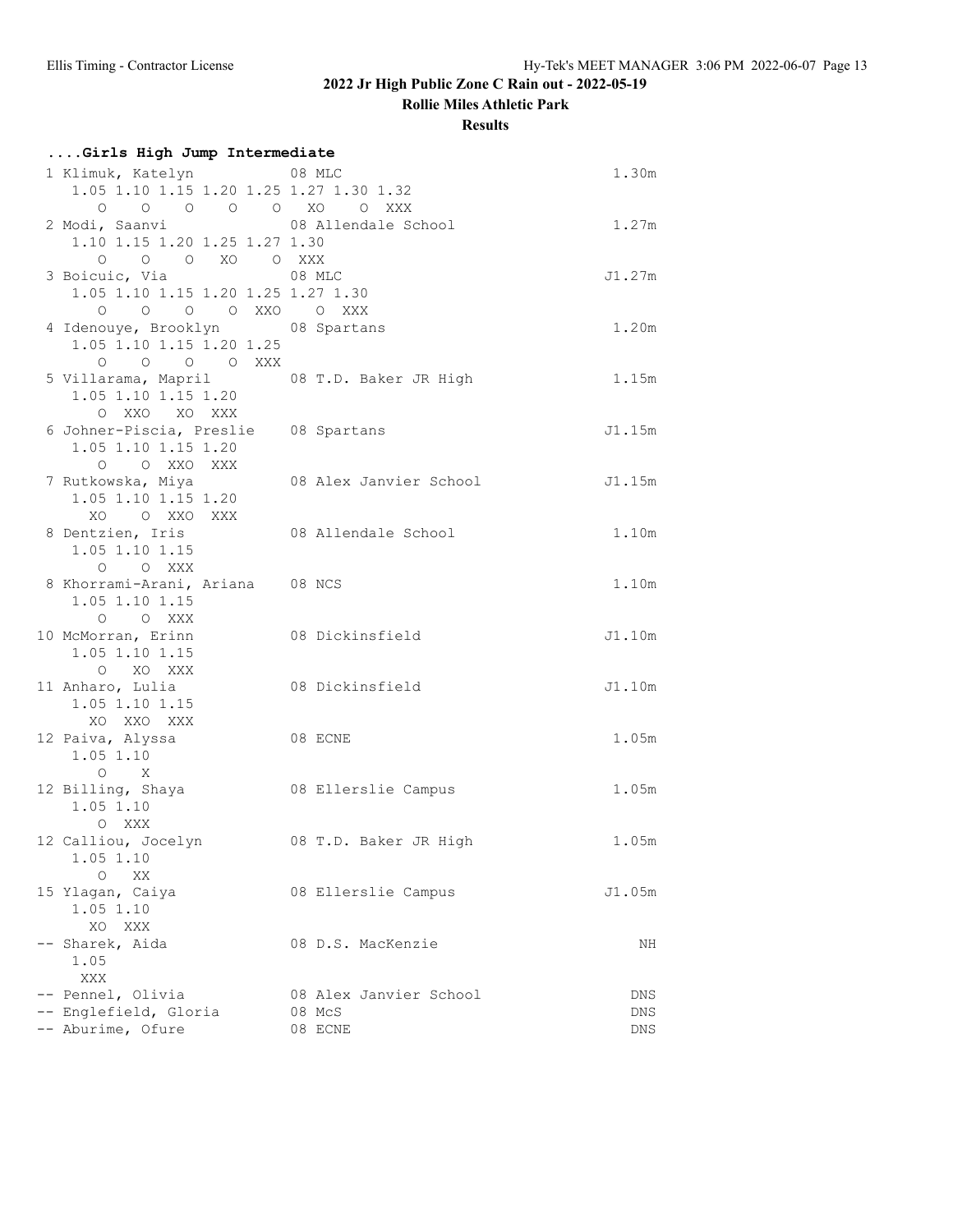**Rollie Miles Athletic Park**

**Results**

**Girls Long Jump Intermediate**

| Name                                                                          | EPSB JH: # 5.08m 2010-06-01 Mattea Francis, Kenilworth<br>Year Team<br>Seed | Finals |
|-------------------------------------------------------------------------------|-----------------------------------------------------------------------------|--------|
|                                                                               |                                                                             |        |
| 1 Stirling, Annelise 08 Allendale School<br>3.88m 4.00m                       |                                                                             | 4.00m  |
| 2 Dickson, Danica<br>2.76m 3.68m 3.74m                                        | 08 Allendale School                                                         | 3.74m  |
| 3 Lau, Merrin<br>x 3.57m 3.31m                                                | 08 Mary Butterworth                                                         | 3.57m  |
| 4 Pueschel, Alexa<br>3.35m 3.51m 3.39m                                        | 08 Avalon Knights                                                           | 3.51m  |
| 5 Villarama, Mapril<br>x 3.09m 3.48m                                          | 08 T.D. Baker JR High                                                       | 3.48m  |
| 5 Ylagan, Caiya<br>3.17m 3.37m 3.48m                                          | 08 Ellerslie Campus                                                         | 3.48m  |
| 7 Brown, Taya<br>3.01m 2.86m 3.46m                                            | 08 McS                                                                      | 3.46m  |
| 8 Calliou, Jocelyn<br>3.31m 3.20m                                             | 08 T.D. Baker JR High                                                       | 3.31m  |
| 9 Russell, Julia<br>$x \quad 3.24m$                                           | 08 Avalon Knights                                                           | 3.24m  |
| 10 Adolphe, Daesha<br>2.86m 2.80m 3.23m                                       | 08 Dickinsfield                                                             | 3.23m  |
| 10 Maskoske, Adeanna<br>3.04m 3.13m 3.23m                                     | 08 MGG                                                                      | 3.23m  |
| 12 Visser, Ellarie<br>x 3.21m 3.05m                                           | 08 ECNE                                                                     | 3.21m  |
| 13 Tarnate, Avrine<br>3.19m 3.11m 3.12m                                       | 08 Alex Janvier School                                                      | 3.19m  |
| 14 Spohn, Teri<br>x 2.75m 3.02m                                               | 08 Ellerslie Campus                                                         | 3.02m  |
| 15 Koolese, Patlo<br>2.81m 2.59m 2.92m                                        | 08 Spartans                                                                 | 2.92m  |
| 16 Kerr, Elsie<br>x 2.74m 2.91m                                               | 08 MLC                                                                      | 2.91m  |
| 17 Pham, Tu<br>2.86m 2.86m                                                    | 08 FHS                                                                      | 2.86m  |
| 18 Idenouye, Brooklyn<br>2.60m 2.82m 2.68m                                    | 08 Spartans                                                                 | 2.82m  |
| 19 Sun, Ann<br>2.37m                                                          | 08 ECNE                                                                     | 2.37m  |
| X<br>X<br>-- Vedoya, Jasmine                                                  | 08 MLC                                                                      | DNS.   |
| -- Irish, Milla                                                               | 08 NCS                                                                      | DNS.   |
| -- Lambert, Kenna                                                             | 08 Dickinsfield                                                             | DNS    |
| -- Murray, Haydnn                                                             | 08 D.S. MacKenzie                                                           | DNS    |
| -- Le, Emma                                                                   | 08 FHS                                                                      | DNS    |
| Girls Triple Jump Intermediate                                                |                                                                             |        |
|                                                                               | EPSB JH: # 10.64m 1995-06-01 Ruth Ginther, McKernan                         |        |
| Name                                                                          | Year Team<br>Seed<br>===================                                    | Finals |
| 1 Calvalheiro Ishii, Betin 08 Allendale School<br>FOUL 7.03m 8.05m 8.11m FOUL |                                                                             | 8.11m  |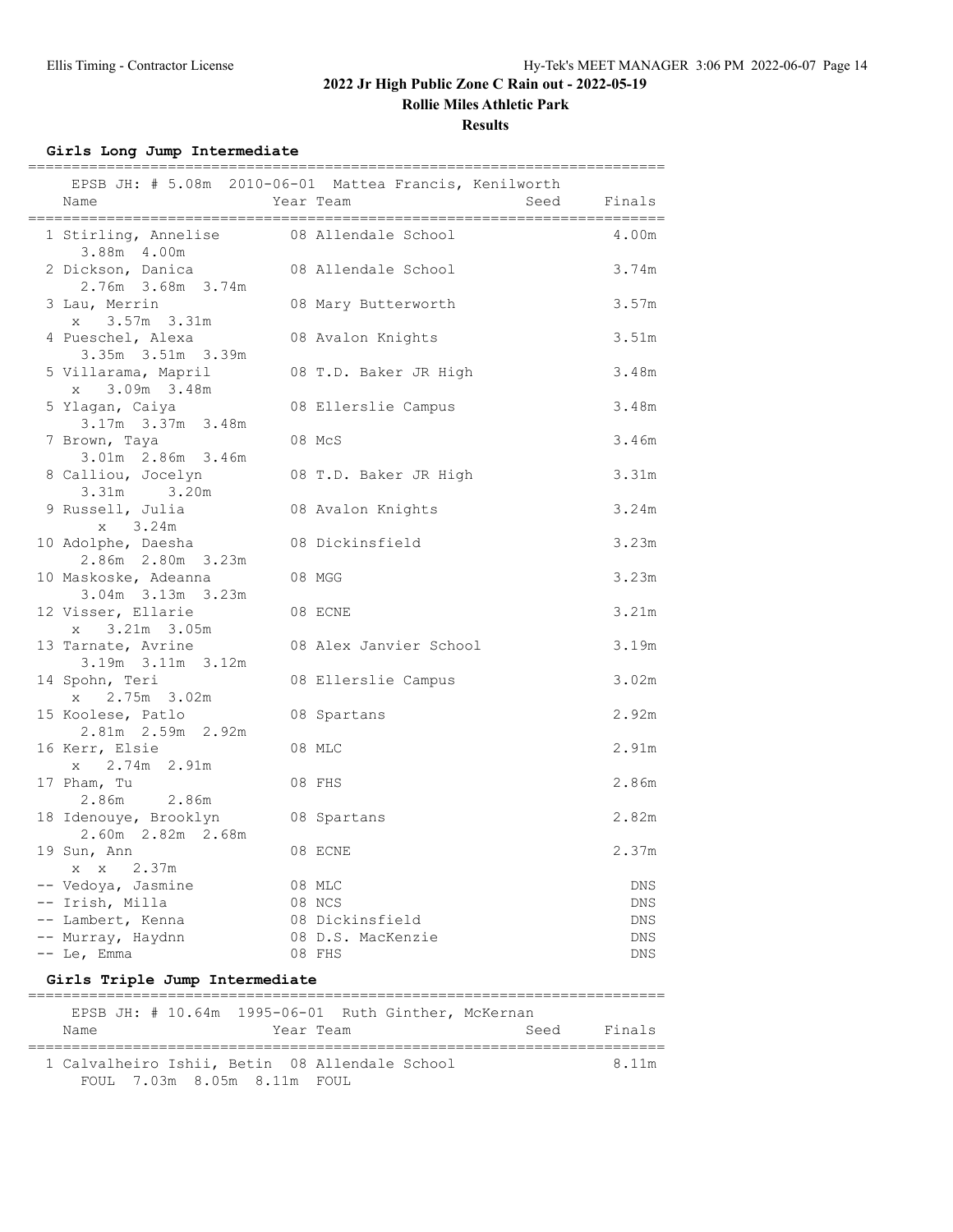**Rollie Miles Athletic Park**

#### **Results**

# **....Girls Triple Jump Intermediate**

| 2 Klimuk, Katelyn 68 MLC                     |        |                        | 8.09m      |
|----------------------------------------------|--------|------------------------|------------|
| 7.47m 7.67m 7.63m 7.62m 7.69m 8.09m          |        |                        |            |
| 3 McDonald, Dani (08 Avalon Knights          |        |                        | 7.85m      |
| FOUL 6.96m 6.75m 7.75m 7.84m 7.85m           |        |                        |            |
| 4 Shpilkerman, Li-El 08 Allendale School     |        |                        | 7.62m      |
| FOUL 7.62m 7.19m 7.10m 7.08m 6.68m           |        |                        |            |
| 5 Butt, Analeigh 68 Mary Butterworth         |        |                        | 7.46m      |
| 6.83m 7.20m 6.96m 7.07m 7.46m                |        |                        |            |
| 6 Huisman, Brynn 68 ECNE                     |        |                        | 6.85m      |
| 6.79m 6.85m 6.83m FOUL FOUL                  |        |                        |            |
| 7 Murray, Haydnn 68 D.S. MacKenzie           |        |                        | 6.77m      |
| FOUL 5.74m 6.77m                             |        |                        |            |
| 8 Adolphe, Daesha (8 Dickinsfield            |        |                        | 6.65m      |
| 6.65m 6.30m 5.99m                            |        |                        |            |
| 9 Ibragimova, Rushona 68 Alex Janvier School |        |                        | 6.52m      |
| $6.24m$ $6.52m$ $6.42m$                      |        |                        |            |
| 10 Huculak, Hunter                           |        | 08 Avalon Knights      | 6.41m      |
| 6.41m 5.85m FOUL                             |        |                        |            |
| 11 Pongdad, Jillian                          | 08 MLC |                        | 6.15m      |
| 6.15m FOUL 5.52m                             |        |                        |            |
| 12 White, Neveah                             |        | 08 Mary Butterworth    | 6.02m      |
| FOUL 6.02m 5.17m                             |        |                        |            |
| 13 Gibbs, Jahnyah                            | 08 FHS |                        | 4.16m      |
| FOUL FOUL 4.16m                              |        |                        |            |
| -- McMorran, Erinn                           |        | 08 Dickinsfield        | FOUL       |
| FOUL FOUL FOUL                               |        |                        |            |
| -- Pennel, Olivia                            |        | 08 Alex Janvier School | FOUL       |
| FOUL FOUL FOUL                               |        |                        |            |
| -- Mohammed, Salma                           |        | 08 FHS                 | <b>DNS</b> |

#### **Girls Shot Put 2.7 kilos Intermediate**

| EPSB JH: # 12.66m 2018-06-01 Stephanie Okhinia, D.S.MacKenzie |        |                        |                |  |
|---------------------------------------------------------------|--------|------------------------|----------------|--|
| Name                                                          |        | Year Team              | Seed<br>Finals |  |
| 1 Onyeqbula, Sochi 68 Allendale School<br>8.83m 7.98m 9.16m   |        |                        | 9.16m          |  |
| 2 Coutts, Ashley<br>7.44m 8.47m                               | 08 MLC |                        | 8.47m          |  |
| 3 Viminitz, Olivia<br>7.84m 7.24m 7.80m                       |        | 08 Avalon Knights      | 7.84m          |  |
| 4 Gafuik, Esme<br>x 7.48m 7.60m                               |        | 08 NCS                 | 7.60m          |  |
| 5 Elaiho, Malaika<br>6.58m 6.35m 7.60m                        |        | 08 Dickinsfield        | J7.60m         |  |
| 6 Bangura, Zainab<br>5.69m 7.42m 7.53m                        |        | 08 Dickinsfield        | 7.53m          |  |
| 7 Meikle, Alice<br>7.00m 6.83m 6.70m                          |        | 08 Avalon Knights      | 7.00m          |  |
| 8 Hersi, Ladan<br>$6.15m$ $6.63m$ $6.49m$                     |        | 08 Mary Butterworth    | 6.63m          |  |
| 9 Efunnuga, Jesutofunmi<br>5.95m 6.48m 6.60m                  |        | 08 FHS                 | 6.60m          |  |
| 10 Farrell, Erica<br>$6.44m$ 5.23m 5.40m                      |        | 08 Alex Janvier School | 6.44m          |  |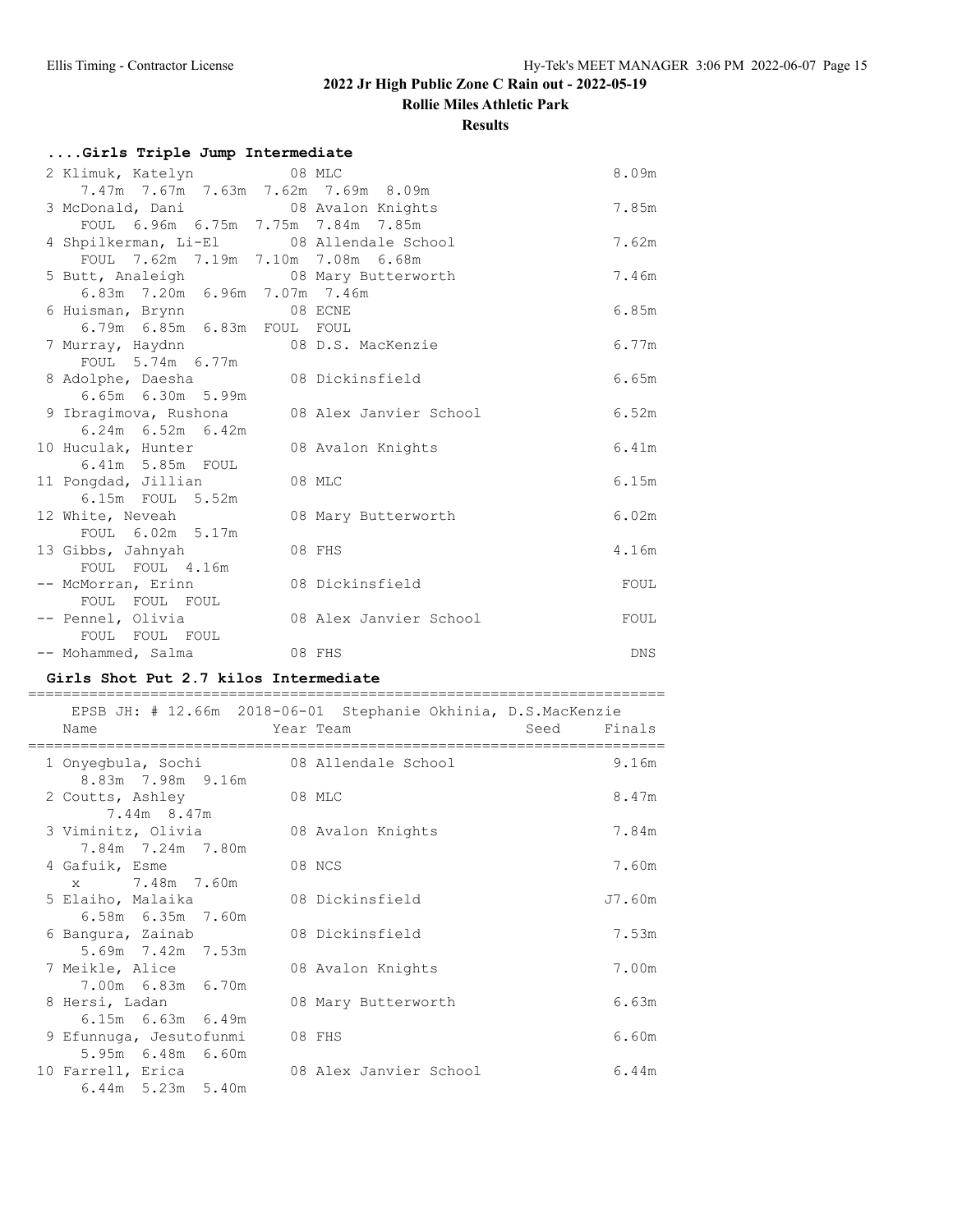**Rollie Miles Athletic Park**

### **Results**

| Girls Shot Put 2.7 kilos Intermediate       |                     |            |
|---------------------------------------------|---------------------|------------|
| 11 Parlee, Gianna                           | 08 Ellerslie Campus | 6.33m      |
| 5.85m 6.33m 6.20m                           |                     |            |
| 12 Gregory, Christi                         | 08 MGG              | 6.20m      |
| 5.83m 5.74m 6.20m                           |                     |            |
| 13 Bajema, Katie                            | 08 ECNE             | J6.20m     |
| 5.06m 4.45m 6.20m                           |                     |            |
| 14 Volkanovski, Maya 68 Alex Janvier School |                     | 5.85m      |
| 5.70m 5.85m                                 |                     |            |
| 15 Billing, Keara                           | 08 Ellerslie Campus | 5.69m      |
| FOUL 5.69m 5.54m                            |                     |            |
| 16 Gibbs, Jahnyah                           | 08 FHS              | 5.64m      |
| 5.64m 5.30m 5.10m                           |                     |            |
| 17 Somerville, Taylor                       | 08 Allendale School | 4.93m      |
| 4.93m FOUL                                  |                     |            |
| 18 Chen, Janice                             | 08 D.S. MacKenzie   | 4.40m      |
| 4.00m  4.06m  4.40m                         |                     |            |
| -- Kelly, Jordan                            | 08 Spartans         | FOUL       |
| FOUL FOUL FOUL                              |                     |            |
| -- Robinson, Kara                           | 08 NCS              | <b>DNS</b> |
| -- Fulton, Mattea                           | 08 ECNE             | <b>DNS</b> |
| -- Nwachakwu, Favour                        | 08 MLC              | DNS.       |
| -- El-Assal, Nour                           | 08 Mary Butterworth | <b>DNS</b> |

#### **Girls Javelin Throw Turbo Intermediate**

| <b>Example 21 Year Team</b><br>Name                                                   | EPSB JH: $#$ 38.17m 2005-06-01 Iihan Ibrahim, Rosslyn | Seed Finals |
|---------------------------------------------------------------------------------------|-------------------------------------------------------|-------------|
| 1 Davidson, Charlotte 08 Allendale School                                             |                                                       | 22.01m      |
| 2 Riffi, Roumayssa 08 MGG<br>10.07m  13.64m  18.43m  18.59m  19.26m  15.58m           |                                                       | 19.26m      |
| 3 Meikle, Alice 68 Avalon Knights<br>18.42m 17.64m 16.70m 15.25m 11.07m 17.76m        |                                                       | 18.42m      |
| 4 Vedoya, Jasmine 08 MLC<br>x 14.65m 17.35m 13.39m 10.28m 16.56m                      |                                                       | 17.35m      |
| 5 Kovoluk, Danica 68 D.S. MacKenzie<br>11.68m  11.05m  16.55m  12.42m  13.74m  14.67m |                                                       | 16.55m      |
| 6 Khorrami-Arani, Ariana 08 NCS<br>12.03m  15.05m  15.93m  12.78m  9.49m              |                                                       | 15.93m      |
| 7 Boitchenko, Sayde 08 MLC<br>15.36m  12.99m  15.21m                                  |                                                       | 15.36m      |
| 8 Efunnuga, Jesutofunmi 08 FHS<br>12.62m  11.34m  15.21m                              |                                                       | 15.21m      |
| 9 Kelly, Jordan 68 Spartans<br>12.26m  12.68m  14.95m                                 |                                                       | 14.95m      |
| 10 Hisarza, Angel 08 MGG<br>14.74m 13.25m 13.54m                                      |                                                       | 14.74m      |
| 11 LeGrand, Kyrah 608 Mary Butterworth<br>13.94m  12.02m  14.18m                      |                                                       | 14.18m      |
| 12 Hussain, Haleema 68 Allendale School<br>12.80m  12.82m  13.54m                     |                                                       | 13.54m      |
| 13 Farrell, Erica 68 Alex Janvier School<br>x x 12.92m                                |                                                       | 12.92m      |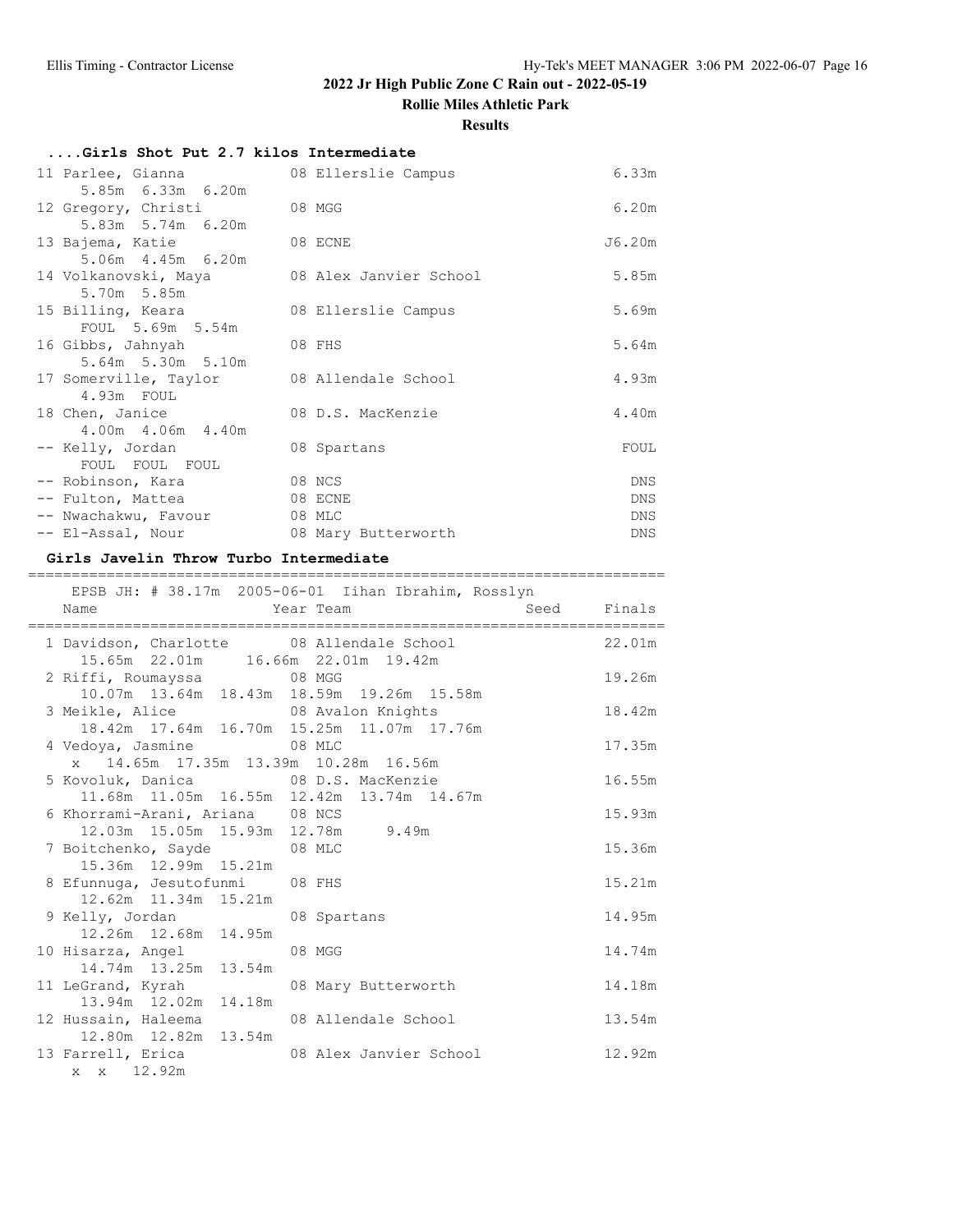**Rollie Miles Athletic Park**

### **Results**

| Girls Javelin Throw Turbo Intermediate                     |                        |            |
|------------------------------------------------------------|------------------------|------------|
| 14 Mohamed Abdi, Habiba (8 Spartans<br>6.99m 10.68m 12.44m |                        | 12.44m     |
| 15 Sharek, Aida 68 D.S. MacKenzie<br>12.23m                |                        | 12.23m     |
| 16 Fulton, Mattea 68 ECNE<br>10.56m 10.08m 12.22m          |                        | 12.22m     |
| 17 Elaiho, Malaika<br>9.73m 10.37m 12.14m                  | 08 Dickinsfield        | 12.14m     |
| 18 Sun, Ann<br>x 7.25m 9.84m                               | 08 ECNE                | 9.84m      |
| 19 Obaob, Chelzy<br>x 8.89m                                | 08 Alex Janvier School | 8.89m      |
| 20 Pham, Tu<br>$6.86m$ $8.16m$ $8.03m$                     | 08 FHS                 | 8.16m      |
| 21 Murray, Amariah<br>x x 7.97m                            | 08 McS                 | 7.97m      |
| -- Brown, Taya                                             | 08 McS                 | <b>DNS</b> |
| -- Billing, Keara                                          | 08 Ellerslie Campus    | <b>DNS</b> |
| -- Robinson, Kara                                          | 08 NCS                 | <b>DNS</b> |
| -- Ryan, Jayden                                            | 08 Ellerslie Campus    | <b>DNS</b> |
| -- Twerdochlib, Julia 68 Mary Butterworth                  |                        | DNS        |
| -- Lambert, Kenna                                          | 08 Dickinsfield        | DNS        |

### **Girls 100 Metre Dash Senior**

**Top 8 Advance by Time**

| EPSB JH: # 11.90 2005-06-01 Janelle Lee Pong, Meadowlark Chris |                        |      |            |              |
|----------------------------------------------------------------|------------------------|------|------------|--------------|
| Name                                                           | Year Team              | Seed | Prelims    | H#           |
| Preliminaries                                                  |                        |      |            |              |
| 1 Ciorbu, Catherine 07 D.S. MacKenzie                          |                        |      | $14.60q$ 3 |              |
| 2 Walker, Kierra                                               | 07 D.S. MacKenzie      |      | $14.76q$ 1 |              |
| 3 Mutton, Alexandria                                           | 07 Allendale School    |      | $14.95q$ 1 |              |
| 4 Mitchler, Madison 07 Kim Hung School                         |                        |      | $15.01q$ 3 |              |
| 5 Perina, Juztine 67 Alex Janvier School                       |                        |      | $15.06q$ 1 |              |
| 6 Trottier, Olivia 67 Mary Butterworth                         |                        |      | $15.14q$ 2 |              |
| 7 Riopka, Brooklyn 17 Avalon Knights                           |                        |      | $15.19q$ 3 |              |
| 8 Bennett, Kalea                                               | 07 MLC                 |      | $15.23q$ 2 |              |
| 9 Hawrylenko, Madalyn 07 Mary Butterworth                      |                        |      | 15.47 3    |              |
| 10 Marindi, Amazira                                            | 07 MLC                 |      | 15.52 1    |              |
| 11 Suwal, Neha                                                 | 07 Kim Hung School     |      | $15.68$ 1  |              |
| 12 Donnelly, Morgan                                            | 07 Ellerslie Campus    |      | 15.70 2    |              |
| 13 Sanggawa, Johanna                                           | 07 Alex Janvier School |      | 15.82 3    |              |
| 14 Wetzel, Rachael 67 Dickinsfield                             |                        |      | 15.96      | $\mathbf{3}$ |
| 15 Clarke, Kaileese 67 Allendale School                        |                        |      | $16.11$ 2  |              |
| 16 Raj, Shreya                                                 | 07 T.D. Baker JR High  |      | $16.68$ 3  |              |
| 17 Wood, Hailey                                                | 07 Dickinsfield        |      | 16.78 2    |              |
| 18 Dadia, Jia                                                  | 07 Svend Hansen School |      | 16.89      | 2            |
| 19 Kaur, Gurasees                                              | 07 Svend Hansen School |      | 19.24      | $\mathbf{1}$ |
| -- Kaya, Yasemin                                               | 07 MGG                 |      | DNS        | 2            |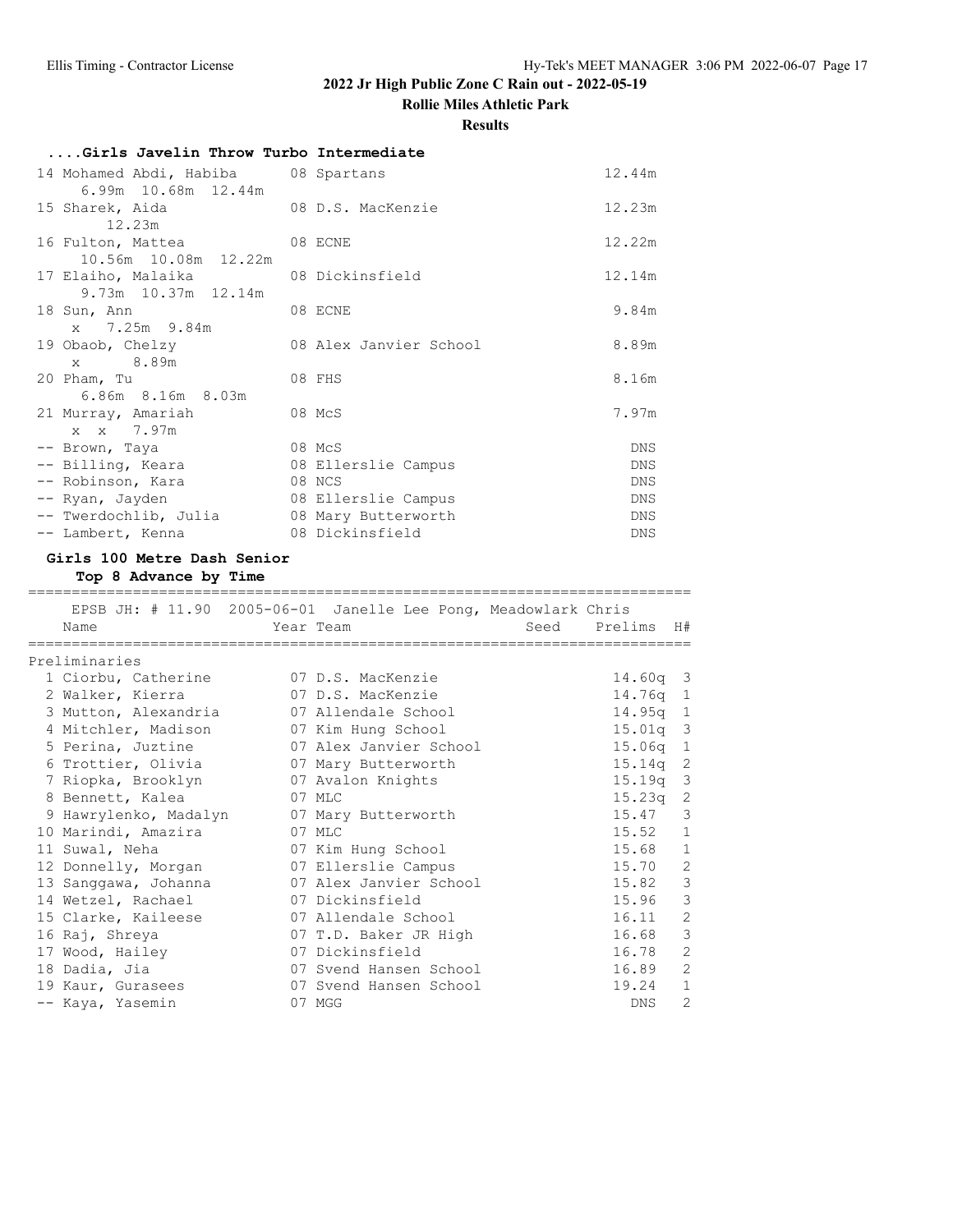**Rollie Miles Athletic Park**

#### **Results**

**Girls 100 Metre Dash Senior**

|        | Name                 | EPSB JH: # 11.90 2005-06-01 Janelle Lee Pong, Meadowlark Chris<br>Year Team | Prelims Finals |            |
|--------|----------------------|-----------------------------------------------------------------------------|----------------|------------|
| Finals |                      |                                                                             |                |            |
|        | 1 Ciorbu, Catherine  | 07 D.S. MacKenzie                                                           | 14.60          | 14.30      |
|        | 2 Trottier, Olivia   | 07 Mary Butterworth                                                         | 15.14          | 14.56      |
|        | 3 Perina, Juztine    | 07 Alex Janvier School                                                      | 15.06          | 14.68      |
|        | 4 Mitchler, Madison  | 07 Kim Hung School                                                          | 15.01          | 14.74      |
|        | 5 Riopka, Brooklyn   | 07 Avalon Knights                                                           | 15.19          | 14.82      |
|        | 6 Mutton, Alexandria | 07 Allendale School                                                         | 14.95          | 15.27      |
|        | 7 Walker, Kierra     | 07 D.S. MacKenzie                                                           | 14.76          | 17.51      |
|        | -- Bennett, Kalea    | $07$ MT.C.                                                                  | 15.23          | <b>DNS</b> |

#### **Girls 200 Metre Dash Senior**

============================================================================ EPSB JH: # 25.53 2005-06-01 Janelle Lee Pong, Meadowlark Chris

| FROD ON: # 20.00 ZUUSTUDTUI URHEITE HEE ROHO, MEAGOWIALK CHILIS |                        |      |            |                |
|-----------------------------------------------------------------|------------------------|------|------------|----------------|
| Name                                                            | Year Team              | Seed | Finals     | H#             |
| 1 Aqboola, Latifat                                              | 07 Alex Janvier School |      | 29.43      | 3              |
| 2 Ciorbu, Catherine                                             | 07 D.S. MacKenzie      |      | 31.28      | 3              |
| 3 Dakus, Summer                                                 | 07 Avalon Knights      |      | 31.42      | 2              |
| 4 Perina, Juztine                                               | 07 Alex Janvier School |      | 31.97      | $\mathbf{1}$   |
| 5 Mutton, Alexandria                                            | 07 Allendale School    |      | 31.99      | $\mathbf{1}$   |
| 6 Delaney, Jillian                                              | 07 NCS                 |      | 32.27      | $\overline{2}$ |
| 7 Hawrylenko, Madalyn 67 Mary Butterworth                       |                        |      | 33.06      | 3              |
| 8 Trottier, Olivia 67 Mary Butterworth                          |                        |      | 34.35      | 2              |
| 9 Donnelly, Morgan                                              | 07 Ellerslie Campus    |      | 34.40      | 2              |
| 10 Shah, Astha                                                  | 07 Allendale School    |      | 34.68      | 3              |
| 11 Esser, Zoe                                                   | 07 ECNE                |      | 34.89      | $\overline{2}$ |
| 12 Mamo, Saron                                                  | 07 Kim Hung School     |      | 38.07      | $\overline{2}$ |
| -- Dadia, Jia                                                   | 07 Svend Hansen School |      | DNS        | $\mathbf{1}$   |
| -- Khrebish, Massiliya                                          | 07 Dickinsfield        |      | DNS        | $\mathbf 1$    |
| -- Halabi, Paris                                                | 07 Dickinsfield        |      | DNS        | 3              |
| -- Walker, Kierra                                               | 07 D.S. MacKenzie      |      | DNS        | $\mathbf{1}$   |
| -- Kaur, Gurasees                                               | 07 Svend Hansen School |      | DNS        | 3              |
| -- Meloche, Abigail                                             | 06 MGG                 |      | <b>SCR</b> |                |

### **Girls 400 Metre Dash Senior**

 EPSB JH: # 55.58 1987-06-01 Cheryl Allen, D. S. Mackenzie Name Seed Finals H# ============================================================================ 1 Agboola, Latifat  $1.03.73$  2 2 Moore, Carys 07 Avalon Knights 1:07.71 1 3 Davidson, Lily 07 Avalon Knights 1:10.60 2 4 Meloche, Abigail 06 MGG 1:13.12 2 5 Ooms, Emilie 07 ECNE 1:13.63 2 6 Kofluk, Kennedy 07 Alex Janvier School 1:14.59 1 7 Reimer, Abbi 07 MLC 1:21.91 1 8 Yan, Maggie 07 Allendale School 1:22.90 1 9 Wetzel, Rachael 07 Dickinsfield 1:25.09 2 10 Wood, Hailey 07 Dickinsfield 1:28.81 1 -- Tran, Emilia 07 Allendale School DNF 2 -- Tischer, Hailey 07 Ellerslie Campus DNS 1 -- Neeve, Elyssa 07 Mary Butterworth DNS 2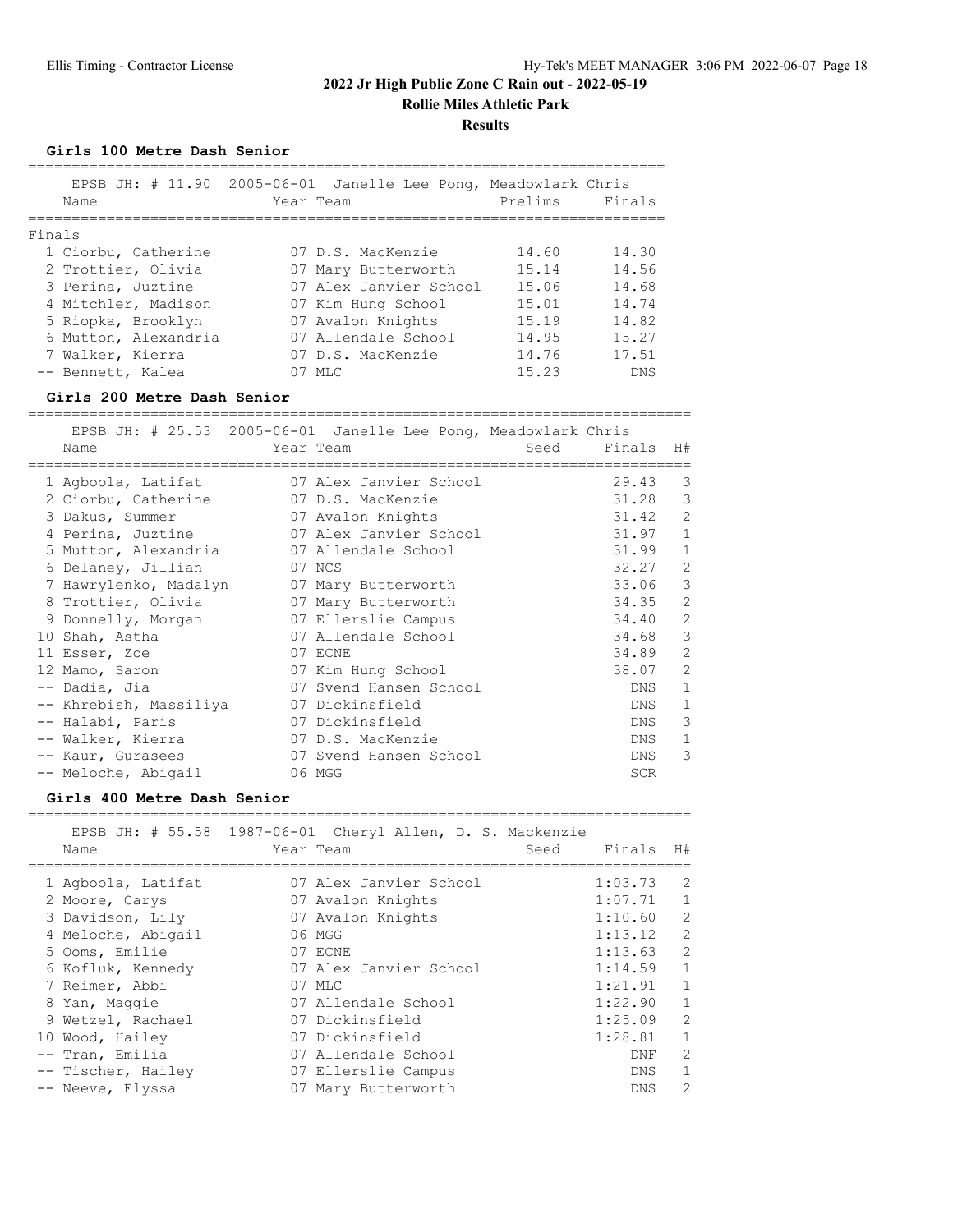**Rollie Miles Athletic Park**

#### **Results**

#### **....Girls 400 Metre Dash Senior**

| -- El-zein, Cianne | 07 Svend Hansen School | DNS |  |
|--------------------|------------------------|-----|--|
| -- Korten, Maia    | 07 Svend Hansen School | DNS |  |

## **Girls 800 Metre Run Senior**

========================================================================= EPSB JH: # 2:11.91 2015-06-01 Sophie Sigfstead, Crestwood

| Name                 | LPSB JH: # Z:II.91 ZUIJ-00-01 SOPNIE SIGISTEAU, CIESLWOOU<br>Year Team | Finals<br>Seed |
|----------------------|------------------------------------------------------------------------|----------------|
| 1 Ooms, Emilie       | 07 ECNE                                                                | 2:52.59        |
| 2 Meloche, Abigail   | 06 MGG                                                                 | 2:55.47        |
| 3 Pudel, Nicola      | 07 McS                                                                 | 3:09.70        |
| 4 Gara, Rachel       | 07 Mary Butterworth                                                    | 3:12.03        |
| 5 Bhandari, Ishita   | 07 Dickinsfield                                                        | 3:14.83        |
| -- Dewarle, Elyse    | 07 MLC                                                                 | DNS            |
| -- Gawryluik, Ellie  | 07 MLC                                                                 | <b>DNS</b>     |
| -- Veerman, Savannah | 07 Allendale School                                                    | <b>DNS</b>     |

#### **Girls 1500 Metre Run Senior**

=========================================================================

|                       | EPSB JH: # 4:33.76 2017-06-01 Sophie Sigfstead, Riverbend |                |
|-----------------------|-----------------------------------------------------------|----------------|
| Name                  | Year Team                                                 | Finals<br>Seed |
| 1 Straga, Ava         | 07 Avalon Knights                                         | 6:28.60        |
| 2 Bryson, Maara       | 07 ECNE                                                   | 6:36.30        |
| 3 Pudel, Nicola       | 07 McS                                                    | 6:58.98        |
| 4 Bhandari, Ishita    | 07 Dickinsfield                                           | 7:18.36        |
| 5 Kienzler, Jael      | 07 Mary Butterworth                                       | 7:26.06        |
| 6 Gara, Rachel        | 07 Mary Butterworth                                       | 7:31.94        |
| -- Veerman, Savannah  | 07 Allendale School                                       | <b>DNS</b>     |
| -- Marindi, Amazira   | 07 MLC                                                    | <b>DNS</b>     |
| -- MacFarlane, Gianna | MLC                                                       | <b>DNS</b>     |

#### **Girls 80 Metre Hurdles 76.2 cm Senior**

 EPSB JH: # 11.88 1995-06-01 Angela Whyte, Westminster Name Seed Finals H# ============================================================================ 1 Esser, Zoe 07 ECNE 16.90 1 2 Derechey, Kaidys 07 D.S. MacKenzie 17.88 2 3 Bryson, Maara 07 ECNE 18.62 2 4 Abo Daka, Taj 07 Avalon Knights 18.81 2 5 Alexander, Brooklyn 07 Avalon Knights 18.81 1 6 Yalong, Daniela 07 Alex Janvier School 18.91 1 7 Dwomo, Ashanti 07 Dickinsfield 19.48 2 8 Garner, Rowan 07 Dickinsfield 19.86 1 9 Ellis, Arielle 07 Allendale School 22.62 1 -- Desrochers, Meagan 07 Alex Janvier School DNS 2 -- Tischer, Hailey 07 Ellerslie Campus DNS 1 -- Gabriel, Hanah Margeaux 06 Allendale School CDNS 2 -- Kaya, Yasemin 07 MGG data to the DNS 1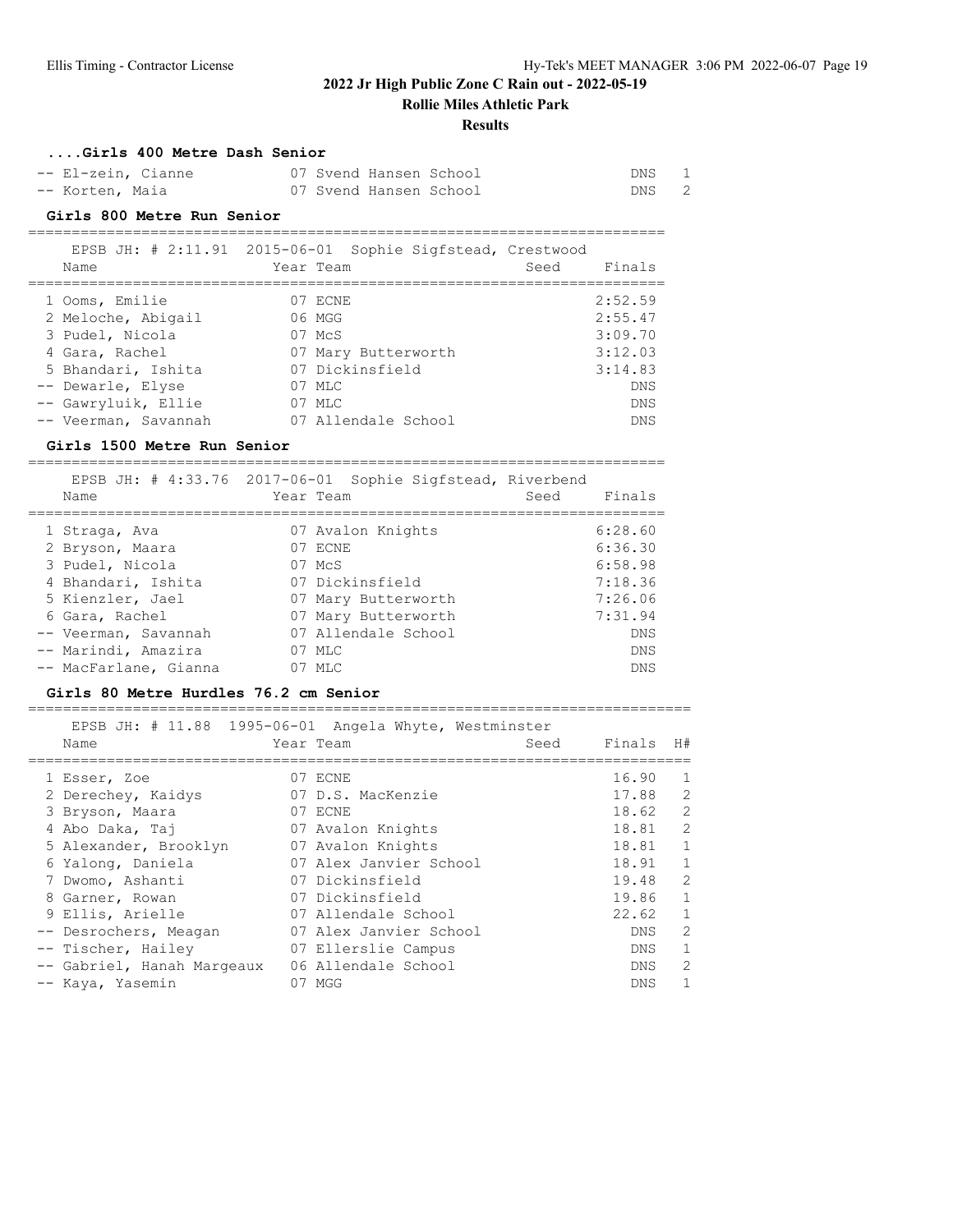#### **Rollie Miles Athletic Park**

#### **Results**

**Girls 4x100 Metre Relay Senior**

============================================================================ EPSB JH: # 50.40 2004-06-01 D.S. Mackenzie, D.S. Mackenzie Team Seed Finals H# ============================================================================ 1 Alex Janvier School 'A' 1) Perina, Juztine 07 2) Agboola, Latifat 07 3) Sanggawa, Johanna 07 (4) Boswell, Angel 07 2 Avalon Knights 'A' 1:00.91 2 3 Meadowlark Christian 'A' 1) Bennett, Kalea 07 2) Marindi, Amazira 07 3) Whittaker, Ella 07 (4) Reimer, Abbi 07 4 Allendale School 'A' 1:02.17 1 5 D.S. MacKenzie 'A' 1:02.36 1 1) Ralph, Parker 07 2) Derechey, Kaidys 07 3) Smith, Melyssa 07 4) Ciorbu, Catherine 07 6 Mary Butterworth 'A' 1:02.74 2 1) Hawrylenko, Madalyn 07 2) Kienzler, Jael 07 3) Moore Morgan, Samaya 07 4) Trottier, Olivia 07 7 Edmonton Christian NE 'A' 1:03.45 2 1) Bryson, Maara 07 (2) 29 Esser, Zoe 07 3) Ooms, Emilie 07 (4) Schenk, Emily 07 8 Allendale School 'B' 1:04.35 2 9 Dickinsfield 'A' 1:08.62 2 10 Dickinsfield 'B' -- Avalon Knights 'B' DNS 1

#### **Girls High Jump Senior**

========================================================================= EPSB JH: # 1.62m 2005-06-01 Lindsey MacDonald, Riverbend

| Name<br>===================================== | EPSB JH: # I.62M ZUUS-U6-UI LINGSEY MACDONAIG, RIVEIDENG<br>Year Team<br>================================ | Seed Finals |            |
|-----------------------------------------------|-----------------------------------------------------------------------------------------------------------|-------------|------------|
| 1 Boswell, Angel 07 Alex Janvier School       |                                                                                                           |             | 1.37m      |
| 1.10 1.15 1.20 1.25 1.28 1.30 1.33 1.35 1.37  |                                                                                                           |             |            |
| 0 XO O O XXO XO XO                            | XO XXO                                                                                                    |             |            |
| 2 Wong, Mia                                   | 07 Avalon Knights                                                                                         |             | 1.35m      |
| 1.10 1.15 1.20 1.25 1.28 1.30 1.33 1.35 1.37  |                                                                                                           |             |            |
| 0 0 0 0 0 0 XXO 0 XXX                         |                                                                                                           |             |            |
| 3 Gawryluik, Ellie 67 MLC                     |                                                                                                           |             | 1.33m      |
| 1.10 1.15 1.20 1.25 1.28 1.30 1.33 1.35       |                                                                                                           |             |            |
| $\begin{matrix} 0 & 0 & 0 & 0 \end{matrix}$   | O O O XXX                                                                                                 |             |            |
| 4 Armstrong, Kenzie 67 Dickinsfield           |                                                                                                           |             | 1.25m      |
| 1.10 1.15 1.20 1.25 1.28                      |                                                                                                           |             |            |
| O XO<br>XO<br>$\circ$<br>XXX                  |                                                                                                           |             |            |
| 5 Kwan, Mckenzee 67 Allendale School          |                                                                                                           |             | 1.20m      |
| 1.10 1.15 1.20 1.25                           |                                                                                                           |             |            |
| XXO XO<br>XO XXX                              |                                                                                                           |             |            |
| 6 Asmelish, Shalom                            | 07 ECNE                                                                                                   |             | J1.20m     |
| 1.10 1.15 1.20 1.25                           |                                                                                                           |             |            |
| O XO XXO XXX                                  |                                                                                                           |             |            |
| 7 Royan, Isla                                 | 07 Dickinsfield                                                                                           |             | 1.10m      |
| 1.10 1.15                                     |                                                                                                           |             |            |
| O XXX                                         |                                                                                                           |             |            |
| -- Derechey, Kaidys                           | 07 D.S. MacKenzie                                                                                         |             | <b>DNS</b> |
| -- Majmundar, Dia                             | 07 Ellerslie Campus                                                                                       |             | <b>DNS</b> |
| -- Patel, Drasti                              | 07 Ellerslie Campus                                                                                       |             | <b>DNS</b> |
| -- Clarke, Kaileese                           | 07 Allendale School                                                                                       |             | DNS        |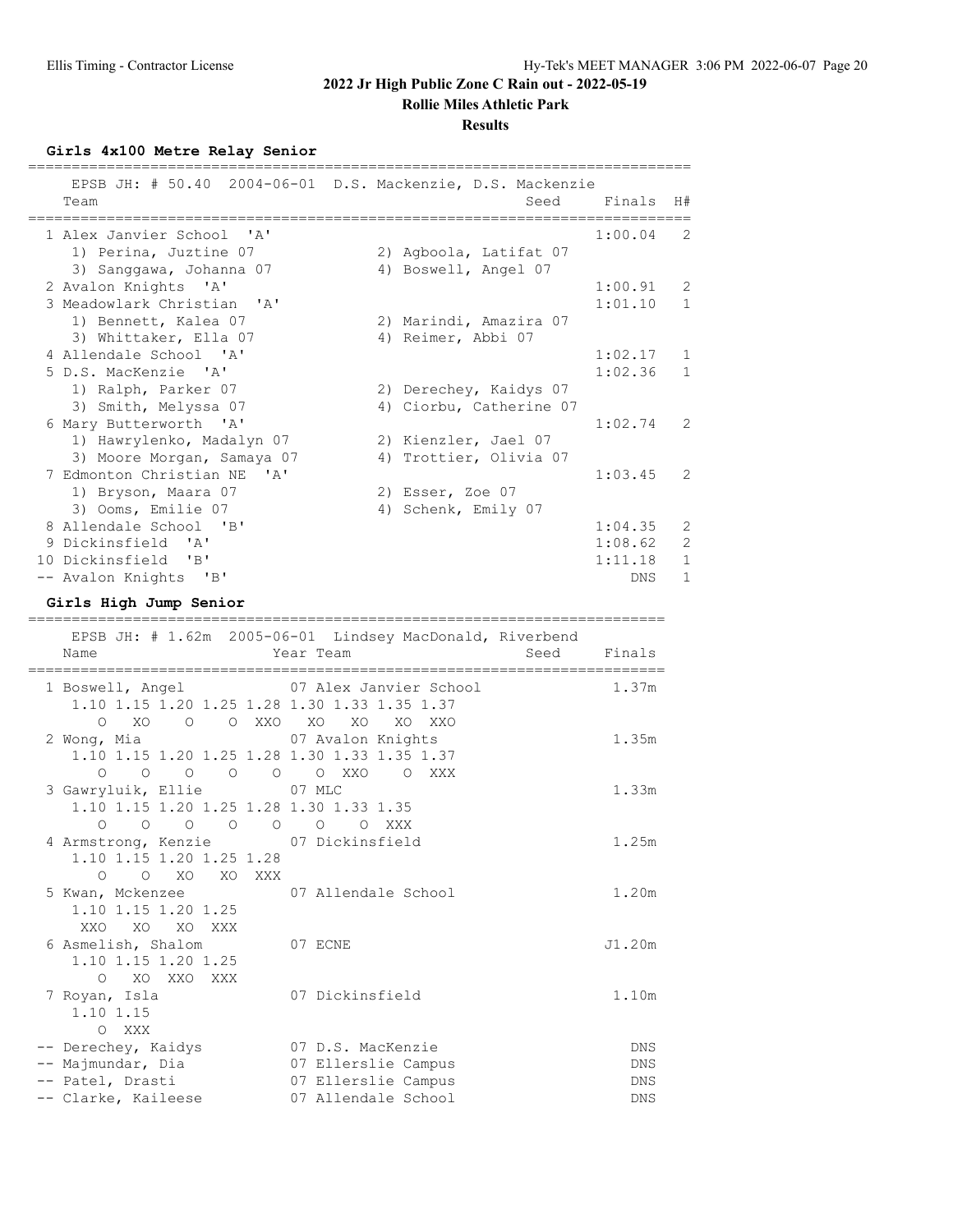**Rollie Miles Athletic Park**

#### **Results**

| Girls High Jump Senior<br>-- Delaney, Jillian 07 NCS<br>07 ECNE<br>-- Swan, Jaeda<br>Girls Long Jump Senior |          |                                                        |      | DNS<br>DNS                         |
|-------------------------------------------------------------------------------------------------------------|----------|--------------------------------------------------------|------|------------------------------------|
|                                                                                                             |          | EPSB JH: # 5.50m 1981-06-01 Joanne Otto, Grandview Hts |      |                                    |
| Name                                                                                                        |          | Year Team                                              | Seed | Finals                             |
| 1 Kwan, Mckenzee<br>4.00m 3.52m 3.72m 3.36m 3.91m 4.13m                                                     |          | 07 Allendale School                                    |      | 4.13m                              |
| 2 Moore Morgan, Samaya 07 Mary Butterworth<br>3.50m 3.63m 4.00m 3.64m 3.92m 3.82m                           |          |                                                        |      | 4.00m                              |
| 3 Neeve, Elyssa 67 Mary Butterworth<br>3.82m 3.78m 3.52m 3.95m                                              |          |                                                        |      | 3.95m                              |
| 4 Whittaker, Ella 67 MLC<br>3.85m 3.86m 3.74m 3.73m 3.90m 3.91m                                             |          |                                                        |      | 3.91 <sub>m</sub>                  |
| 5 Suwal, Neha 67 Kim Hung School<br>3.79m 3.19m 3.71m 3.59m 3.72m                                           |          |                                                        |      | 3.79m                              |
| 6 Wiacek, Heather 67 Avalon Knights<br>3.52m 3.73m 3.54m 3.42m 2.88m                                        |          |                                                        |      | 3.73m                              |
| 7 Hesse, Alexa<br>3.54m 3.62m 3.00m                                                                         |          | 07 Allendale School                                    |      | 3.62m                              |
| 7 Casipe, Allaine<br>3.62m 3.50m 3.46m                                                                      |          | 07 Alex Janvier School                                 |      | 3.62m                              |
| 9 Raj, Shreya<br>x x 3.60m                                                                                  |          | 07 T.D. Baker JR High                                  |      | 3.60m                              |
| 10 Swan, Jaeda<br>3.58m 3.54m                                                                               |          | 07 ECNE                                                |      | 3.58m                              |
| 11 McLean, Madison<br>3.55m 3.34m                                                                           |          | 07 Alex Janvier School                                 |      | 3.55m                              |
| 12 Patel, Drasti<br>3.46m 3.25m 3.34m                                                                       |          | 07 Ellerslie Campus                                    |      | 3.46m                              |
| 13 Wong, Mia<br>3.42m 3.20m 3.40m                                                                           |          | 07 Avalon Knights                                      |      | 3.42m                              |
| 14 Fernando, Racheal<br>3.40m                                                                               |          | 07 Ellerslie Campus                                    |      | 3.40m                              |
| 15 Vanderzyde, Rorie<br>2.11m 3.34m 2.43m                                                                   |          | 07 D.S. MacKenzie                                      |      | 3.34m                              |
| 16 Royan, Isla<br>3.27m 2.86m 2.87m                                                                         |          | 07 Dickinsfield                                        |      | 3.27m                              |
| 17 Waselenko, Lysia<br>2.84m 3.16m<br>2.83m                                                                 |          | 07 Dickinsfield                                        |      | 3.16m                              |
| -- Bennett, Kalea<br>-- Ralph, Parker                                                                       |          | 07 MLC<br>07 D.S. MacKenzie                            |      | DNS.<br>DNS.                       |
| Girls Triple Jump Senior<br>===========================                                                     | -------- | ----------------------------------                     |      |                                    |
|                                                                                                             |          | EPSB JH: # 11.02m 2013-06-01 Kory White, Hillcrest     |      |                                    |
| Name                                                                                                        |          | Year Team<br>--------------------                      | Seed | Finals<br>======================== |
| 1 Lampshire, Kayte                                                                                          |          | 07 Allendale School                                    |      | 8.60m                              |

2 Moore Morgan, Samaya 07 Mary Butterworth 8.23m

8.59m 8.35m 8.46m 8.04m 7.99m 8.60m

7.88m FOUL 8.23m 7.54m 7.29m 7.76m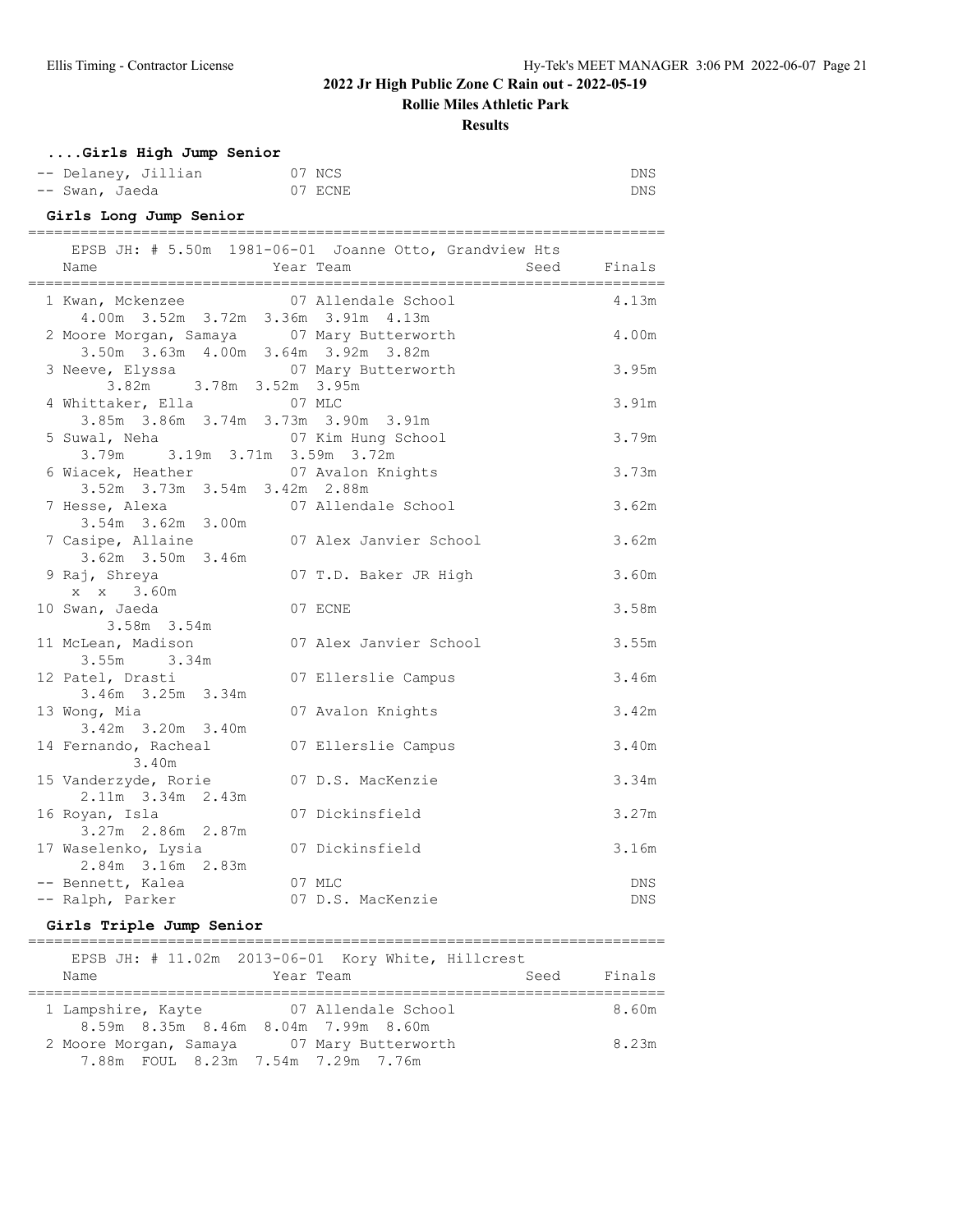**Rollie Miles Athletic Park**

### **Results**

# **....Girls Triple Jump Senior**

|                                                                          | 3 Kofluk, Kennedy 67 Alex Janvier School | 8.09m |
|--------------------------------------------------------------------------|------------------------------------------|-------|
| FOUL 7.29m 7.68m 8.09m 7.35m 8.04m                                       |                                          |       |
| 4 Whittaker, Ella 67 MLC                                                 |                                          | 8.00m |
| 6.15m 7.95m FOUL 7.99m FOUL 8.00m                                        |                                          |       |
|                                                                          |                                          | 7.89m |
| 5 Lopez, Iya 67 Alex Janvier School<br>7.58m 7.39m 7.89m FOUL FOUL 7.64m |                                          |       |
| 6 Smith, Janna 67 D.S. MacKenzie                                         |                                          | 7.85m |
| 7.41m 7.75m 7.85m 7.61m 7.67m 7.67m                                      |                                          |       |
| 7 Schoenhardt, Annika 07 Avalon Knights                                  |                                          | 7.65m |
| 7.50m FOUL 7.65m                                                         |                                          |       |
| 8 Schenk, Emily 07 ECNE                                                  |                                          | 7.50m |
| 7.12m 7.44m 7.50m                                                        |                                          |       |
| 9 Riopka, Brooklyn 67 Avalon Knights                                     |                                          | 7.09m |
| 7.09m 7.00m 6.87m                                                        |                                          |       |
| 10 My Huynh, Thao                                                        | 07 D.S. MacKenzie                        | 7.05m |
| 7.05m FOUL 6.51m                                                         |                                          |       |
| 10 Mamo, Saron                                                           | 07 Kim Hung School                       | 7.05m |
| 6.76m 7.03m 7.05m                                                        |                                          |       |
| 12 Mitchler, Madison 07 Kim Hung School                                  |                                          | 6.91m |
| $6.91m$ $6.21m$ $6.70m$                                                  |                                          |       |
| 13 Odeluga, Chidinma 68 Allendale School                                 |                                          | 6.84m |
|                                                                          |                                          |       |
| FOUL 6.84m 6.41m                                                         |                                          |       |
| 14 Dewarle, Elyse                                                        | 07 MLC                                   | 6.60m |
| $6.44m$ $6.60m$ $6.20m$                                                  |                                          |       |
| 15 Lendein, Becky                                                        | 07 ECNE                                  | 6.13m |
| 6.13m FOUL FOUL                                                          |                                          |       |
| 16 Weimer, Astrid                                                        | 07 Dickinsfield                          | 5.92m |
| FOUL 5.92m FOUL                                                          |                                          |       |
| 17 Basra, Ameera                                                         | 07 Dickinsfield                          | 4.08m |
| FOUL 4.08m FOUL                                                          |                                          |       |

### **Girls Shot Put 2.7 kilos Senior**

| Name                      |                        | Year Team               | EPSB JH: # 12.56m 2018-06-01 Ruby Straszynska, Allendale | Seed Finals |       |
|---------------------------|------------------------|-------------------------|----------------------------------------------------------|-------------|-------|
|                           |                        |                         |                                                          |             |       |
|                           |                        |                         | 1 Odeluga, Chidinma 68 Allendale School                  |             | 9.62m |
|                           | FOUL 8.80m 9.62m 9.18m |                         |                                                          |             |       |
|                           |                        |                         | 2 Hamnett, Aspen 67 Dickinsfield                         |             | 9.25m |
|                           | FOUL 9.09m 9.25m 9.20m |                         |                                                          |             |       |
|                           |                        |                         |                                                          |             |       |
| 3 Hansen, Madden 67 McS   |                        |                         |                                                          |             | 8.68m |
|                           |                        | 8.19m 8.40m 8.68m 7.52m |                                                          |             |       |
|                           |                        |                         | 4 Correia, Samantha 07 Mary Butterworth                  |             | 8.65m |
|                           |                        | 8.65m 8.37m 7.83m 7.49m |                                                          |             |       |
| 5 Prinsen, Sadie 67 MLC   |                        |                         |                                                          |             | 8.30m |
|                           |                        | 8.13m 7.90m 8.15m 8.30m |                                                          |             |       |
| 6 Lendein, Becky 07 ECNE  |                        |                         |                                                          |             | 8.19m |
|                           | 8.19m 7.45m 7.39m FOUL |                         |                                                          |             |       |
|                           |                        |                         | 7 Tran, Emilia 67 Allendale School                       |             |       |
|                           |                        |                         |                                                          |             | 7.30m |
|                           | 7.11m 7.30m 7.05m      |                         |                                                          |             |       |
| 8 Armstrong, Emma 67 ECNE |                        |                         |                                                          |             | 7.15m |
|                           | 7.15m 6.38m 5.64m      |                         |                                                          |             |       |
| 9 Moore, Carys            |                        |                         | 07 Avalon Knights                                        |             | 7.12m |
| 7.12m 6.90m FOUL          |                        |                         |                                                          |             |       |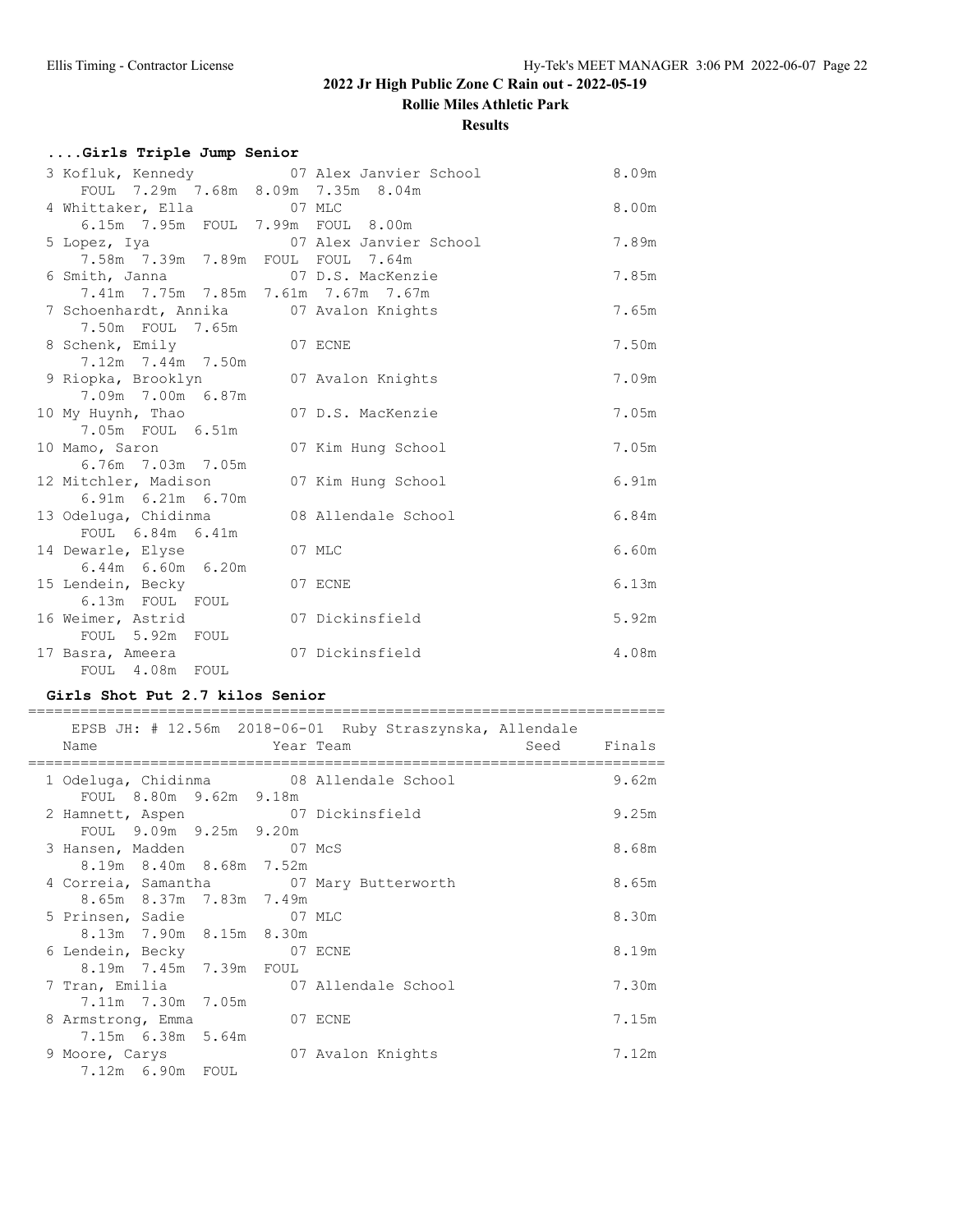**Rollie Miles Athletic Park**

#### **Results**

## **....Girls Shot Put 2.7 kilos Senior**

| 10 Smith, Melyssa<br>5.85m 6.73m 6.79m                          | 07 D.S. MacKenzie                | 6.79m                    |
|-----------------------------------------------------------------|----------------------------------|--------------------------|
| 11 Donnelly, Brooklyne 07 Ellerslie Campus<br>5.86m 6.66m 6.70m |                                  | 6.70m                    |
| 12 Tse, Mya<br>$5.27m$ 6.46m 6.07m                              | 07 Mary Butterworth              | 6.46m                    |
| 13 Smith, Janna<br>FOUL 6.30m 5.76m                             | 07 D.S. MacKenzie                | 6.30m                    |
| 14 Korten, Maia<br>FOUL 5.98m                                   | 07 Svend Hansen School           | 5.98m                    |
| 15 Dwomo, Ashanti<br>$4.77m$ 5.63m 5.71m                        | 07 Dickinsfield                  | 5.71m                    |
| 16 Tamang, Suprina<br>3.76m 4.66m 4.85m                         | 07 Kim Hung School               | 4.85m                    |
| -- St. Savard, Jilayna<br>-- Paul, Jaynee                       | 07 MLC<br>07 Alex Janvier School | <b>DNS</b><br><b>DNS</b> |

#### **Girls Javelin Throw Turbo Senior**

| Name                                                                      | EPSB JH: # 40.68m 2005-06-01 Jessica Anderson, T D Baker<br>Year Team | Seed Finals |
|---------------------------------------------------------------------------|-----------------------------------------------------------------------|-------------|
| 29.08m 18.58m 27.64m 21.72m 17.70m 21.85m                                 | 1 Lampshire, Kayte 67 Allendale School                                | 29.08m      |
| 2 Schenk, Emily 07 ECNE<br>17.04m  17.59m  20.90m  21.03m  23.38m  22.07m |                                                                       | 23.38m      |
| 3 Prinsen, Sadie<br>07 MLC                                                |                                                                       | 21.21m      |
| 18.64m 18.60m 21.21m 17.13m 20.60m 20.40m<br>4 Smith, Melyssa             | 07 D.S. MacKenzie                                                     | 20.06m      |
| 20.06m 16.60m 18.33m 13.47m 16.63m<br>5 Ndlovu, Hope                      | 07 Allendale School                                                   | 19.21m      |
| x 19.21m 15.32m 16.24m 13.36m<br>6 Hartt, Emma                            | 07 Mary Butterworth                                                   | 18.64m      |
| 15.68m  16.66m  18.64m  17.33m  15.94m<br>7 Hansen, Madden                | 07 McS                                                                | 18.50m      |
| 17.30m  18.50m<br>8 Boswell, Angel                                        | 07 Alex Janvier School                                                | 16.89m      |
| 14.63m  16.89m  13.08m                                                    |                                                                       |             |
| 9 Hamnett, Aspen 07 Dickinsfield<br>15.62m  12.36m  14.03m                |                                                                       | 15.62m      |
| 10 Correia, Samantha 67 Mary Butterworth<br>15.23m  13.16m                |                                                                       | 15.23m      |
| 11 Donnelly, Brooklyne 07 Ellerslie Campus<br>10.44m  14.92m  15.07m      |                                                                       | 15.07m      |
| 12 Armstrong, Emma<br>14.64m  10.50m  11.85m                              | 07 ECNE                                                               | 14.64m      |
| 13 Tamang, Suprina<br>$9.33m$ $12.30m$                                    | 07 Kim Hung School                                                    | 12.30m      |
| 14 Majmundar, Dia                                                         | 07 Ellerslie Campus                                                   | 11.83m      |
| x 11.83m<br>15 El-zein, Cianne                                            | 07 Svend Hansen School                                                | 9.78m       |
| 8.17m 9.78m 9.75m<br>-- Hulyk, Raelyn                                     | 07 Dickinsfield                                                       | <b>DNS</b>  |
| -- MacFarlane, Gianna                                                     | 07 MLC                                                                | <b>DNS</b>  |
| -- Paul, Jaynee                                                           | 07 Alex Janvier School                                                | DNS         |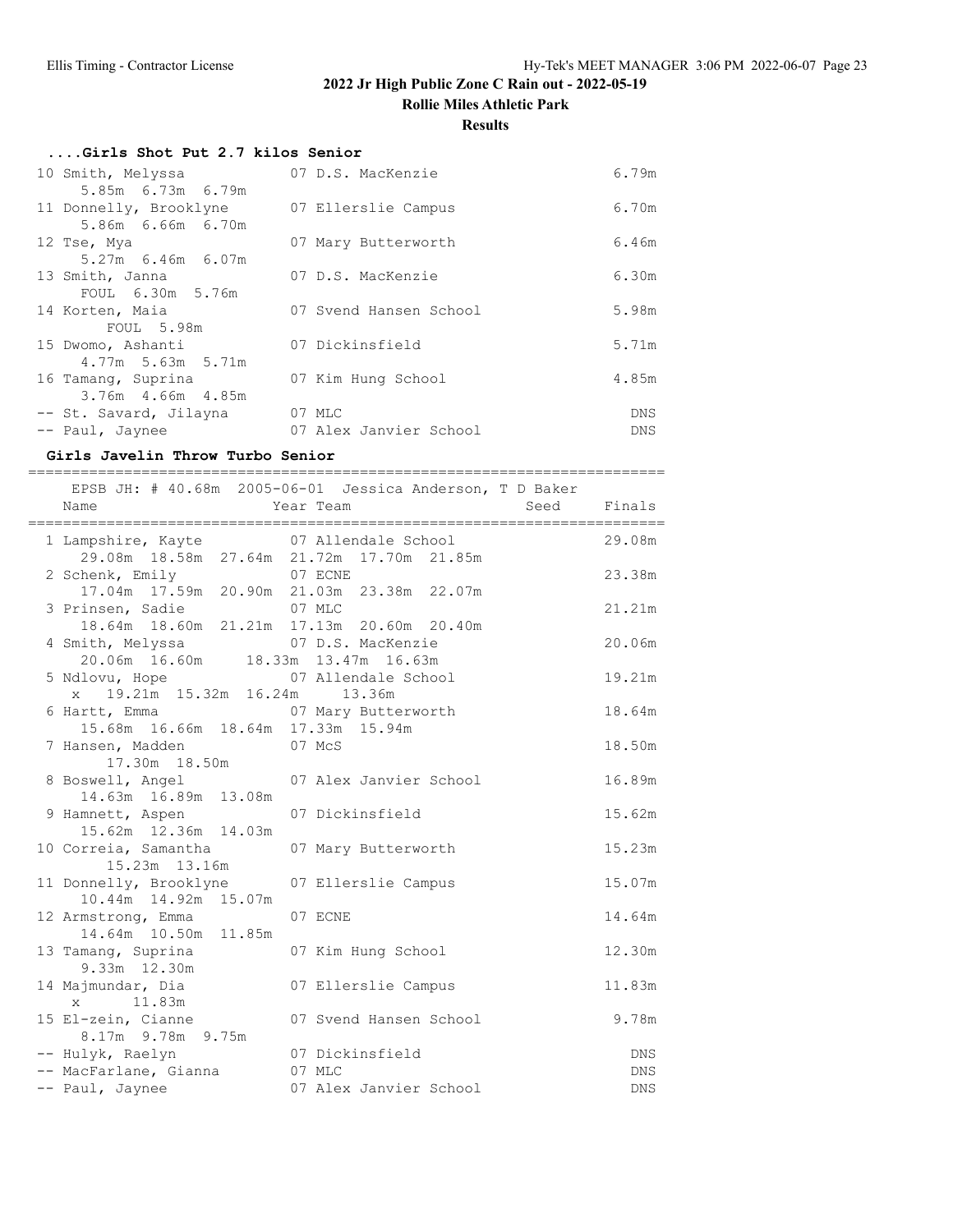**Rollie Miles Athletic Park**

#### **Results**

#### **Boys 100 Metre Dash Junior**

**Top 8 Advance by Time**

|                            | EPSB JH: # 12.16 1986-06-01 Parvis Najate, Dan Knott |                                    |
|----------------------------|------------------------------------------------------|------------------------------------|
| Name                       | Year Team<br>Seed                                    | Prelims<br>H#                      |
| Preliminaries              |                                                      |                                    |
| 1 Pagee, Maddon            | 09 Avalon Knights                                    | $12.73q$ 3                         |
|                            |                                                      |                                    |
| 2 Waqemakers, Vander       | 09 Avalon Knights                                    | $13.52q$ 1                         |
| 3 Chawa, Wassim            | 09 Mary Butterworth                                  | 13.78 <sub>q</sub><br>$\mathbf{1}$ |
| 4 Anquist, Vincent         | 09 Alex Janvier School                               | $13.92q$ 2                         |
| 5 Duffy, Kieran            | 09 Mary Butterworth                                  | 2<br>14.43q                        |
| 6 Lampshire, Xavier        | 09 Allendale School                                  | $14.67q$ 1                         |
| 7 Reimer, Jackson          | 09 MLC                                               | 14.81a<br>1                        |
| 8 Ouan, Nataniel           | 09 MGG                                               | 14.82q<br>2                        |
| 9 Campbell, Talon          | 09 Alex Janvier School                               | 14.91<br>$\mathbf{1}$              |
| 10 Riley, Nathan           | 10 D.S. MacKenzie                                    | 3<br>15.40                         |
| 11 Virdi, Arshdeep         | 09 Ellerslie Campus                                  | $\overline{2}$<br>15.60            |
| 12 Grewal, Aaviraj         | 09 Ellerslie Campus                                  | 3<br>15.62                         |
| 13 Kassaye, Nathan         | 09 Dickinsfield                                      | $\mathbf{3}$<br>15.65              |
| 14 Miles, Kalen            | 10 NCS                                               | $\mathbf{1}$<br>16.02              |
| 15 Bayles, Tristan         | 09 T.D. Baker JR High                                | 16.03<br>$\mathbf{1}$              |
| 16 Sagert, Blake           | 09 McS                                               | 16.04<br>$\mathbf{1}$              |
| 17 Kozinko, Dominic        | 09 Dickinsfield                                      | 16.21<br>$\overline{2}$            |
| 18 Nebiyou, Jacob          | 09 MLC                                               | 2<br>16.23                         |
| 19 Arthur, Brody           | 09 MGG                                               | 3<br>16.37                         |
| 20 Van Ryk, Evan           | 09 ECNE                                              | 3<br>16.97                         |
| 21 Rios, Max               | 09 ECNE                                              | $\overline{2}$<br>18.45            |
| -- Burrows, Leo            | 09 Allendale School                                  | $\overline{2}$<br>DNS              |
| -- Klan, Titus             | 09 McS                                               | 3<br>DNS                           |
| Boys 100 Metre Dash Junior |                                                      |                                    |
|                            |                                                      |                                    |

### EPSB JH: # 12.16 1986-06-01 Parvis Najate, Dan Knott Name **The Year Team** Prelims Finals ========================================================================= Finals 1 Pagee, Maddon 09 Avalon Knights 12.73 12.51 2 Anquist, Vincent 09 Alex Janvier School 13.92 13.12 3 Wagemakers, Vander 09 Avalon Knights 13.52 13.41 4 Lampshire, Xavier 09 Allendale School 14.67 13.89 5 Chawa, Wassim 09 Mary Butterworth 13.78 13.95 6 Duffy, Kieran 09 Mary Butterworth 14.43 14.42 7 Reimer, Jackson 09 MLC 14.81 14.81 -- Quan, Nataniel 09 MGG 14.82 DNS

#### **Boys 200 Metre Dash Junior**

| EPSB JH: # 25.10 1978-06-01 Brian Ewing, Killarney |           |                         |
|----------------------------------------------------|-----------|-------------------------|
| Year Team<br>Seed<br>Name                          | Finals H# |                         |
|                                                    |           |                         |
| 09 Avalon Knights<br>1 Anderson, Thomas            | 27.90     | $\overline{\mathbf{3}}$ |
| 09 Avalon Knights<br>2 Waqemakers, Vander          | 28.35     | - 2                     |
| 09 Alex Janvier School<br>3 Moffat, Tucker         | 29.02     | $\overline{\mathbf{3}}$ |
| 4 Albadri, Mohamed<br>09 Mary Butterworth          | 29.42     | $\overline{1}$          |
| 09 NCS<br>5 Horbaty, Nicolas                       | 29.46     | $\overline{3}$          |
| 6 Chawa, Wassim<br>09 Mary Butterworth             | 29.55     | $\overline{2}$          |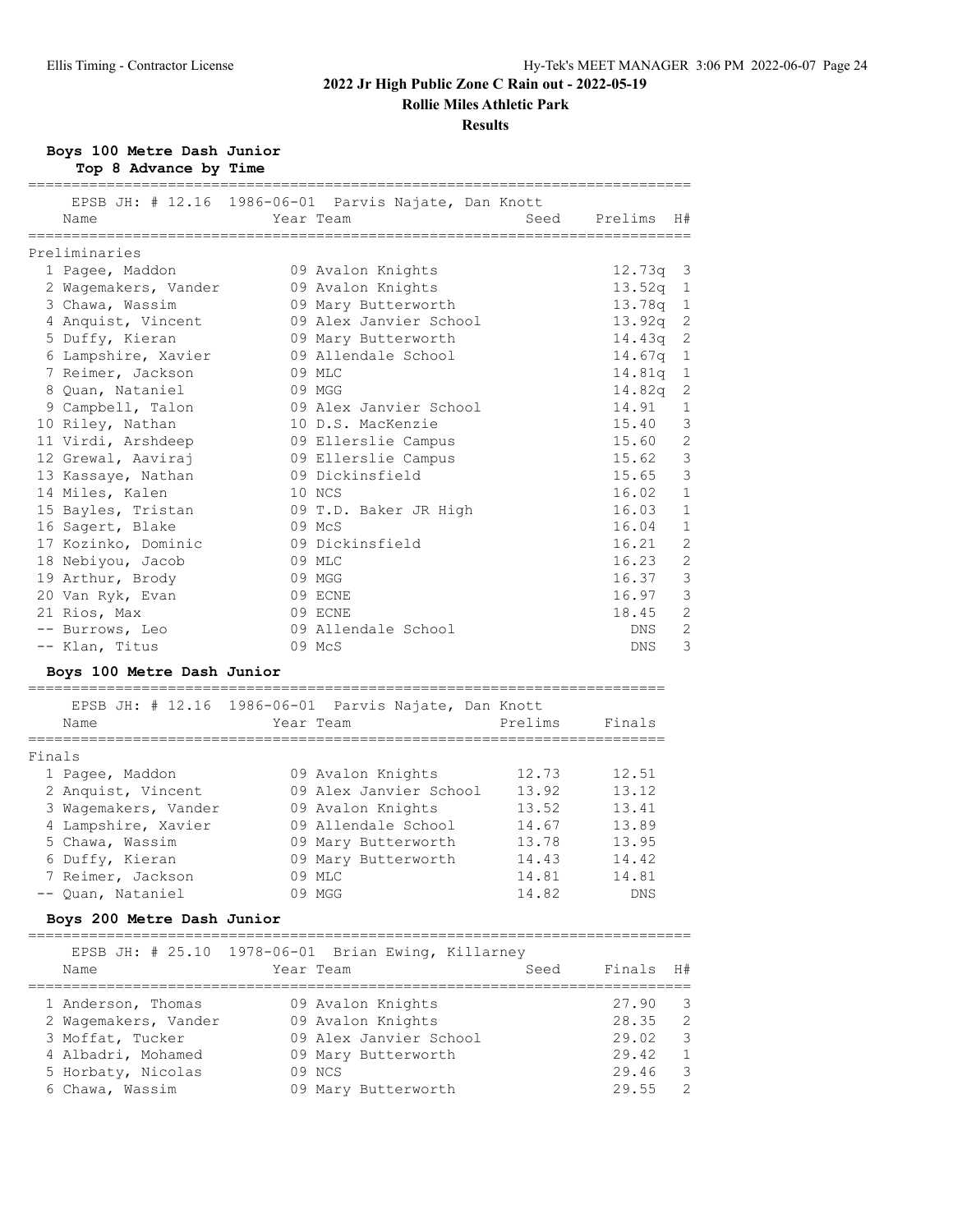**Rollie Miles Athletic Park**

#### **Results**

#### **....Boys 200 Metre Dash Junior**

| 7 Delaney, Austin   | 09 NCS                 | 31.16 |               |
|---------------------|------------------------|-------|---------------|
| 8 Nariwo, Fola      | 09 McS                 | 31.93 | 2             |
| 9 McGillivray, Liam | 09 Allendale School    | 33.60 | 1             |
| 10 Grewal, Aaviraj  | 09 Ellerslie Campus    | 33.68 | 1             |
| 11 Kassaye, Nathan  | 09 Dickinsfield        | 34.42 | -3            |
| 12 Sagert, Blake    | 09 McS                 | 34.52 | -3            |
| 13 Chantzis, Angelo | 09 Allendale School    | 34.65 | 2             |
| 14 Hermanson, Rhemi | 09 Ellerslie Campus    | 36.29 | 2             |
| 15 Rios, Max        | 09 ECNE                | 44.60 | -3            |
| -- Bjorklund, Adam  | 10 D.S. MacKenzie      | DNS   | -1            |
| -- Tembo, Zibusiso  | 09 Alex Janvier School | DNS   | 2             |
| -- Haile, Surafel   | 09 Dickinsfield        | DNS   | -1            |
| -- Abukar, Ayub     | 10 D.S. MacKenzie      | DNS   | $\mathcal{L}$ |

#### **Boys 400 Metre Dash Junior**

============================================================================ EPSB JH: # 57.34 1991-06-01 Davis Foth, Riverbend Name Year Team Seed Finals H# ============================================================================ 1 Nariwo, Fola 09 McS 1:04.17 1 2 Campbell, Talon 09 Alex Janvier School 1:10.53 1 3 Akinleye, Khalir 09 Mary Butterworth 1:11.13 3 4 Gokiert, Adam 09 Avalon Knights 1:11.26 3 5 Stickland, Ben 09 Avalon Knights 1:13.87 2 6 Sydor, Evan 09 Mary Butterworth 1:19.64 2 7 Manic, Dumitru 09 Allendale School 1:21.94 1 8 Seth, Luksh 09 Alex Janvier School 1:23.02 3 9 Tewodros, Yeab 09 MLC 1:25.79 1 -- Burrows, Leo 09 Allendale School DNS 2 -- Vazquez, Amaury 09 Spartans DNS 2 -- Singhmaar, Aarav 09 MLC DNS 3 -- Greault, Dante 10 D.S. MacKenzie DNS 2 -- Sanmartin, Matteo  $109$  Ellerslie Campus DNS 1 -- Purchase, William 09 Ellerslie Campus DNS 3 -- Haile, Surafel 09 Dickinsfield DNS 2 -- Kozinko, Dominic 09 Dickinsfield DNS 3 -- Othman, Ahmad 09 Mary Butterworth SCR

### **Boys 800 Metre Run Junior**

========================================================================= EPSB JH: # 2:15.50 1977-06-01 Glen Assheton-Smith, Kenilworth

|                     | TILOD ON: # 4:10:00 TOTT OU OI OICN ASSNOCON SMITCH! NONIITMOICH |      |         |
|---------------------|------------------------------------------------------------------|------|---------|
| Name                | Year Team                                                        | Seed | Finals  |
|                     |                                                                  |      |         |
| 1 Ezibai, Obama     | 09 Dickinsfield                                                  |      | 2:41.18 |
| 2 Bruins, Isaac     | 09 McS                                                           |      | 2:44.97 |
| 3 Boicuic, Ben      | 09 MLC                                                           |      | 2:52.19 |
| 4 Montgomery, Kian  | 09 Avalon Knights                                                |      | 2:52.24 |
| 5 Coish, Cooper     | 09 Avalon Knights                                                |      | 2:52.33 |
| 6 Dek, Shueb        | 09 Dickinsfield                                                  |      | 3:01.04 |
| 7 Seifeddine, Ameer | 09 FHS                                                           |      | 3:02.29 |
| 8 Sydor, Evan       | 09 Mary Butterworth                                              |      | 3:02.35 |
| 9 Lofthaug, Aidan   | 09 Allendale School                                              |      | 3:03.81 |
| 10 Schuller, Jax    | 09 Ellerslie Campus                                              |      | 3:06.31 |
| 11 Ndlovu, Thabani  | 09 Allendale School                                              |      | 3:09.14 |
| 12 Tewodros, Yeab   | 09 MLC                                                           |      | 3:35.31 |
|                     |                                                                  |      |         |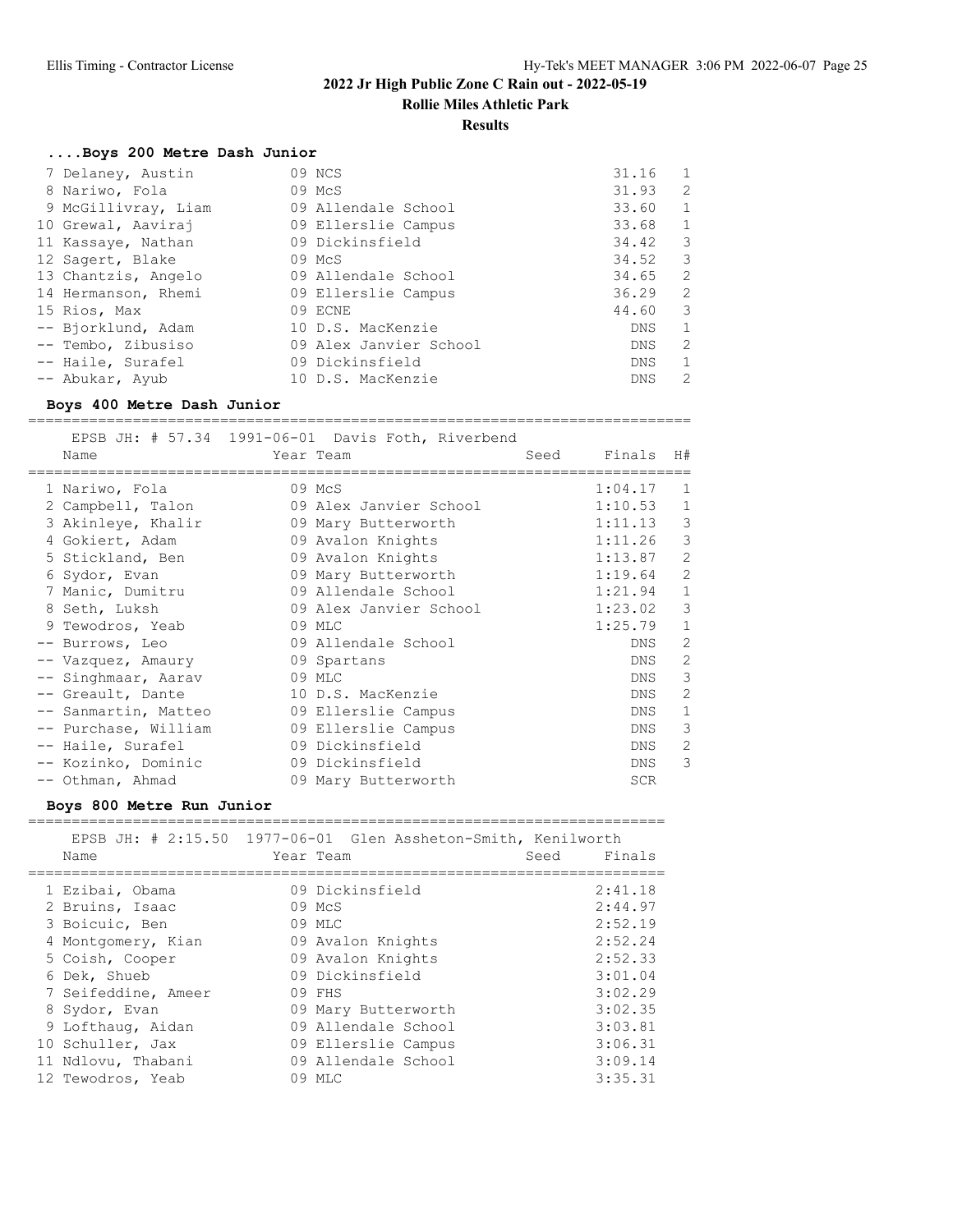**Rollie Miles Athletic Park**

#### **Results**

# **....Boys 800 Metre Run Junior**

| -- Hoszouski, Peyton  | 09 Mary Butterworth    | DNS.       |
|-----------------------|------------------------|------------|
| -- Hassan, Ali        | 09 Alex Janvier School | DNS.       |
| -- Chaqqer, Gurvir    | 09 Ellerslie Campus    | DNS.       |
| -- Quan, Nataniel     | 09 MGG                 | <b>DNS</b> |
| -- James, Aaran       | 10 D.S. MacKenzie      | <b>DNS</b> |
| -- Kazmi, Muhammad    | 09 Spartans            | <b>DNS</b> |
| -- Meloche, Alexander | 09 MGG                 | DNS.       |

#### **Boys 1500 Metre Run Junior**

=========================================================================

|                     | EPSB JH: # 4:44.18 2004-06-01 Isaak Kornelsen, Avalon Junior Hi |                |
|---------------------|-----------------------------------------------------------------|----------------|
| Name                | Year Team                                                       | Finals<br>Seed |
|                     |                                                                 |                |
| 1 Horbaty, Nicolas  | 09 NCS                                                          | 5:28.41        |
| 2 Hoszouski, Peyton | 09 Mary Butterworth                                             | 5:32.22        |
| 3 Barnes, Matt      | 09 Avalon Knights                                               | 5:39.71        |
| 4 Boicuic, Ben      | $09$ MLC                                                        | 5:54.87        |
| 5 Chung, Sam        | 09 Avalon Knights                                               | 6:04.78        |
| 6 James, Aaran      | 10 D.S. MacKenzie                                               | 6:04.80        |
| 7 Sydor, Evan       | 09 Mary Butterworth                                             | 6:31.53        |
| 8 Lofthaug, Aidan   | 09 Allendale School                                             | 6:33.06        |
| 9 Dek, Shueb        | 09 Dickinsfield                                                 | 6:37.18        |
| 10 Cole, Kingston   | 09 MGG                                                          | 7:15.46        |
| -- Ezibai, Obama    | 09 Dickinsfield                                                 | <b>DNS</b>     |
| -- Bruins, Isaac    | 09 McS                                                          | <b>DNS</b>     |

#### **Boys 80 Metre Hurdles 76.2 cm Junior**

|                      | EPSB JH: # 11.90 2005-06-01 Jacob Rozon, Vernon Barford |      |            |                |
|----------------------|---------------------------------------------------------|------|------------|----------------|
| Name                 | Year Team                                               | Seed | Finals     | H#             |
|                      |                                                         |      |            |                |
| 1 Barnes, Matt       | 09 Avalon Knights                                       |      | 16.88      | 1              |
| 2 Hassan, Ali        | 09 Alex Janvier School                                  |      | 17.14      | 1              |
| 3 Forrest, Logan     | 10 D.S. MacKenzie                                       |      | 17.23      | 2              |
| 4 Pirani, Zishan     | 09 Allendale School                                     |      | 17.38      | 2              |
| 5 Techoro, Brice     | 09 McS                                                  |      | 17.42      | $\overline{1}$ |
| 6 Gokiert, Adam      | 09 Avalon Knights                                       |      | 17.52      | 2              |
| 7 Stretch, Peter     | 10 D.S. MacKenzie                                       |      | 17.62      | $\overline{1}$ |
| 8 Parmar, Devrajsinh | 09 Allendale School                                     |      | 17.64      | $\overline{1}$ |
| 9 Irabor, Jesse      | 09 ECNE                                                 |      | 17.74      | 2              |
| 10 Schuller, Jax     | 09 Ellerslie Campus                                     |      | 18.26      | 2              |
| 11 Sichkaryk, Lennon | 09 Dickinsfield                                         |      | 18.90      | 1              |
| -- Small, Aidan      | 09 Dickinsfield                                         |      | <b>DNF</b> | 2              |
| -- Chaqqer, Gurvir   | 09 Ellerslie Campus                                     |      | <b>DNS</b> | $\mathbf{1}$   |

============================================================================

## **Boys 4x100 Metre Relay Junior**

| Team                                                | EPSB JH: # 50.67 1994-06-01 Vernon Barford, Vernon Barford<br>Seed Finals H# |         |                |
|-----------------------------------------------------|------------------------------------------------------------------------------|---------|----------------|
| 1 Alex Janvier School 'A'<br>1) Anquist, Vincent 09 | 2) Campbell, Talon 09                                                        | 58.30 2 |                |
| 3) Rasko-Todd, Marcus 09<br>2 Mary Butterworth 'A'  | 4) Moffat, Tucker 09                                                         | 58.42   | $\overline{1}$ |
| 1) Akinleye, Khalir 09                              | 2) Chawa, Wassim 09                                                          |         |                |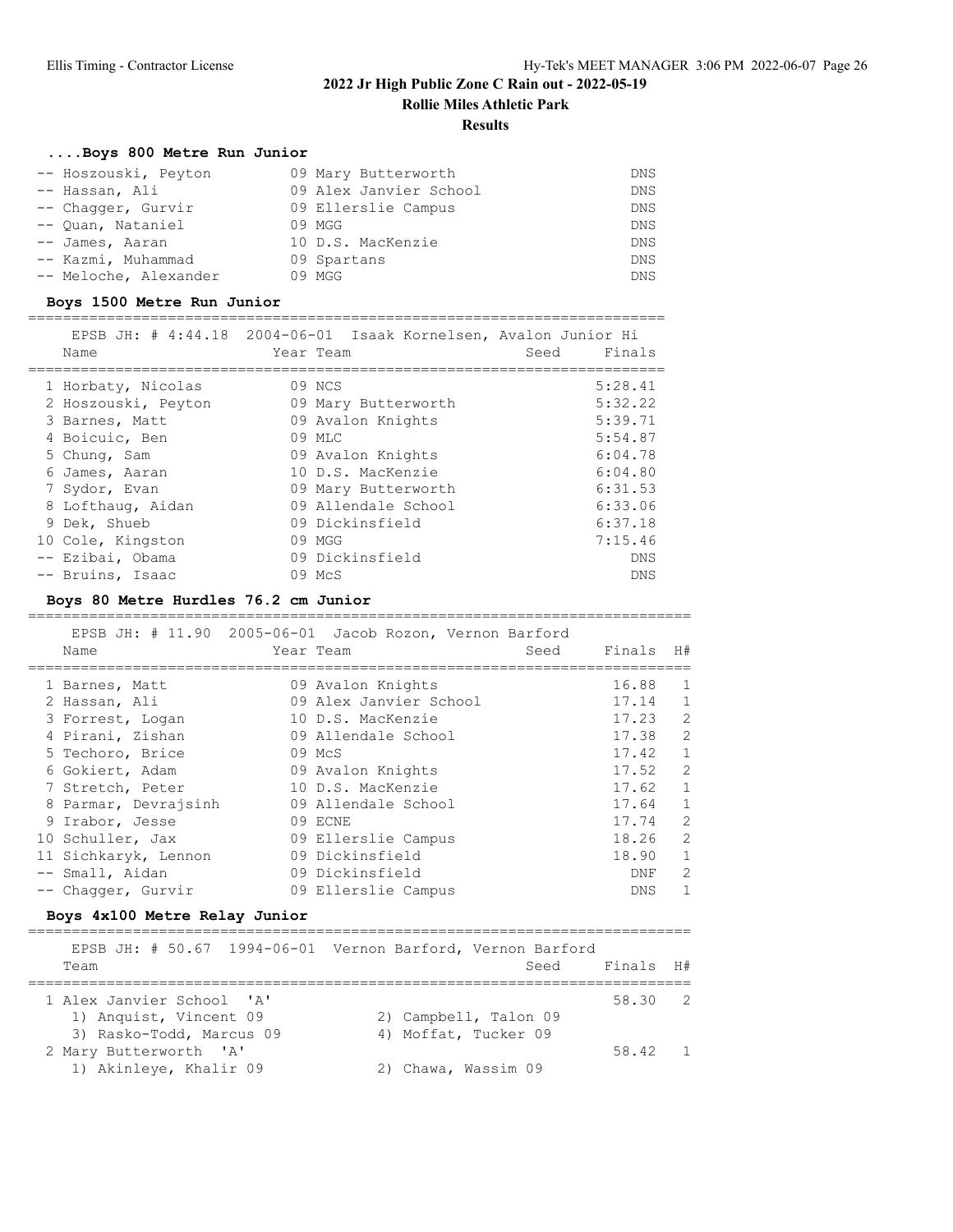**Rollie Miles Athletic Park**

#### **Results**

#### **....Boys 4x100 Metre Relay Junior**

| 3) Duffy, Kieran 09              | 4) Albadri, Mohamed 09 |             |                |
|----------------------------------|------------------------|-------------|----------------|
| 3 Allendale School 'A'           |                        | 59.63       | $\mathcal{L}$  |
| 4 Avalon Knights 'A'             |                        | 59.79       | $\mathbf{1}$   |
| 5 Avalon Knights 'B'             |                        | 1:01.25     | 2              |
| 6 Meadowlark Christian 'A'       |                        | 1:01.89     | $\mathbf{1}$   |
| 1) Pascu, Lucas 09               | 2) Boicuic, Ben 09     |             |                |
| 3) Nebiyou, Jacob 09             | 4) Reimer, Jackson 09  |             |                |
| 7 Nellie Carlson School 'A'      |                        | $1:02.11$ 2 |                |
| 1) Delaney, Austin 09            | 2) Miles, Kalen 10     |             |                |
| 3) Skariah, Joel 09              | 4) Horbaty, Nicolas 09 |             |                |
| 8 Millwoods Christian School 'A' |                        | 1:03.54     | 2              |
| 1) Nariwo, Fola 09               | 2) Klan, Titus 09      |             |                |
| 3) Sagert, Blake 09              | 4) Bruins, Isaac 09    |             |                |
| 9 D.S. MacKenzie 'B'             |                        | 1:06.00     | 1              |
| 1) Breault, Dante 09             | 2) Gashaw, Naty 09     |             |                |
| 3) Abdulahi, Maslah 09           | 4) Abukar, Ayub 10     |             |                |
| 10 D.S. MacKenzie 'A'            |                        | 1:08.20     | $\overline{2}$ |
| 1) Ramakrishman, Shaurya 09      | 2) Yakinneah, Zdeno 09 |             |                |
| 3) Bjorklund, Adam 10            | 4) Patel, Aarav 10     |             |                |
| 11 Dickinsfield 'B'              |                        | 1:08.47     | $\mathbf{1}$   |
| 12 Dickinsfield 'A'              |                        | 1:14.04     | 2              |
| -- Allendale School 'B'          |                        | DO.         | $\mathbf{1}$   |

**Boys High Jump Junior** ========================================================================= EPSB JH: # 1.67m 1975-06-01 Rick Vogel, Stratford Name **Year Team** Seed Finals ========================================================================= 1 Rasko-Todd, Marcus 09 Alex Janvier School 1.32m 1.20 1.21 1.24 1.28 1.32 O XO O O XXO 2 Castro-Wunsch, Dante 09 Allendale School 1.28m 1.20 1.21 1.24 1.28 1.32 O O O O XXX 2 Reimer, Jackson 09 MLC 1.28m 1.20 1.21 1.24 1.28 1.32 O O O O XXX 4 Davis, Charlie 09 Avalon Knights J1.28m 1.20 1.21 1.24 1.28 1.32 O O XO O X 5 Pascu, Lucas 09 MLC J1.28m 1.20 1.21 1.24 1.28 1.32 O O XO XO XXX 6 Bollman, Zack 09 Allendale School J1.28m 1.20 1.21 1.24 1.28 1.32 XO O O XXO XXX 7 Chen, Anakin 09 Avalon Knights 1.24m 1.20 1.21 1.24 1.28 1.32 O XO XO XP X<br>7 Gibbs, Korbyn 09 T.D. Baker JR High 1.24m 1.20 1.21 1.24 1.28 XO O XO XXX 9 Skariah, Joel 09 NCS 31.24m 1.20 1.21 1.24 1.28 O O XXO XXX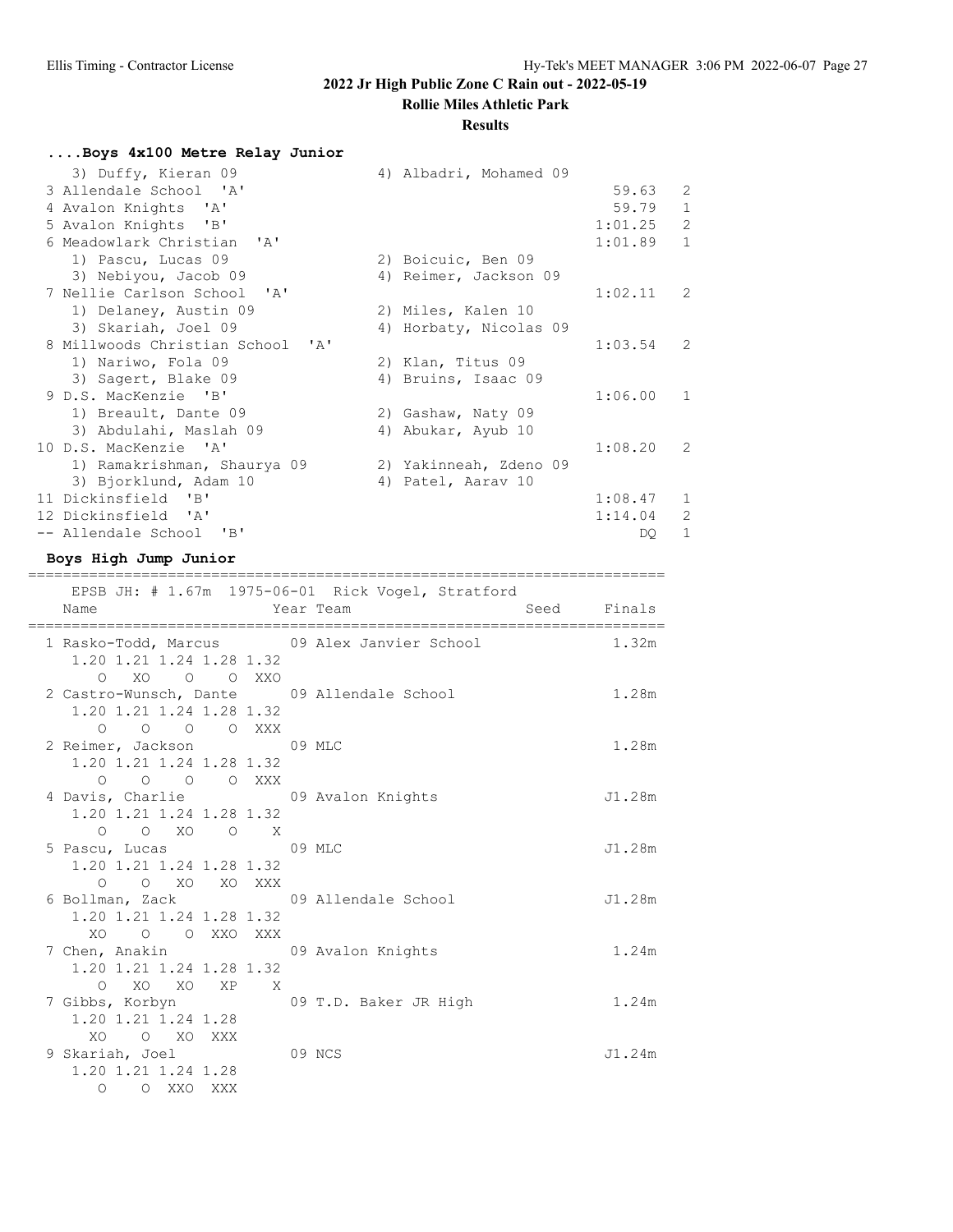**Rollie Miles Athletic Park**

#### **Results**

| Boys High Jump Junior                                         |                     |        |
|---------------------------------------------------------------|---------------------|--------|
| 10 Torrington, Jaden<br>1.20 1.21 1.24 1.28<br>XO XXO XXO XXX | 09 Ellerslie Campus | J1.24m |
| -- Sichkaryk, Lennon<br>1.20<br>XXX                           | 09 Dickinsfield     | NH     |
| -- McRae, Wes<br>1.20<br>XXX                                  | 09 Dickinsfield     | NH     |
| -- Harder, Carson<br>1.20<br>XXX                              | 09 MGG              | NH     |
| -- Virdi, Arshdeep<br>1.24<br>XXX                             | 09 Ellerslie Campus | NH     |
| -- Mpia, Dior<br>1.20<br>X                                    | 10 D.S. MacKenzie   | NH     |
| -- Dobler, Nash<br>1.20<br>XXX                                | 10 D.S. MacKenzie   | NН     |

**Boys Long Jump Junior**

========================================================================= EPSB JH: # 5.83m 1988-06-01 Steven Davies, Balwin Name Year Team Seed Finals ========================================================================= 1 Pagee, Maddon 09 Avalon Knights 4.39m 3.68m 3.78m 4.07m 4.39m 2 Anderson, Thomas 09 Avalon Knights 4.35m 3.69m 3.71m 3.71m 4.35m 3 Rasko-Todd, Marcus 09 Alex Janvier School 3.93m 3.23m 3.93m 3.79m 3.13m 4 Manic, Dumitru 09 Allendale School 3.64m<br>
x x 3.64m x x 3.64m 5 Alzouhbi, Osman 09 Alex Janvier School 3.52m 3.52m 3.27m 3.14m 5 Skariah, Joel 09 NCS 3.52m 2.88m 3.52m 3.52m 3.42m 7 Maharjan, Crescent 09 FHS 3.49m 3.49m 3.48m 8 Marciniuk, Evan 1.40 09 Allendale School 3.48m 3.27m 3.48m 3.35m 9 Torrington, Jaden 09 Ellerslie Campus 3.45m x 3.28m 3.45m 10 Sigaty, Jack 09 Dickinsfield 3.39m 3.19m 3.39m 11 Vazquez, Amaury 09 Spartans 3.32m 3.32m 3.22m 3.14m<br>12 Gibbs, Korbyn 09 T.D. Baker JR High 3.31m 3.22m 3.31m 2.93m 13 Bayles, Tristan 09 T.D. Baker JR High 3.23m 2.58m 2.82m 3.23m 14 Miles, Kalen 10 NCS 3.22m 2.90m 3.22m 3.14m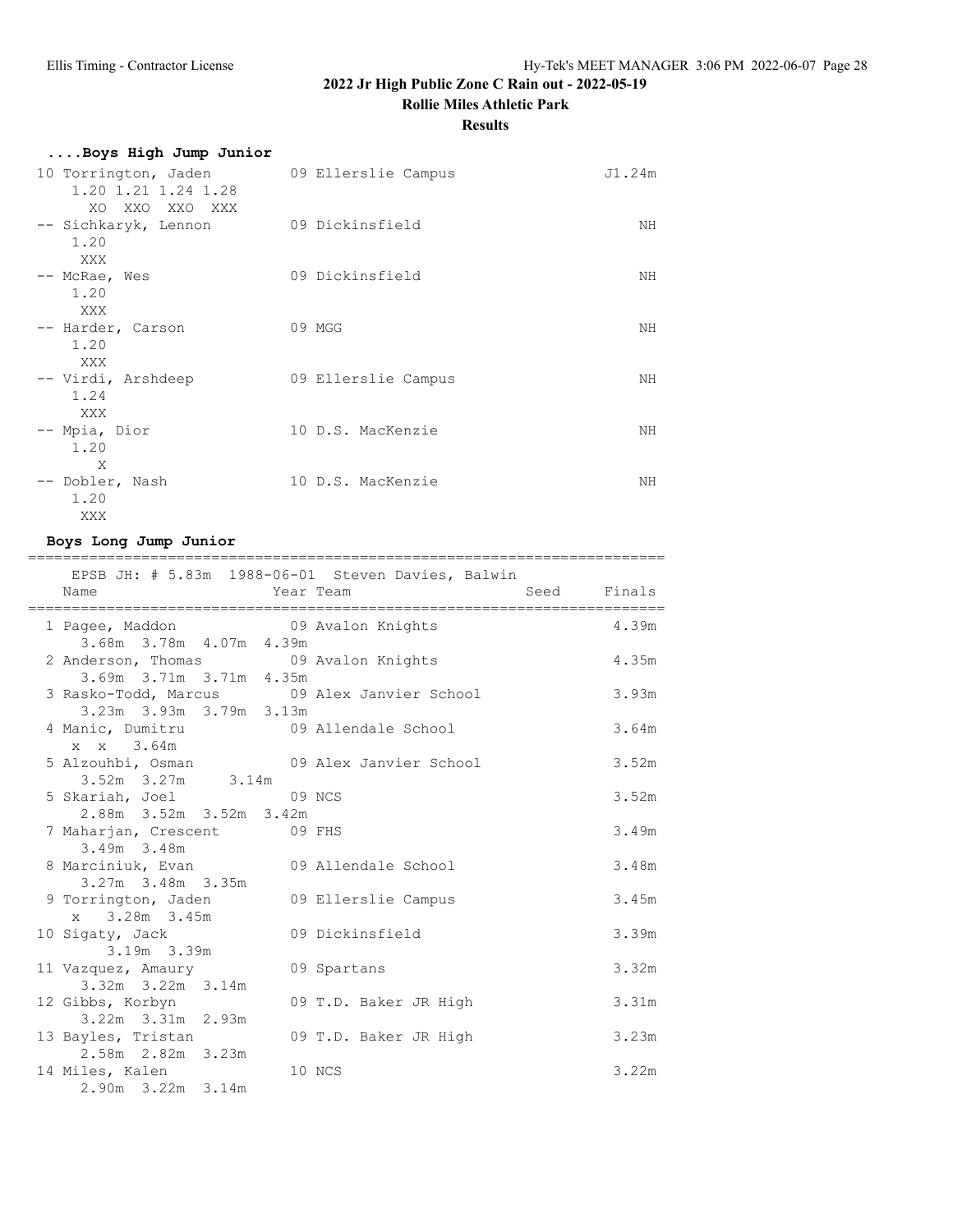**Rollie Miles Athletic Park**

#### **Results**

# **....Boys Long Jump Junior**

| 10 D.S. MacKenzie   | 3.17m      |
|---------------------|------------|
|                     |            |
| 09 Ellerslie Campus | 3.05m      |
|                     |            |
| 09 FHS              | 2.81m      |
|                     |            |
| 09 ECNE             | <b>DNS</b> |
| 10 Mary Butterworth | <b>DNS</b> |
| 09 Dickinsfield     | <b>DNS</b> |
| 09 Mary Butterworth | <b>DNS</b> |
|                     |            |

### **Boys Triple Jump Junior**

=========================================================================

| Name                                  | EPSB JH: # 11.34m 1999-06-01 Chris Muchena, Vernon Barford<br>Seed<br>Year Team | Finals     |
|---------------------------------------|---------------------------------------------------------------------------------|------------|
|                                       | 1 Alzouhbi, Osman 69 Alex Janvier School                                        | 9.25m      |
| 9.17m 8.61m 9.25m 9.18m FOUL FOUL     |                                                                                 |            |
|                                       | 2 Castro-Wunsch, Dante 09 Allendale School                                      | 8.93m      |
| 8.93m 8.80m 8.68m FOUL FOUL 8.32m     |                                                                                 |            |
| 3 Bortnick, Seva 09 NCS               |                                                                                 | 8.70m      |
| 7.81m 8.70m 7.89m 8.40m FOUL FOUL     |                                                                                 |            |
| 4 Nebiyou, Jacob 09 MLC               |                                                                                 | 8.12m      |
| 8.05m 8.12m FOUL 7.69m 7.42m 7.91m    |                                                                                 |            |
|                                       | 5 Marciniuk, Evan 69 Allendale School                                           | 8.07m      |
| 7.91m 7.99m FOUL FOUL 7.83m 8.07m     |                                                                                 |            |
| 6 Charlton, Clark 6 09 Avalon Knights |                                                                                 | 7.97m      |
| 7.75m 7.97m 7.90m 6.90m 7.79m FOUL    |                                                                                 |            |
| 7 Albazoni, Ali                       | 09 Avalon Knights                                                               | 7.93m      |
| 7.93m 7.44m 7.57m                     |                                                                                 |            |
| 8 Bjorklund, Adam 10 D.S. MacKenzie   |                                                                                 | 7.87m      |
| 7.85m 7.24m 7.87m                     |                                                                                 |            |
| 9 Whittaker, Nolan 09 MLC             |                                                                                 | 7.23m      |
| 6.91m 7.19m 7.23m                     |                                                                                 |            |
| 10 Nasreddine, Yousif                 | 09 Mary Butterworth                                                             | 7.10m      |
| FOUL 7.10m 7.10m                      |                                                                                 |            |
| -- Cole, Kingston                     | MGG MGG NGG 2009                                                                | <b>DNS</b> |
| -- Kayed, Yousef                      | 09 FHS                                                                          | DNS        |
| -- Patel, Aarav 10 D.S. MacKenzie     |                                                                                 | <b>DNS</b> |
|                                       | -- Tembo, Zibusiso 69 Alex Janvier School                                       | <b>DNS</b> |
| -- Villanueva, Jared 09 Dickinsfield  |                                                                                 | <b>DNS</b> |
| -- Le, Nathan                         | 09 Dickinsfield                                                                 | <b>DNS</b> |

## **Boys Shot Put 2.7 kilos Junior**

|                          | EPSB JH: # 14.05m 1993-06-01 Cam McArthur, Hardisty |      |        |
|--------------------------|-----------------------------------------------------|------|--------|
| Name                     | Year Team                                           | Seed | Finals |
| 1 Derry, Blake           | 09 Avalon Knights                                   |      | 10.40m |
| 8.90m 10.40m 9.25m 9.65m |                                                     |      |        |
|                          |                                                     |      |        |
| 2 Orrell, Jacobi         | 09 Mary Butterworth                                 |      | 9.95m  |
| 9.95m 9.15m 8.60m 9.70m  |                                                     |      |        |
| 3 Diallo, Mamadou        | 09 Avalon Knights                                   |      | 9.90m  |
| 9.90m 9.70m 8.88m 9.29m  |                                                     |      |        |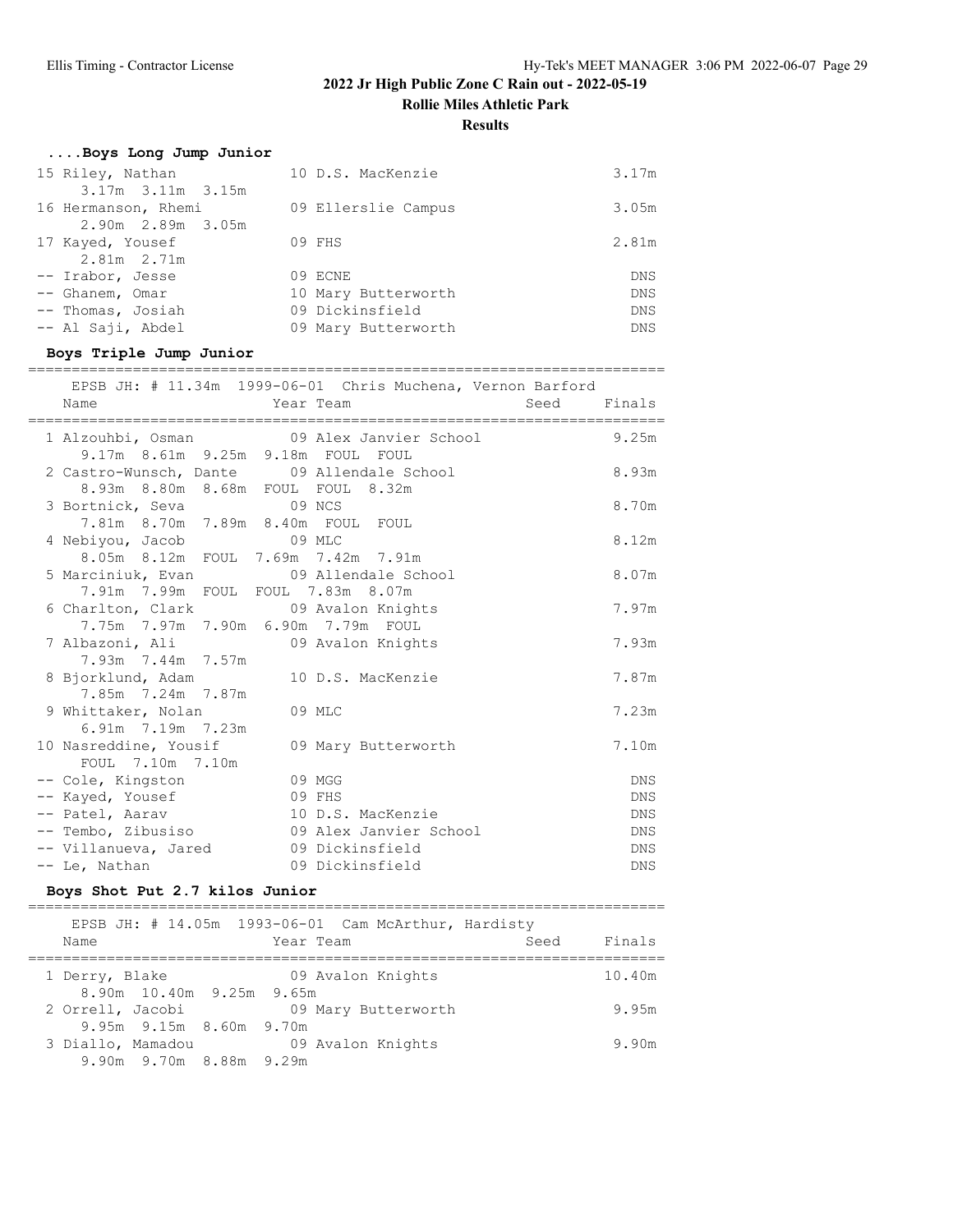**Rollie Miles Athletic Park**

#### **Results**

# **....Boys Shot Put 2.7 kilos Junior**

|                             | 4 Moffat, Tucker 09 Alex Janvier School   | 9.88m |
|-----------------------------|-------------------------------------------|-------|
| 9.85m 9.65m 9.88m 9.74m     |                                           |       |
| 5 Seifeddine, Ameer 09 FHS  |                                           | 9.85m |
| 8.10m 8.10m 9.85m 9.35m     |                                           |       |
|                             | 6 Anquist, Vincent 69 Alex Janvier School | 9.60m |
| 8.25m 9.60m 8.60m 8.87m     |                                           |       |
|                             | 7 Bollman, Zack 69 Allendale School       | 9.50m |
| 9.43m 9.50m 9.35m           |                                           |       |
| 8 Elko, Carsyn              | 09 Mary Butterworth                       | 8.85m |
| 8.10m 8.85m 7.20m           |                                           |       |
| 9 Williams, Hunter          | 10 D.S. MacKenzie                         | 8.70m |
| 8.50m 8.70m 7.22m           |                                           |       |
| 10 Rabenitas, Jayden 69 MLC |                                           | 8.20m |
| 8.20m 7.50m 6.66m           |                                           |       |
| 11 Dinesan, Jyothis         | 09 Allendale School                       | 8.00m |
| 8.00m 7.70m 7.60m           |                                           |       |
| 12 Khan, Bilal              | 09 Dickinsfield                           | 7.85m |
| 7.10m 7.85m 7.85m           |                                           |       |
| 13 Klan, Titus              | 09 McS                                    | 7.70m |
| 7.70m 6.60m 7.00m           |                                           |       |
| 14 Dobler, Nash             | 10 D.S. MacKenzie                         | 7.60m |
| 7.40m 7.60m 7.36m           |                                           |       |
| 15 Whittaker, Nolan         | 09 MLC                                    | 7.00m |
| 6.75m 6.65m 7.00m           |                                           |       |
| 16 Hassan, AbuBakar         | 09 MGG                                    | 6.70m |
| 6.70m 5.80m 6.00m           |                                           |       |
| 17 Arthur, Brody            | 09 MGG                                    | 6.30m |
| 5.90m 6.30m 6.30m           |                                           |       |
| -- Thomas, Josiah           | 09 Dickinsfield                           | DNS   |

#### **Boys Javelin Throw Turbo Junior**

========================================================================= EPSB JH: # 42.90m 2017-06-01 Hudson ten Brinke, Parkland Immanuel

| Name                        |                        |  | LPSD UN, # 42,90ML ZUI/TU0TUI   NUUSUN LEN DIINKE, PAIKIANU IMMANUEI<br>Year Team | Seed | Finals |
|-----------------------------|------------------------|--|-----------------------------------------------------------------------------------|------|--------|
|                             | 26.35m 15.08m 20.34m   |  | 1 Lampshire, Xavier 09 Allendale School                                           |      | 26.35m |
|                             | 22.09m 22.03m 26.17m   |  | 2 Davis, Charlie 69 Avalon Knights                                                |      | 26.17m |
| 3 Pascu, Lucas              | 18.85m 24.90m 23.15m   |  | 09 MLC                                                                            |      | 24.90m |
|                             |                        |  | 4 Kontargy, Jimmy 69 Avalon Knights                                               |      | 20.75m |
| 5 Maharjan, Crescent 09 FHS | 16.47m  10.31m  20.75m |  |                                                                                   |      | 20.58m |
| 6 Seth, Luksh               | 11.69m 20.27m 20.58m   |  | 09 Alex Janvier School                                                            |      | 20.44m |
| 7 Rabenitas, Jayden 69 MLC  | 11.00m 15.61m 20.44m   |  |                                                                                   |      | 18.57m |
|                             | 18.57m  17.23m  FOUL   |  | 8 Randhawa, Pramol 69 Dickinsfield                                                |      | 18.37m |
| 9 Ndlovu, Thabani           | 18.37m 13.11m FOUL     |  | 09 Allendale School                                                               |      | 17.00m |
|                             | 17.00m FOUL 9.35m      |  | 10 Purchase, William 69 Ellerslie Campus                                          |      | 15.86m |
|                             | 15.86m 9.87m FOUL      |  |                                                                                   |      |        |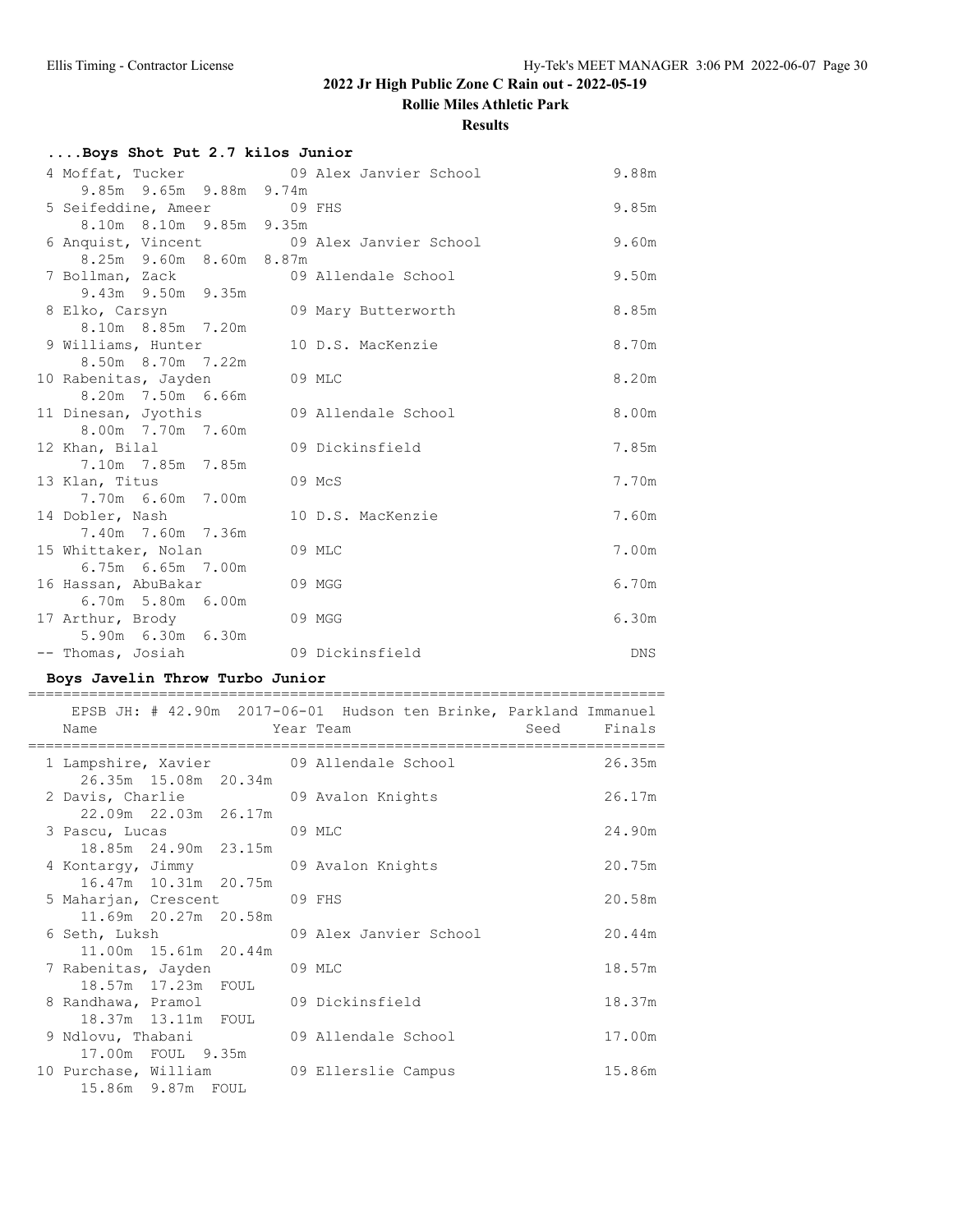**Rollie Miles Athletic Park**

#### **Results**

| Boys Javelin Throw Turbo Junior |  |  |  |  |
|---------------------------------|--|--|--|--|
|---------------------------------|--|--|--|--|

| 11 Sanmartin, Matteo                                        | 09 Ellerslie Campus    | 15.54m |
|-------------------------------------------------------------|------------------------|--------|
| 15.54m 15.01m FOUL<br>12 Orrell, Jacobi<br>15.26m FOUL FOUL | 09 Mary Butterworth    | 15.26m |
| 13 Seifeddine, Dylan<br>9.51m 13.22m 14.34m                 | 09 Mary Butterworth    | 14.34m |
| 14 Harder, Carson                                           | 09 MGG                 | 14.25m |
| 14.25m 11.09m FOUL<br>15 Noman, Zaid                        | 09 Dickinsfield        | 13.34m |
| 13.34m 12.67m 9.53m                                         |                        |        |
| 16 Andrianiaina, Ny<br>8.39m 13.27m                         | 09 MGG                 | 13.27m |
| -- Kazmi, Muhammad<br>FOUL FOUL FOUL                        | 09 Spartans            | FOUL   |
| -- Van Ryk, Evan                                            | 09 ECNE                | FOUL   |
| FOUL FOUL FOUL                                              |                        |        |
| -- Ekici, Halil                                             | 09 Alex Janvier School | FOUL   |
| FOUL FOUL FOUL<br>-- Al Saji, Abdel                         | 09 Mary Butterworth    | SCR    |

## **Boys 100 Metre Dash Intermediate**

**Top 8 Advance by Time**

| EPSB JH: $#$ 11.28 2004-06-01 Tyson Day, Parkview |        |                        |      |            |                |
|---------------------------------------------------|--------|------------------------|------|------------|----------------|
| Name                                              |        | Year Team              | Seed | Prelims    | H#             |
| Preliminaries                                     |        |                        |      |            |                |
| 1 Wimpney, Hunter                                 |        | 08 Avalon Knights      |      | $13.38q$ 1 |                |
| 2 Calicdan, Akira                                 |        | 08 Alex Janvier School |      | $13.40q$ 1 |                |
| 3 Prokopetz, Nicholas                             |        | 08 T.D. Baker JR High  |      | $13.54q$ 3 |                |
| 4 Sawyer, Mark                                    |        | 08 Avalon Knights      |      | 13.59q 2   |                |
| 5 Campbell, Shemar                                |        | 08 Mary Butterworth    |      | 13.64q 2   |                |
| 6 McLean, Carson                                  |        | 08 ECNE                |      | $13.77q$ 3 |                |
| 7 Phuong, Ryan                                    |        | 08 FHS                 |      | 13.79q 2   |                |
| 8 Smyth, Aiden                                    |        | 08 D.S. MacKenzie      |      | 13.86q 1   |                |
| 9 Lynch, Ryan                                     |        | 08 Allendale School    |      | 13.96 3    |                |
| 10 Vriend, Eli                                    |        | 08 ECNE                |      | 14.10      | $\overline{c}$ |
| 11 Holmes, Julius                                 | 08 NCS |                        |      | 14.15      | $\mathcal{S}$  |
| 12 Timmer, Michael                                |        | 08 MLC                 |      | 14.19 1    |                |
| 13 Taqqar, Sukhman                                |        | 08 FHS                 |      | 14.21      | $\,1\,$        |
| 14 Liu, Joseph                                    |        | 08 Allendale School    |      | 14.29      | 2              |
| 15 Mehari, Essey                                  |        | 08 Mary Butterworth    |      | 14.31 3    |                |
| 16 Morton, Josh                                   |        | 08 MLC                 |      | 14.33      | $\mathcal{S}$  |
| 17 Saravanan, Akileash                            |        | 08 T.D. Baker JR High  |      | 14.40      | $\mathbf{1}$   |
| 18 Abukar, Bilal                                  |        | 08 D.S. MacKenzie      |      | 14.53 3    |                |
| 19 Ostermayer, lucas                              |        | 08 Ellerslie Campus    |      | 15.54      | $\mathcal{S}$  |
| 20 Willms, Reed                                   |        | 08 NCS                 |      | 15.72      | 2              |
| 21 Seth, Aryan                                    |        | 08 Alex Janvier School |      | 16.99      | $\mathbf{2}$   |
| -- Allie, Denis                                   |        | 08 Dickinsfield        |      | DNS        | $\mathbf{1}$   |
| -- Sallan, Ket                                    |        | 08 Ellerslie Campus    |      | DNS        | $\mathbf{1}$   |
| -- Williams, Kenyon                               |        | 08 Dickinsfield        |      | <b>DNS</b> | $\overline{2}$ |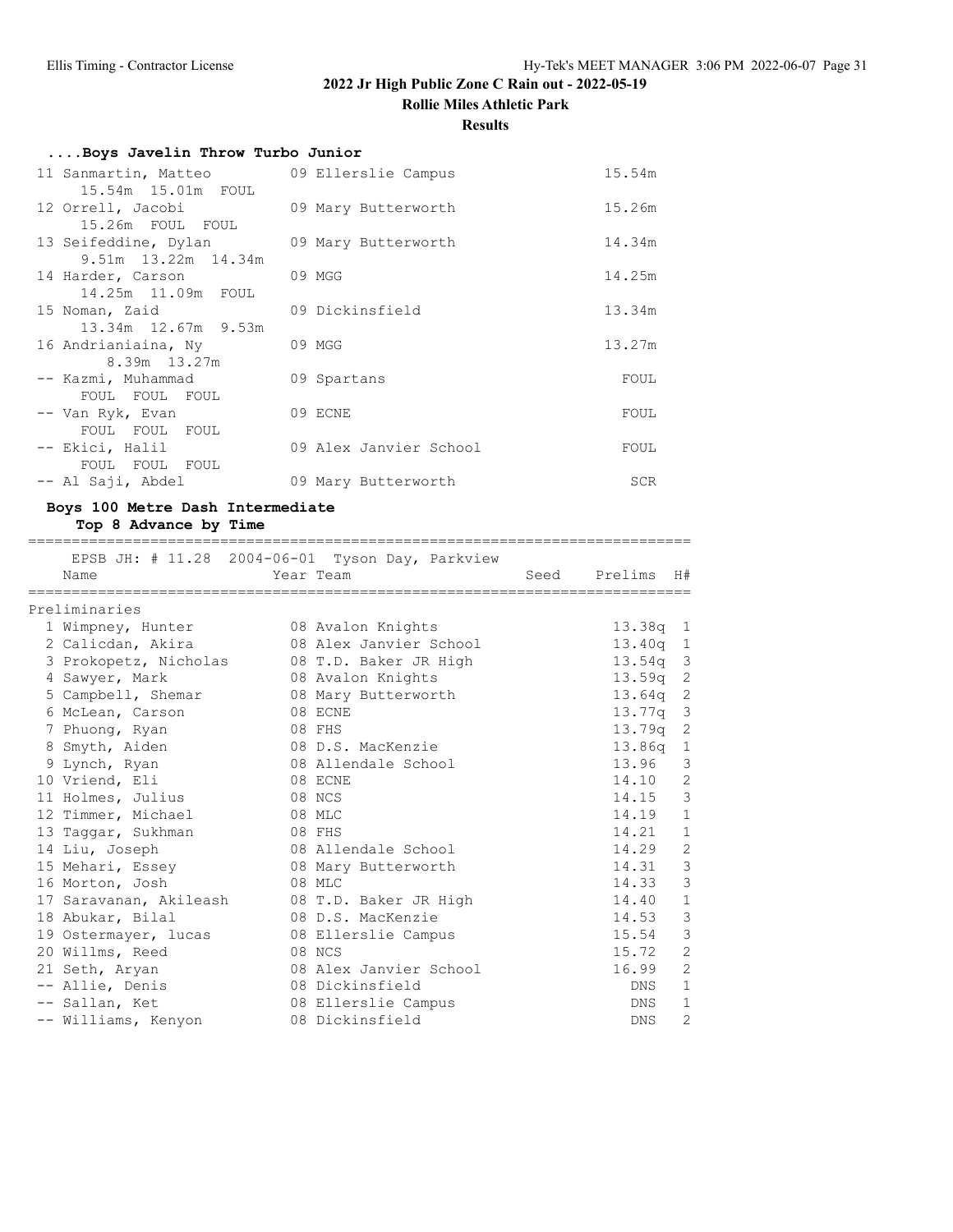**Rollie Miles Athletic Park**

#### **Results**

**Boys 100 Metre Dash Intermediate**

| Name                   | EPSB JH: # 11.28 2004-06-01 Tyson Day, Parkview<br>Year Team | Prelims | Finals     |
|------------------------|--------------------------------------------------------------|---------|------------|
| Finals                 |                                                              |         |            |
| 1 Phuong, Ryan         | 08 FHS                                                       | 13.79   | 12.85      |
| 2 Wimpney, Hunter      | 08 Avalon Knights                                            | 13.38   | 13.04      |
| 3 McLean, Carson       | 08 ECNE                                                      | 13.77   | 13.11      |
| 4 Campbell, Shemar     | 08 Mary Butterworth                                          | 13.64   | 13.20      |
| 5 Calicdan, Akira      | 08 Alex Janvier School                                       | 13.40   | 13.28      |
| 6 Sawyer, Mark         | 08 Avalon Knights                                            | 13.59   | 13.49      |
| -- Smyth, Aiden        | 08 D.S. MacKenzie                                            | 13.86   | <b>DNS</b> |
| -- Prokopetz, Nicholas | 08 T.D. Baker JR High                                        | 13.54   | <b>DNS</b> |
|                        |                                                              |         |            |

#### **Boys 200 Metre Dash Intermediate**

============================================================================  $FPTB$  JH:  $\#$  23.54 1984-06-01 John Odai, Steele Height

| EPSB JH: # 23.54 $\pm$ 984-06-01 John Odai, Steele Heights<br>Name<br>:==================== | Year Team             | Seed | Finals<br>============================= | H#             |
|---------------------------------------------------------------------------------------------|-----------------------|------|-----------------------------------------|----------------|
| 1 Campbell, Shemar                                                                          | 08 Mary Butterworth   |      | 28.75                                   | 4              |
| 2 Wimpney, Hunter                                                                           | 08 Avalon Knights     |      | 29.26                                   | $\mathfrak{Z}$ |
| 3 Prokopetz, Nicholas                                                                       | 08 T.D. Baker JR High |      | 29.35                                   | 2              |
| 4 Heinish, Jesse                                                                            | 08 FHS                |      | 29.86                                   | $\mathbf{1}$   |
| 5 Taggar, Sukhman                                                                           | 08 FHS                |      | 30.00                                   | 2              |
| 6 Mehari, Essey                                                                             | 08 Mary Butterworth   |      | 30.03                                   | $\mathbf{1}$   |
| 7 Choy, Cameron                                                                             | 08 Avalon Knights     |      | 30.22                                   | 4              |
| 8 Gakuba, Kinsey                                                                            | 08 ECNE               |      | 30.29                                   | 2              |
| 9 Smyth, Aiden                                                                              | 08 D.S. MacKenzie     |      | 30.36                                   | $\mathsf 3$    |
| 10 Saravanan, Akileash                                                                      | 08 T.D. Baker JR High |      | 30.82                                   | 4              |
| 11 Al Shalabi, Hamza                                                                        | 08 Dickinsfield       |      | 30.93                                   | $\mathcal{S}$  |
| 12 Gonzalez, Mateo                                                                          | 08 Ellerslie Campus   |      | 31.41                                   | 4              |
| 13 Kapustin, Liran                                                                          | 08 Kim Hung School    |      | 31.85                                   | $\mathsf 3$    |
| 14 Pathirage, Ryan                                                                          | 08 D.S. MacKenzie     |      | 32.42                                   | $\mathbf{1}$   |
| 15 Lee, Ethan                                                                               | 08 Allendale School   |      | 33.69                                   | $\sqrt{2}$     |
| 16 Ravi, Rithvik                                                                            | 08 Ellerslie Campus   |      | 34.26                                   | $\mathbf{1}$   |
| -- Ulrich, Liam                                                                             | 08 Allendale School   |      | DNS                                     | 3              |
| -- Holmes, Julius                                                                           | 08 NCS                |      | DNS.                                    | $\mathbf{1}$   |
| -- Oksenenko, Borys                                                                         | 08 NCS                |      | DNS                                     | 3              |
| -- Veenstra, Carter                                                                         | 08 ECNE               |      | <b>DNS</b>                              | 4              |
| -- Morton, Josh                                                                             | 08 MLC                |      | DNS                                     | 4              |
| -- Allie, Denis                                                                             | 08 Dickinsfield       |      | DNS.                                    | 2              |
| -- MacFarlane, Rumayo                                                                       | 08 MLC                |      | DNS.                                    | $\mathbf{1}$   |

#### **Boys 400 Metre Dash Intermediate**

| EPSB JH: # 53.81 1984-06-01 Dave McNeil, D. S. Mackenzie<br>Year Team<br>Name | Finals<br>Seed | H#                       |
|-------------------------------------------------------------------------------|----------------|--------------------------|
| 1 Magee, Harrison<br>08 Avalon Knights                                        | 1:02.24        | $\overline{4}$           |
| 2 Vallevand, Parker<br>08 ECNE                                                | 1:03.13        | $\overline{\phantom{a}}$ |
| 08 Avalon Knights<br>3 Magee, Tom                                             | 1:03.70        | $\mathbf{1}$             |
| 4 Nariwo, Buyin<br>08 McS                                                     | 1:04.91        | 2                        |
| 5 Pathirage, Ryan<br>08 D.S. MacKenzie                                        | 1:06.89        | $\mathbf{1}$             |
| 08 NCS<br>6 Li, Jerry                                                         | 1:07.04        | $\mathcal{E}$            |
| 7 Gonzalez, Mateo<br>08 Ellerslie Campus                                      | 1:07.24        | 2                        |
| 08 Alex Janvier School<br>8 Plete, Jhymz                                      | 1:08.33        | $\overline{4}$           |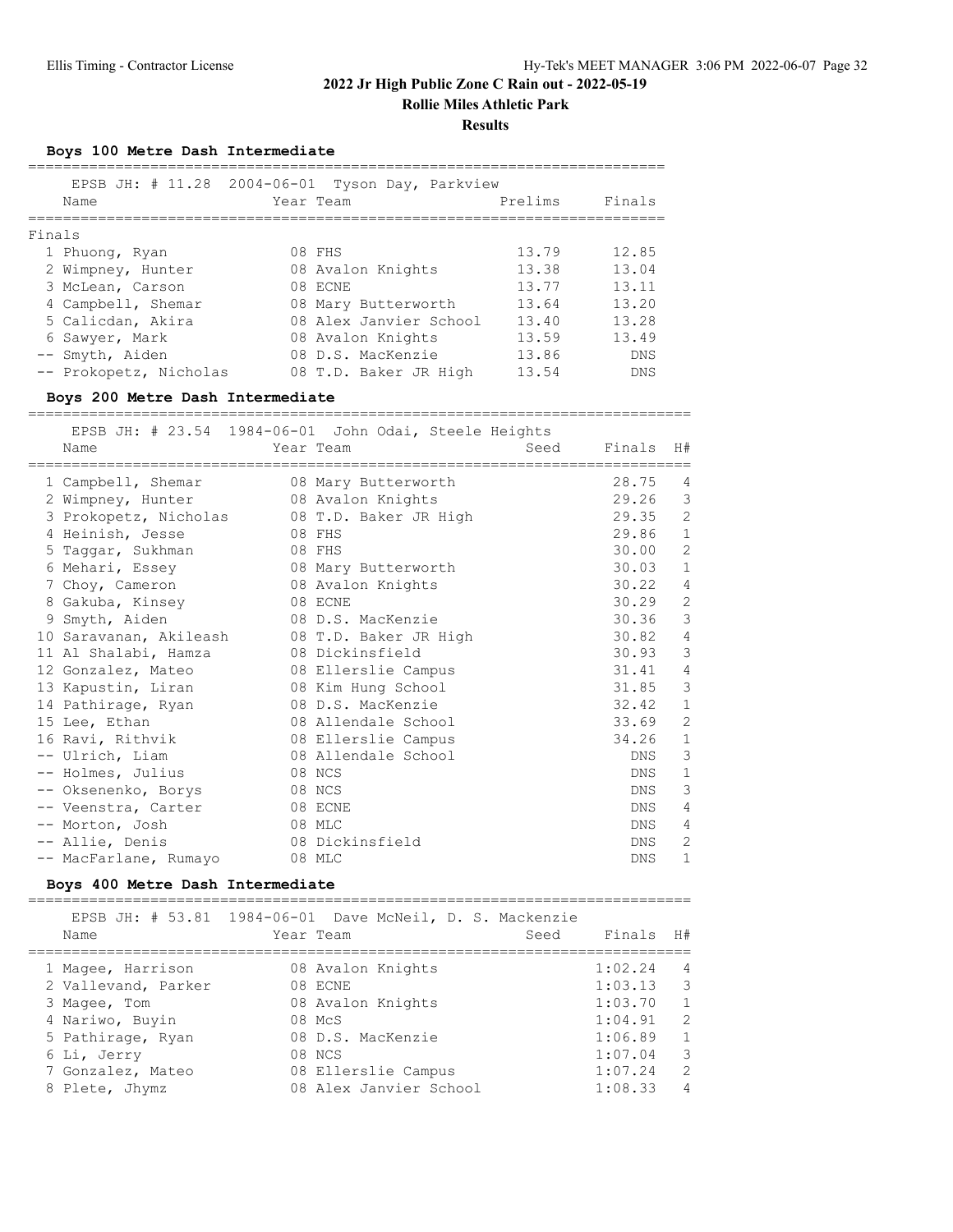**Rollie Miles Athletic Park**

#### **Results**

## **....Boys 400 Metre Dash Intermediate**

| 9 Beley, Will          | 08 Allendale School    | 1:08.34    | 2              |
|------------------------|------------------------|------------|----------------|
| 10 Senetsehay, Kena    | 08 Mary Butterworth    | 1:11.10    | 2              |
| 11 Bahr, Abdalla       | 08 Mary Butterworth    | 1:11.45    | 1              |
| 12 Patterson, Mitchell | 08 ECNE                | 1:14.08    | $\overline{4}$ |
| 13 Lee, Ethan          | 08 Allendale School    | 1:18.34    | $\overline{4}$ |
| 14 Howerton, Dylan     | 08 Alex Janvier School | 1:21.98    | 3              |
| -- Bhendwal, Rishi     | 08 T.D. Baker JR High  | DNS        | 3              |
| -- Aulakh, Guntas      | 08 T.D. Baker JR High  | DNS        | 4              |
| -- Gumabon, Jireh      | 08 MLC                 | DNS        | 3              |
| -- Omer, Salem         | 08 FHS                 | DNS        | 4              |
| -- Ravi, Rithvik       | 08 Ellerslie Campus    | DNS        | 1              |
| -- Opoku, Prosper      | 08 MLC                 | DNS        | 2              |
| -- Ezibai, Elisapa     | 08 Dickinsfield        | DNS        | 2              |
| -- De Roij, Tristan    | 08 Dickinsfield        | DNS.       | 3              |
| -- Mehari, Ezana       | $08$ FHS               | <b>DNS</b> |                |

#### **Boys 800 Metre Run Intermediate**

=========================================================================

| EPSB JH: # 2:06.00 1980-06-01 Lee Miller, D. S. Mackenzie |                        |      |            |
|-----------------------------------------------------------|------------------------|------|------------|
| Name                                                      | Year Team              | Seed | Finals     |
|                                                           |                        |      |            |
| 1 Vallevand, Parker                                       | 08 ECNE                |      | 2:32.01    |
| 2 Stewart, Mark                                           | 08 NCS                 |      | 2:32.06    |
| 3 Gakuba, Kinsey                                          | 08 ECNE                |      | 2:34.85    |
| 4 Parmar, Arjan                                           | 08 NCS                 |      | 2:35.26    |
| 5 Hopkinson, Bryce                                        | 08 Spartans            |      | 2:35.27    |
| 6 Woulnough, Kaden                                        | 08 Avalon Knights      |      | 2:38.24    |
| 7 Andrews, Nation                                         | 08 Amiskwaciy Academy  |      | 2:42.11    |
| 8 Jost, Andreas                                           | 08 Allendale School    |      | 2:45.12    |
| 9 Bahr, Abdalla                                           | 08 Mary Butterworth    |      | 2:45.14    |
| 10 James Powell, Jahnoi                                   | 08 Alex Janvier School |      | 2:50.85    |
| 11 Nychka, Kaelen                                         | 08 Dickinsfield        |      | 2:54.20    |
| 12 Heinish, Dustin                                        | 08 FHS                 |      | 2:54.51    |
| 13 Huoseh, Reyad                                          | 08 Mary Butterworth    |      | 2:56.49    |
| -- Kaila, Syon                                            | 08 T.D. Baker JR High  |      | <b>DNS</b> |
| -- Eyasu, Ataklti                                         | 08 Alex Janvier School |      | <b>DNS</b> |
| -- Aulakh, Guntas                                         | 08 T.D. Baker JR High  |      | <b>DNS</b> |
| -- Bali, Shivnesh                                         | 08 Ellerslie Campus    |      | <b>DNS</b> |
| -- Masia, Matteo                                          | 08 Allendale School    |      | <b>DNS</b> |
| -- Hasinoff, Alex                                         | 08 Avalon Knights      |      | <b>DNS</b> |
| -- Gumabon, Jireh                                         | 08 MLC                 |      | <b>DNS</b> |
| -- Mehari, Ezana                                          | 08 FHS                 |      | <b>DNS</b> |
| -- Opoku, Prosper                                         | 08 MLC                 |      | <b>DNS</b> |
| -- Zaidi, Zaki                                            | 08 Ellerslie Campus    |      | DNS        |
| -- Knell, Simon                                           | 08 MGG                 |      | <b>DNS</b> |

#### **Boys 1500 Metre Run Intermediate**

|                 | EPSB JH: # 4:26.64 2007-06-01 Cole Peterson, Vernon Barford |                |
|-----------------|-------------------------------------------------------------|----------------|
| Name            | Year Team                                                   | Finals<br>Seed |
|                 |                                                             |                |
| 1 Thomas, Eli   | 08 MLC                                                      | 5:19.18        |
| 2 Sneidy, Ahmad | 08 Dickinsfield                                             | 5:42.02        |
| 3 Stewart, Mark | 08 NCS                                                      | 5:48.17        |
| 4 Parmar, Arjan | 08 NCS                                                      | 5:54.63        |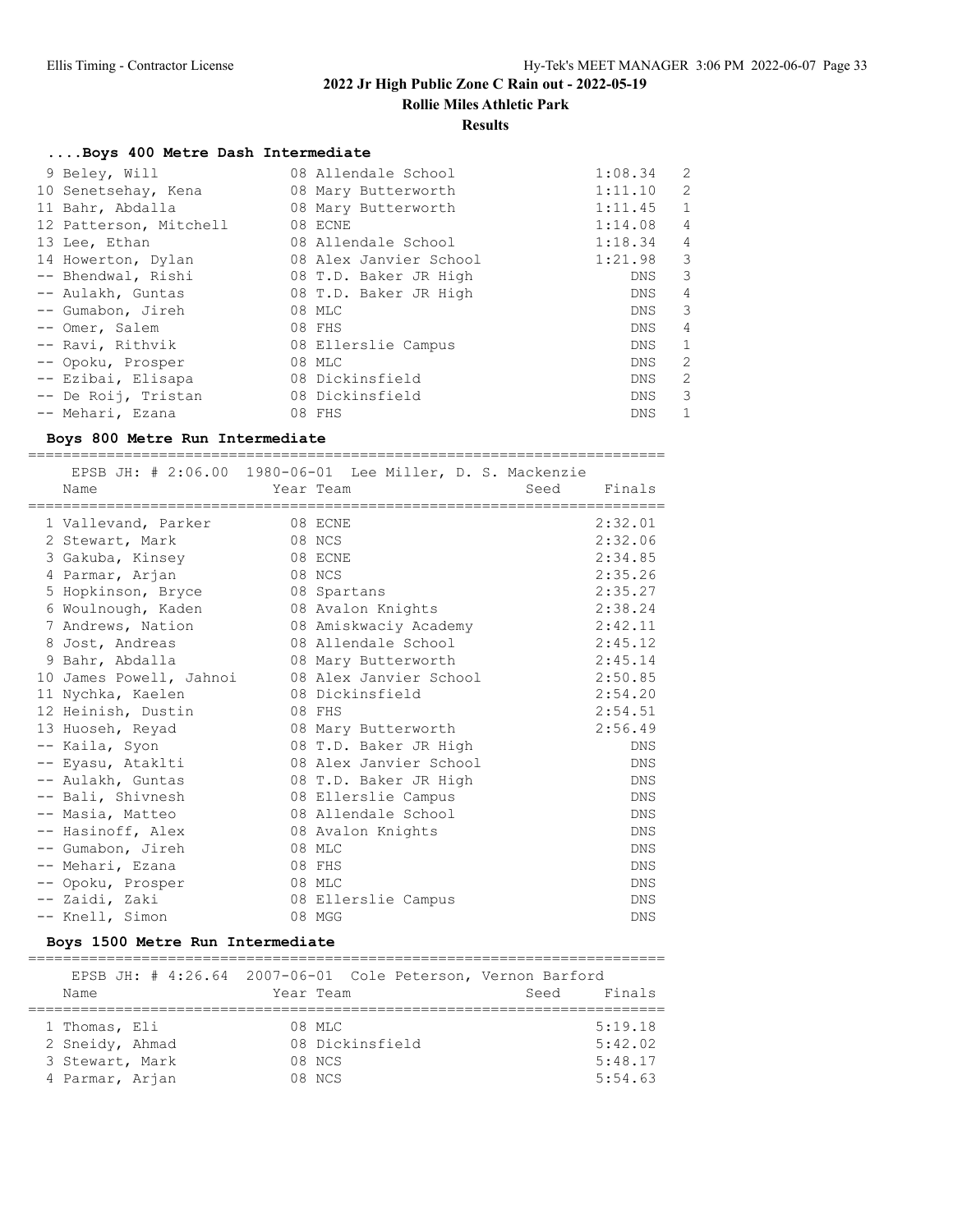**Rollie Miles Athletic Park**

#### **Results**

## **....Boys 1500 Metre Run Intermediate**

| 5 Senetsehay, Kena   | 08 Mary Butterworth    | 5:59.81 |
|----------------------|------------------------|---------|
| 6 Guillaume, Alex    | 08 ECNE                | 6:00.60 |
| 7 Morgan, Cohen      | 08 Avalon Knights      | 6:06.28 |
| 8 Heinish, Jesse     | 08 FHS                 | 6:12.89 |
| 9 Ooms, Alex         | 08 ECNE                | 6:14.59 |
| 10 Omer, Salem       | 08 FHS                 | 6:35.74 |
| 11 Nychka, Kaelen    | 08 Dickinsfield        | 6:36.38 |
| 12 Smart, Logan      | 08 MLC                 | 6:37.58 |
| 13 Ivey, Rowan       | 08 Avalon Knights      | 6:37.63 |
| 14 Howerton, Dylan   | 08 Alex Janvier School | 6:53.69 |
| 15 Friesen, Adrian   | 08 Allendale School    | 6:55.39 |
| 16 Pedersen, Everett | 08 Allendale School    | 6:57.12 |
| 17 Henke, Will       | 08 Mary Butterworth    | 6:57.21 |
| -- Eyasu, Ataklti    | 08 Alex Janvier School | DNS     |

### **Boys 80 Metre Hurdles 76.2 cm Intermediate**

============================================================================

|       | EPSB JH: # 11.07 1998-06-01 Colin Amsbaugh, D. S. Mackenzie |                     |      |           |                |          |
|-------|-------------------------------------------------------------|---------------------|------|-----------|----------------|----------|
|       | Name                                                        | Year Team           | Seed | Finals H# |                |          |
|       |                                                             |                     |      |           |                |          |
|       | 1 Kunce, Orson                                              | 08 Allendale School |      | 15.14     |                | 2 15.131 |
|       | 1 Sawyer, Mark                                              | 08 Avalon Knights   |      | 15.14     |                | 2 15.131 |
|       | 3 Dalton, Liam                                              | 08 Avalon Knights   |      | 16.43     | 1              |          |
|       | 4 Kahlon, Ramiz                                             | 08 Allendale School |      | 16.47     | $\mathbf{1}$   |          |
|       | 5 Scott, Taillon                                            | 08 ECNE             |      | 16.76     | 2              |          |
|       | 6 Sneidy, Ahmad                                             | 08 Dickinsfield     |      | 16.90     | 2              |          |
|       | 7 Sarte, Leighton                                           | 08 D.S. MacKenzie   |      | 17.35     | $\mathbf{1}$   |          |
|       | 8 Sallan, Ket                                               | 08 Ellerslie Campus |      | 17.44     | $\mathbf{1}$   |          |
|       | 9 Welder, Chase                                             | 08 MGG              |      | 17.73     | 2              |          |
|       | 10 Yasinsky, Quinn                                          | 08 ECNE             |      | 20.82     | $\mathbf{1}$   |          |
| $- -$ | Ostermayer, lucas                                           | 08 Ellerslie Campus |      | DNS.      | $\mathfrak{D}$ |          |
|       | -- El Tawil, Anthony                                        | 08 Dickinsfield     |      | DNS       |                |          |
|       |                                                             |                     |      |           |                |          |

## **Boys 4x100 Metre Relay Intermediate**

#### ============================================================================ EPSB JH: # 46.07 1984-06-01 D.S. Mackenzie, D.S. Mackenzie

| EPSB JH: # 46.07 1984-06-01 D.S. Mackenzie, D.S. Mackenzie<br>Team |                        | Seed | Finals    | H#           |
|--------------------------------------------------------------------|------------------------|------|-----------|--------------|
| 1 Avalon Knights 'A'                                               |                        |      | 54.74     | 2            |
| 2 Meadowlark Christian 'A'                                         |                        |      | $57.01$ 1 |              |
| 1) Opoku, Prosper 08                                               | 2) Thomas, Eli 08      |      |           |              |
| 3) Timmer, Michael 08                                              | 4) Morton, Josh 08     |      |           |              |
| 3 Allendale School 'A'                                             |                        |      | 57.18     | $\mathbf{1}$ |
| 4 Mary Butterworth 'A'                                             |                        |      | 57.50     | 2            |
| 1) Abdallah, Ismail 08                                             | 2) Campbell, Shemar 08 |      |           |              |
| 3) Dahir, Mohamed 08                                               | 4) Mehari, Essey 08    |      |           |              |
| 5 Edmonton Christian NE 'A'                                        |                        |      | 58.80     | 2            |
| 1) Gakuba, Kinsey 08                                               | 2) Guillaume, Alex 08  |      |           |              |
| 3) Scott, Taillon 08                                               | 4) Yasinsky, Quinn 08  |      |           |              |
| 6 D.S. MacKenzie 'A'                                               |                        |      | 58.88     | 2            |
| 1) Smyth, Aiden 08                                                 | 2) Dublin, Eagle 08    |      |           |              |
| 3) Ali, Ammar 08                                                   | 4) Abukar, Bilal 08    |      |           |              |
| 7 Allendale School 'B'                                             |                        |      | 58.91     | 2            |
| 8 Dickinsfield 'A'                                                 |                        |      | 58.96     | $\mathbf{1}$ |
| 9 T.D. Baker JR High 'A'                                           |                        |      | 59.03     | $\mathbf{1}$ |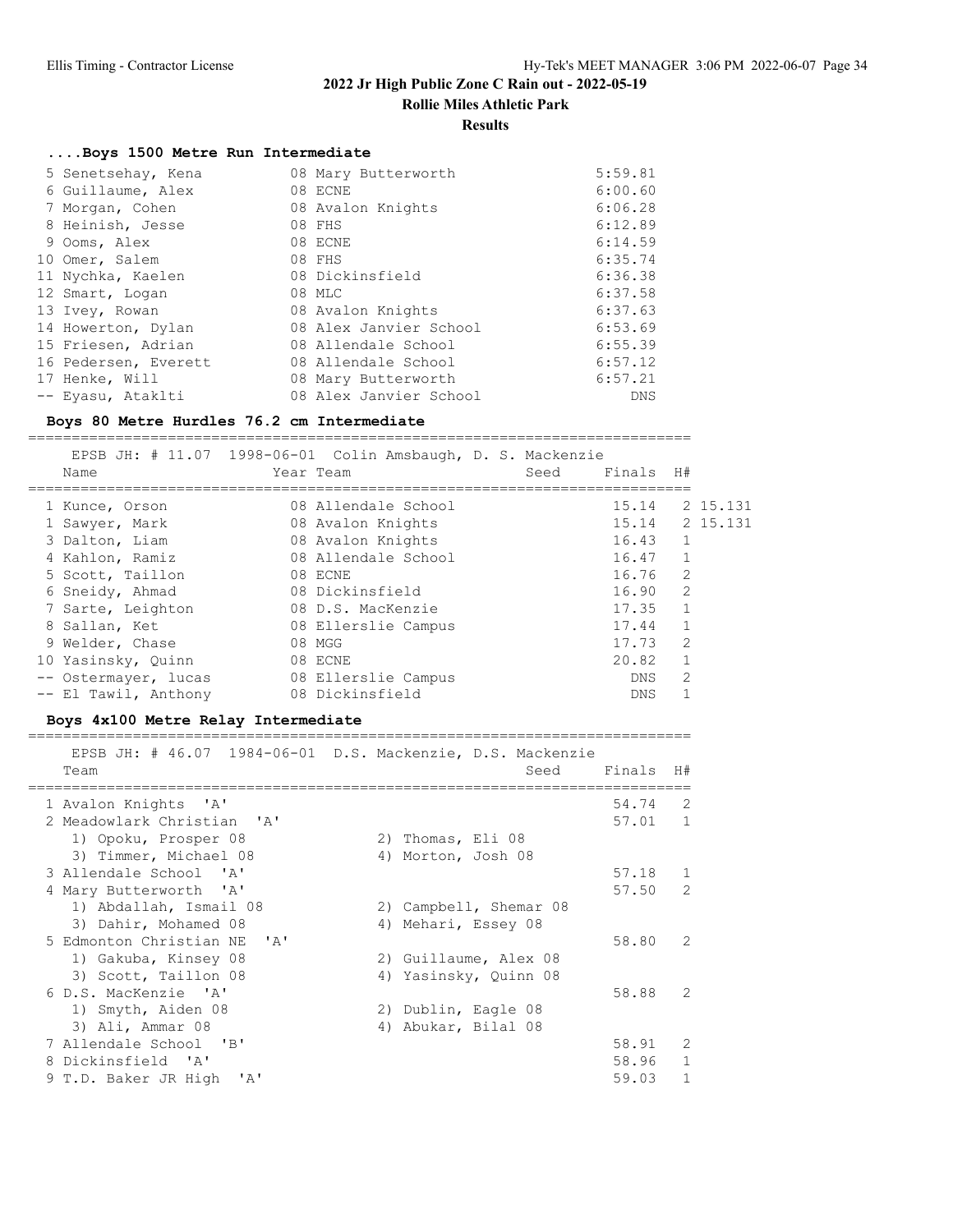**Rollie Miles Athletic Park**

#### **Results**

#### **....Boys 4x100 Metre Relay Intermediate**

| 1) Saravanan, Akileash 08    | 2) Prokopetz, Nicholas 08 |
|------------------------------|---------------------------|
| 3) Anand, Panshul 08         | 4) Nadar, Kushal 08       |
| 10 Nellie Carlson School 'A' | 59.71 2                   |
| 1) Li, Jerry 08              | 2) Willms, Reed 08        |
| 3) Oksenenko, Borys 08       | 4) Holmes, Julius 08      |
| 11 Avalon Knights 'B'        | 1:00.03                   |
| -- Alex Janvier School 'A'   | DO                        |
| 1) Calicdan, Akira 08        | 2) Plete, Jhymz 08        |
| 3) Otgonbayer, Billy 08      | 4) Seth, Aryan 08         |
| -- Dickinsfield 'B'          | <b>DNS</b>                |

 -- Dickinsfield 'B' DNS 2 **Boys High Jump Intermediate** ========================================================================= EPSB JH: # 1.81m 1993-06-01 Stephen Parker, Killarney Name Year Team Seed Finals ========================================================================= 1 Thomas, Eli 08 MLC 1.55m 1.24 1.29 1.35 1.40 1.45 1.50 1.55 O O O O O XO XO 2 Zacharias, Titus 08 Ellerslie Campus 1.50m 1.24 1.29 1.35 1.40 1.45 1.50 1.55 O O O O O XO XXX<br>3 Andrews, Nation 08 Amiskwa 08 Amiskwaciy Academy 1.45m 1.24 1.29 1.35 1.40 1.45 1.50 O O O O O XXX 4 Ezibai, Elisapa 08 Dickinsfield J1.45m 1.24 1.29 1.35 1.40 1.45 1.50 O O XO XO XO XXX 5 Budd, Nolan 08 Avalon Knights J1.45m 1.24 1.29 1.35 1.40 1.45 1.50 O O O XO XXO XXX 6 Dahir, Mohamed 08 Mary Butterworth 1.35m 1.24 1.29 1.35 1.40 O XO XO XXX<br>7 Kahlon, Ramiz  $\begin{array}{cccc}\n & \text{if} & \text{if} & \text{if} & \text{if} & \text{if} & \text{if} & \text{if} & \text{if} & \text{if} & \text{if} & \text{if} & \text{if} & \text{if} & \text{if} & \text{if} & \text{if} & \text{if} & \text{if} & \text{if} & \text{if} & \text{if} & \text{if} & \text{if} & \text{if} & \text{if} & \text{if} & \text{if} & \text{if} & \text{if} & \text{if} & \text{if} & \text{if} & \text{if} & \text{if} & \text{if} & \text$  1.24 1.29 1.35 O XO XXX 8 Nariwo, Buyin 08 McS J1.29m 1.24 1.29 1.35 O XXO XXX 9 Anand, Panshul 08 T.D. Baker JR High 1.24m 1.24 1.29 O XXX 9 Scott, Taillon 68 ECNE 1.24m 1.24 1.29 O XXX 11 James Powell, Jahnoi 08 Alex Janvier School J1.24m 1.24 1.29 XO XXX 11 Sangha, Ishaan 68 NCS 31.24m 1.24 1.29

 XO XXX 11 Nadar, Kushal 08 T.D. Baker JR High J1.24m 1.24 1.29 XO XXX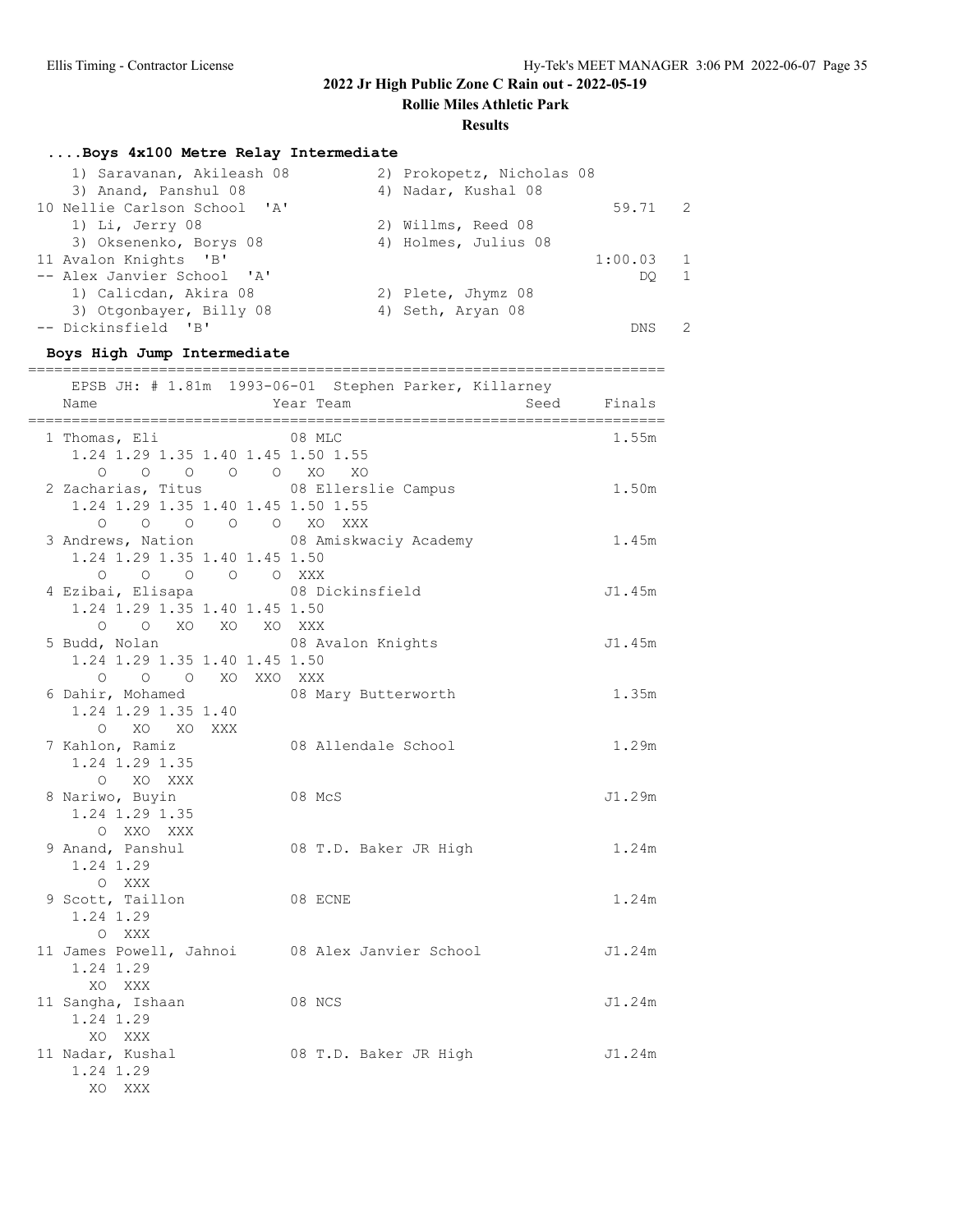**Rollie Miles Athletic Park**

#### **Results**

| Boys High Jump Intermediate                                      |                                                   |                                        |
|------------------------------------------------------------------|---------------------------------------------------|----------------------------------------|
| -- Abdelgaid, Yousef<br>1.24<br>XXX                              | 08 Allendale School                               | ΝH                                     |
| -- Musa, Silvestre<br>1.24<br>XXX                                | 08 Mary Butterworth                               | NΗ                                     |
| -- Coulson, Logan<br>1.24<br>XXX                                 | 08 MLC                                            | ΝH                                     |
| -- Joy, Kendrick<br>1.24<br>XXX                                  | 08 McS                                            | NΗ                                     |
| -- Mohammad Mehdi, Ilyas<br>-- Zaidi, Zaki<br>-- Asfaw, Mordecai | 08 Dickinsfield<br>08 Ellerslie Campus<br>08 ECNE | <b>DNS</b><br><b>DNS</b><br><b>DNS</b> |

#### **Boys Long Jump Intermediate**

| Name                                        | EPSB JH: # 6.32m 1995-06-01 Ryan Sweeney, Vernon Barford<br>Year Team<br>Seed | Finals |
|---------------------------------------------|-------------------------------------------------------------------------------|--------|
| 1 Phuong, Ryan<br>08 FHS<br>4.59m 4.60m     |                                                                               | 4.60m  |
| 2 Timmer, Michael<br>4.25m  4.13m  4.08m    | 08 MLC                                                                        | 4.25m  |
| 3 Croydon, Brydan<br>3.74m 4.06m 4.11m      | 08 Spartans                                                                   | 4.11m  |
| 4 Zacharias, Titus<br>3.74m  4.04m  3.80m   | 08 Ellerslie Campus                                                           | 4.04m  |
| 5 Darwich, Jihad<br>3.70m 3.94m 3.49m       | 08 FHS                                                                        | 3.94m  |
| 5 Daoud, Gabriel<br>3.70m 3.94m 3.49m       | 08 Mary Butterworth                                                           | 3.94m  |
| 7 McLean, Carson<br>x x 3.93m               | 08 ECNE                                                                       | 3.93m  |
| 8 Beley, Will<br>3.82m 3.08m 3.52m          | 08 Allendale School                                                           | 3.82m  |
| 9 Nadar, Kushal<br>2.95m 3.80m 3.75m        | 08 T.D. Baker JR High                                                         | 3.80m  |
| 10 Hannesson, Benjamin<br>3.55m 3.66m 3.46m | 08 Avalon Knights                                                             | 3.66m  |
| 11 Abdallah, Ismail<br>$3.62m$ $3.43m$      | 08 Mary Butterworth                                                           | 3.62m  |
| 12 Al Hendi, Ryan<br>x 3.58m 3.33m          | 08 Dickinsfield                                                               | 3.58m  |
| 13 Choy, Cameron<br>3.44m 3.33m 3.52m       | 08 Avalon Knights                                                             | 3.52m  |
| 14 Haye, Nik'kolye<br>3.49m 3.39m 2.57m     | 08 Alex Janvier School                                                        | 3.49m  |
| 14 Coulson, Logan<br>3.49m 3.44m 2.98m      | 08 MLC                                                                        | 3.49m  |
| 16 Hopkinson, Bryce<br>3.14m 3.21m 2.72m    | 08 Spartans                                                                   | 3.21m  |
| 17 Anand, Panshul<br>3.02m 2.90m 3.14m      | 08 T.D. Baker JR High                                                         | 3.14m  |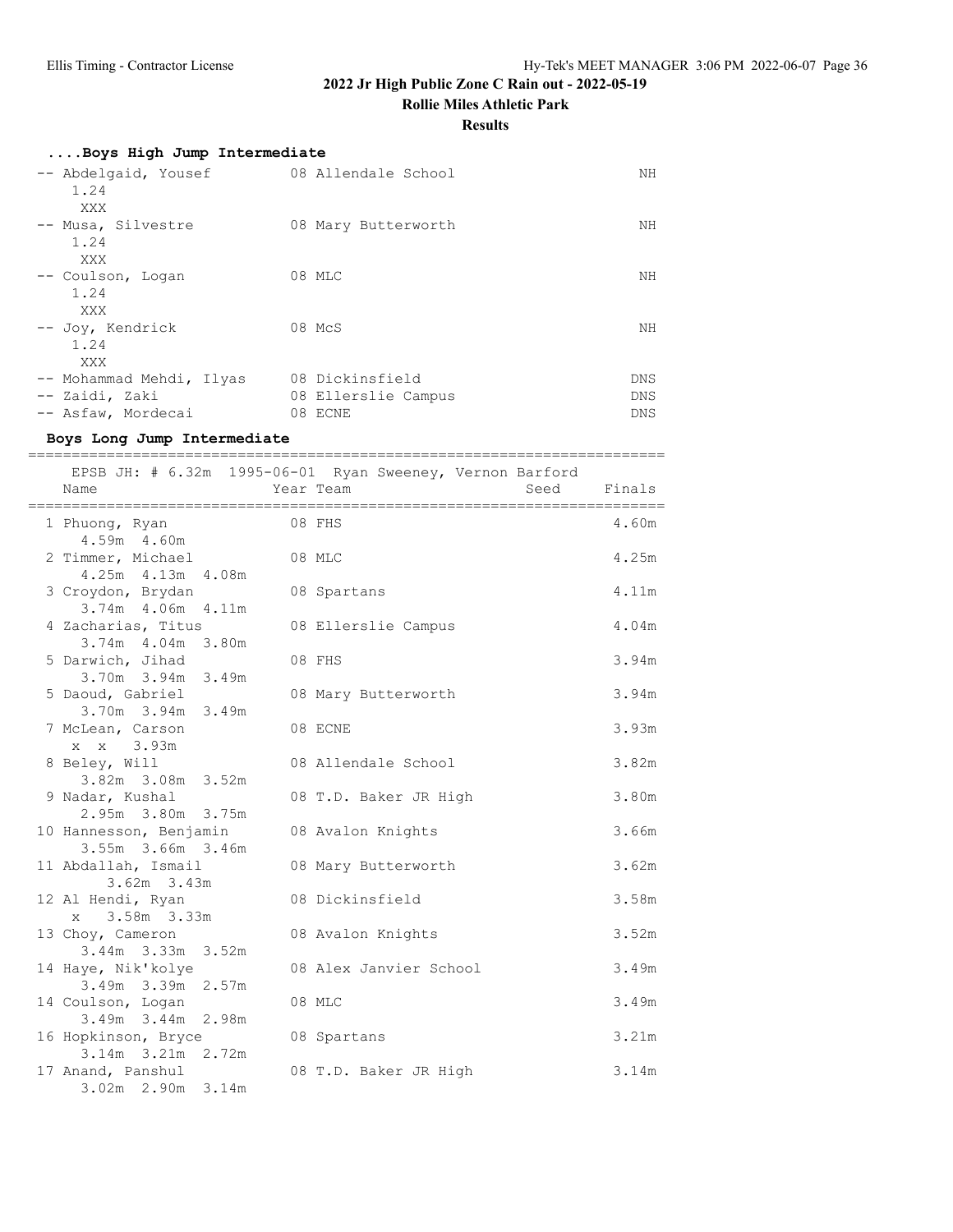**Rollie Miles Athletic Park**

#### **Results**

# **....Boys Long Jump Intermediate**

| 17 Alzouhbi, Adam        | 08 Alex Janvier School | 3.14m      |
|--------------------------|------------------------|------------|
| $3.02m$ $2.90m$ $3.14m$  |                        |            |
| 19 Joy, Kendrick         | 08 McS                 | 2.25m      |
| $1.95m$ $2.15m$ $2.25m$  |                        |            |
| -- Ulrich, Liam          | 08 Allendale School    | DNS        |
| -- Bali, Shivnesh        | 08 Ellerslie Campus    | <b>DNS</b> |
| -- Mohammad Mehdi, Ilyas | 08 Dickinsfield        | DNS        |
| -- Johnson, Ryan         | 08 D.S. MacKenzie      | <b>DNS</b> |

### **Boys Triple Jump Intermediate**

=========================================================================

|                                            | EPSB JH: # 12.45m 2019-06-01 Ethan Puyaoan, Michael Phair |            |
|--------------------------------------------|-----------------------------------------------------------|------------|
| Name                                       | Year Team<br>Seed Finals                                  |            |
|                                            |                                                           |            |
| 1 Daoud, Gabriel 68 Mary Butterworth       |                                                           | 8.86m      |
| 8.41m 8.21m 8.86m                          |                                                           |            |
| 2 Vriend, Eli                              | 08 ECNE                                                   | 8.80m      |
| x x 8.80m                                  |                                                           |            |
| 3 Alzouhbi, Adam                           | 08 Alex Janvier School                                    | 8.72m      |
| 8.60m 7.96m 8.26m 8.72m                    |                                                           |            |
| 4 Liu, Joseph 68 Allendale School          |                                                           | 8.57m      |
| 8.24m 7.83m 8.44m 8.57m                    |                                                           |            |
| 5 Smart, Logan 08 MLC                      |                                                           | 8.51m      |
| x 8.30m 8.20m 8.03m 8.51m                  |                                                           |            |
| 6 Darwich, Jihad<br><b>EXECUTE:</b> 08 FHS |                                                           | 8.31m      |
| 7.94m 6.97m 8.31m                          |                                                           |            |
| 7 Hannesson, Benjamin 08 Avalon Knights    |                                                           | 8.23m      |
| 8.23m 8.04m 7.41m                          |                                                           |            |
| 7 Friesen, Adrian                          | 08 Allendale School                                       | 8.23m      |
| 7.77m 8.23m                                |                                                           |            |
| 9 Haye, Nik'kolye                          | 08 Alex Janvier School                                    | 8.06m      |
| 7.47m 8.06m                                |                                                           |            |
| 10 Neilson, Cole                           | 08 MLC                                                    | 7.63m      |
| x 6.89m 7.63m                              |                                                           |            |
| 11 Drinkwater, Byron                       | 08 Avalon Knights                                         | 7.54m      |
| 7.54m 7.13m                                |                                                           |            |
| 12 Knell, Simon                            | 08 MGG                                                    | 7.45m      |
| 7.45m<br>$\mathbf{x}$                      |                                                           |            |
| 13 Van Ry, Trey                            | 08 ECNE                                                   | 6.80m      |
| x 6.33m 6.80m                              |                                                           |            |
| 14 Henke, Will                             | 08 Mary Butterworth                                       | 6.47m      |
| $6.41m$ $6.47m$                            |                                                           |            |
| 15 Heinish, Dustin                         | 08 FHS                                                    | 5.30m      |
| 5.30m                                      |                                                           |            |
| -- Al Hendi, Ryan                          | 08 Dickinsfield                                           | DNS        |
| -- De Roij, Tristan                        | 08 Dickinsfield                                           | <b>DNS</b> |
|                                            |                                                           |            |

### **Boys Shot Put 4 kilos Intermediate**

|                   |                   |           | EPSB JH: # 13.86m 1980-06-01 Gordon Whittaker, Grandview Hts |      |        |
|-------------------|-------------------|-----------|--------------------------------------------------------------|------|--------|
| Name              |                   | Year Team |                                                              | Seed | Finals |
| 1 Calicdan, Akira | 8.40m 9.37m 8.38m | 8.76m     | 08 Alex Janvier School                                       |      | 9.37m  |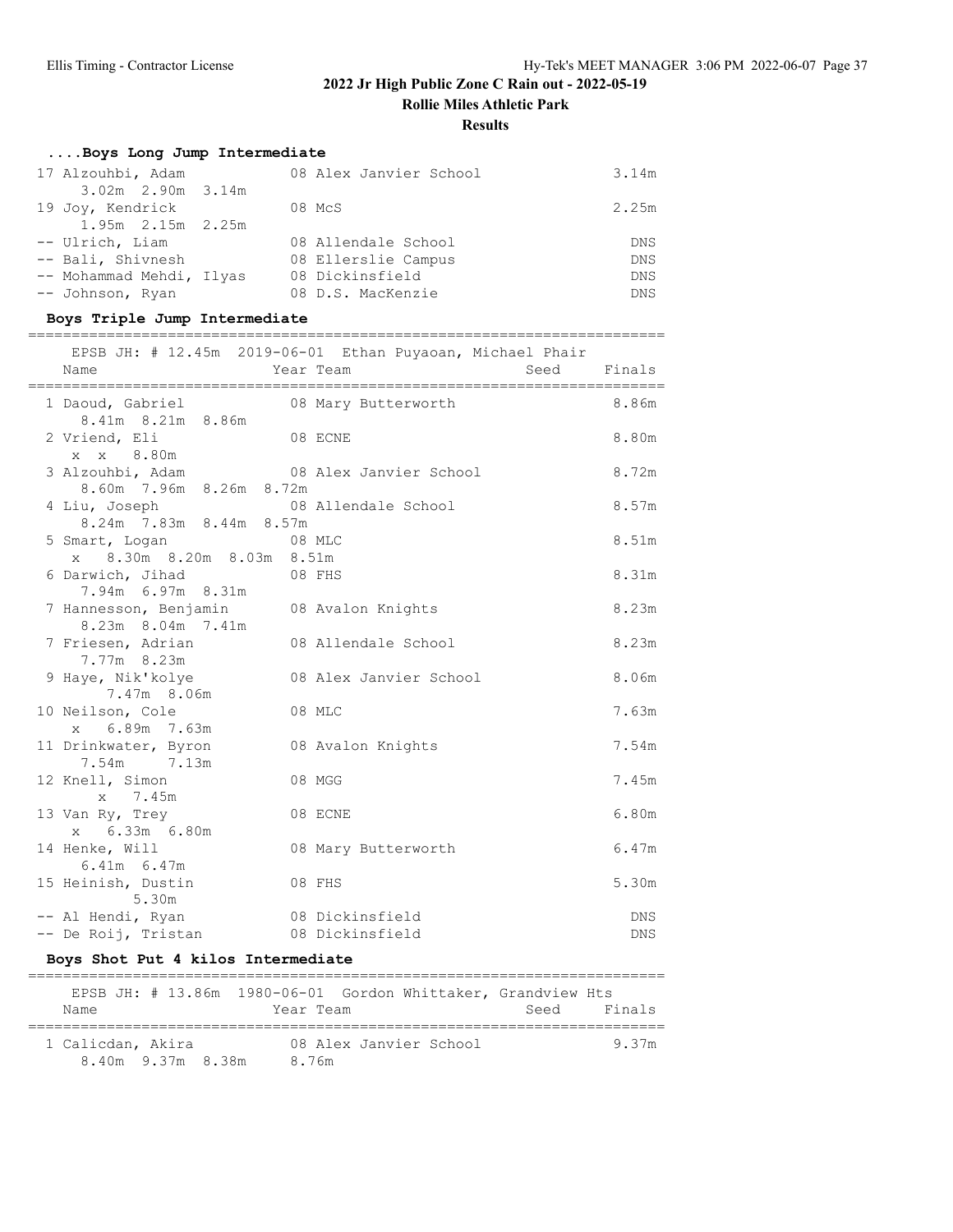**Rollie Miles Athletic Park**

**Results**

| Boys Shot Put 4 kilos Intermediate                                                            |                                                                   |        |
|-----------------------------------------------------------------------------------------------|-------------------------------------------------------------------|--------|
| 2 Zhang, Jack<br>9.00m 8.00m 7.90m 8.64m                                                      | 08 Allendale School                                               | 9.00m  |
| 3 Neilson, Cole<br>8.15m 8.70m 8.30m 7.72m                                                    | $08$ MLC                                                          | 8.70m  |
| 3 Soysa, Chenul                                                                               | 08 FHS                                                            | 8.70m  |
| 7.45m 8.70m 7.70m 7.40m<br>5 El Tawil, Anthony 68 Dickinsfield                                |                                                                   | 8.20m  |
| 8.20m 7.50m 7.88m 7.20m<br>6 Sundar, Dominic                                                  | 08 Spartans                                                       | 7.60m  |
| 7.60m 7.30m 6.75m 7.17m<br>7 Emaz, Zuhair                                                     | 08 Allendale School                                               | 7.55m  |
| 5.64m 6.70m 7.55m<br>8 Hawa, Jamal                                                            | 08 FHS                                                            | 7.30m  |
| 7.30m 6.38m 6.90m<br>8 Troung, Alvin                                                          | 08 Mary Butterworth                                               | 7.30m  |
| 6.55m 7.30m 6.90m                                                                             |                                                                   |        |
| 10 Li, Jerry<br>6.98m                                                                         | 08 NCS                                                            | 6.98m  |
| 11 Albazoni, Mohammed<br>$6.40m$ $6.77m$ $6.83m$                                              | 08 Avalon Knights                                                 | 6.83m  |
| 12 Veenstra, Carter<br>6.73m 6.78m 6.67m                                                      | 08 ECNE                                                           | 6.78m  |
| 13 Bustamante, Hugo<br>$0.74m$ 6.63m 6.57m                                                    | 08 D.S. MacKenzie                                                 | 6.63m  |
| 14 English, Kade                                                                              | 08 Ellerslie Campus                                               | 6.55m  |
| 6.55m 6.10m 6.15m<br>15 Kolody, Evan                                                          | 08 Dickinsfield                                                   | 6.52m  |
| 6.10m  6.52m  5.66m<br>16 Amanuel, Yoel                                                       | 08 MLC                                                            | 6.48m  |
| 6.24m 6.48m<br>17 Patterson, Mitchell                                                         | 08 ECNE                                                           | 5.70m  |
| 5.64m 5.70m 5.52m<br>-- Stephen, Parker                                                       | 08 Mary Butterworth                                               | DNS    |
| -- Williams, Kenyon                                                                           | 08 Dickinsfield                                                   | DNS    |
| -- Oksenenko, Borys                                                                           | 08 NCS                                                            | DNS    |
| -- Johnson, Ryan 68 D.S. MacKenzie                                                            |                                                                   | DNS    |
| -- Hasinoff, Alex 08 Avalon Knights                                                           |                                                                   | DNS    |
|                                                                                               |                                                                   |        |
| Boys Javelin Throw Turbo 500g Intermediate                                                    |                                                                   |        |
|                                                                                               | EPSB JH: # 40.56m 2018-06-01 Hudson ten Brinke, Parkland Immanuel |        |
| Name                                                                                          | Seed<br>Year Team                                                 | Finals |
|                                                                                               |                                                                   |        |
| 1 Forsythe, Andrew<br>21.27m 18.26m 17.56m 19.42m 19.28m                                      | $08$ MLC                                                          | 21.27m |
| 2 Abdelgaid, Yousef 08 Allendale School                                                       |                                                                   | 21.05m |
| 17.70m 9.78m 21.05m 16.73m 12.96m<br>3 Soysa, Chenul                                          | 08 FHS                                                            | 20.68m |
| 19.22m 18.26m 20.68m 19.01m 16.87m<br>4 English, Kade<br>FOUL 20.01m FOUL FOUL 17.50m         | 08 Ellerslie Campus                                               | 20.01m |
| 5 Plete, Jhymz                                                                                | 08 Alex Janvier School                                            | 19.98m |
| 19.98m  11.66m  12.74m  13.11m  13.83m<br>6 Patel, Vyom<br>15.42m 16.71m 19.31m 18.34m 19.33m | 08 D.S. MacKenzie                                                 | 19.33m |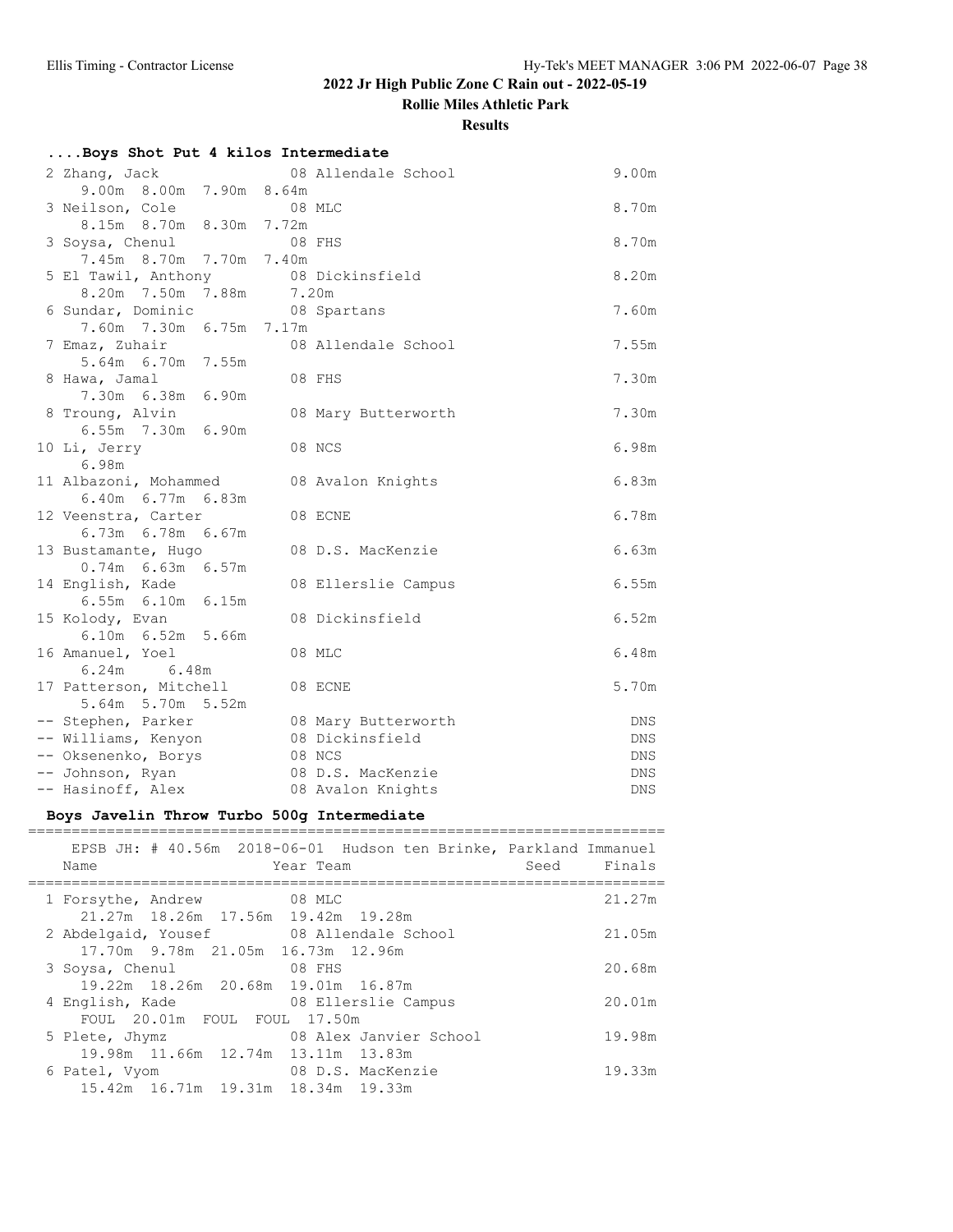**Rollie Miles Athletic Park**

**Results**

| Boys Javelin Throw Turbo 500g Intermediate                   |                        |                 |              |          |
|--------------------------------------------------------------|------------------------|-----------------|--------------|----------|
| 7 Schwartz, Lincoln                                          | 08 Avalon Knights      | 18.80m          |              |          |
| 18.80m    11.63m<br>8 Croydon, Brydan<br>FOUL 15.85m 18.26m  | 08 Spartans            | 18.26m          |              |          |
| 9 Ghanem, Mohammad<br>14.63m    FOUL    18.03m               | 08 Mary Butterworth    | 18.03m          |              |          |
| 10 Kapustin, Liran<br>16.11m  17.82m  13.33m                 | 08 Kim Hung School     | 17.82m          |              |          |
| 11 Kolody, Evan<br>FOUL 12.42m 16.63m                        | 08 Dickinsfield        | 16.63m          |              |          |
| 12 Welder, Chase<br>FOUL 16.30m 15.54m                       | 08 MGG                 | 16.30m          |              |          |
| 13 Lee, Junha<br>13.47m 16.06m 14.27m                        | 08 NCS                 | 16.06m          |              |          |
| 14 Van Ry, Trey<br>15.70m  15.70m  15.89m                    | 08 ECNE                | 15.89m          |              |          |
| 15 Sundar, Dominic<br>8.23m 15.38m 11.70m                    | 08 Spartans            | 15.38m          |              |          |
| 16 Young, Jack<br>FOUL 15.34m FOUL                           | 08 Avalon Knights      | 15.34m          |              |          |
| 17 Yasinsky, Quinn<br>13.39m 13.13m 14.40m                   | 08 ECNE                | 14.40m          |              |          |
| 18 Hawa, Jamal<br>9.90m FOUL FOUL                            | 08 FHS                 | 9.90m           |              |          |
| 19 Amanuel, Yoel<br>6.63m 9.32m FOUL                         | 08 MLC                 | 9.32m           |              |          |
| 20 Martin, Mac<br>FOUL 7.32m FOUL                            | 08 Mary Butterworth    | 7.32m           |              |          |
| -- Hatfield, William<br>FOUL<br>$\mathbf{x}$                 | 08 D.S. MacKenzie      | FOUL            |              |          |
| -- Jost, Andreas<br>FOUL FOUL FOUL                           | 08 Allendale School    | FOUL            |              |          |
| -- Asamoah, Kelvin<br>-- Al Shalabi, Hamza 08 Dickinsfield   | 08 NCS                 | DNS.<br>DNS     |              |          |
| Boys 100 Metre Dash Senior<br>Top 8 Advance by Time          |                        |                 |              |          |
| EPSB JH: # 10.87 2009-06-01 Tim Kong, Vernon Barford<br>Name | Year Team              | Seed Prelims H# |              |          |
| Preliminaries                                                |                        |                 |              |          |
| 1 Wilson, Ajani                                              | 07 MLC                 | 12.29q          | 4            |          |
| 2 Defehr, Remy                                               | 07 Allendale School    | 12.45q          | $\mathbf{2}$ |          |
| 3 Westmann, Dylan                                            | 07 Avalon Knights      | 12.63q          | $\mathbf{2}$ |          |
| 4 Naidu, Anit                                                | 07 Alex Janvier School | 12.87q          | $\mathbf{1}$ |          |
| 5 Idenu, O'Tega                                              | 07 Alex Janvier School | 13.00q          | 4            |          |
| 6 Pavalaki, Leo                                              | 07 Kim Hung School     | 13.24q          | 1            |          |
| 7 den Otter, Alex                                            | 07 Allendale School    | 13.56q          | 4            |          |
| 8 Vik, Brody                                                 | 07 NCS                 | 13.80q          |              | 2 13.796 |
| 9 Salomons, Levi                                             | 07 McS                 | 13.80           |              | 4 13.800 |
| 10 Awan, Talal                                               | 07 Mary Butterworth    | 13.81           |              | 4 13.805 |
| 11 Aluaimi, Osama                                            | 07 Mary Butterworth    | 13.81           |              | 3 13.809 |
| 12 Abukor, Mohammed                                          | 07 D.S. MacKenzie      | 13.85           | 1            |          |
|                                                              |                        |                 |              |          |

13 Mirzad, Tawfiq 07 Svend Hansen School 13.91 1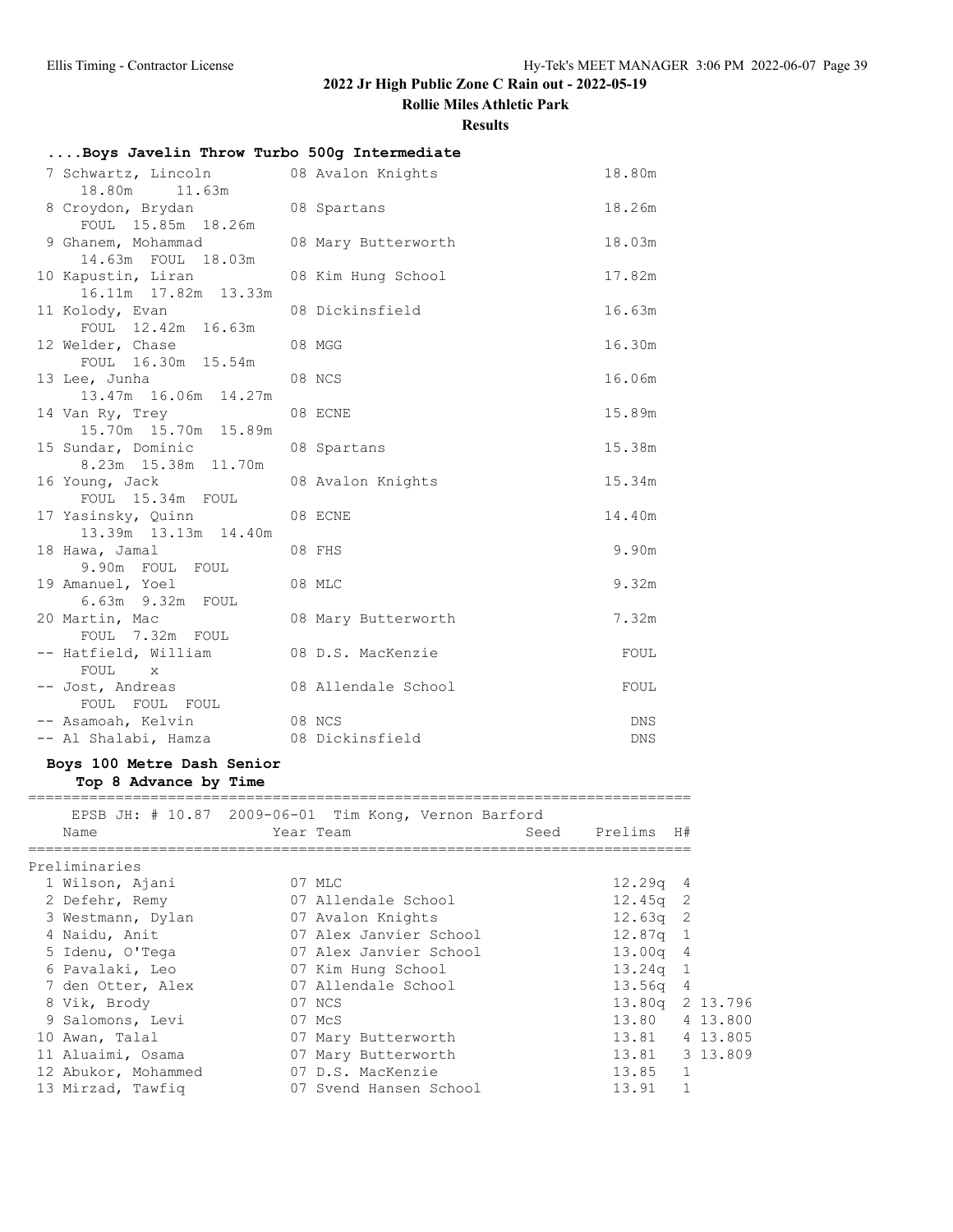**Rollie Miles Athletic Park**

#### **Results**

#### **....Boys 100 Metre Dash Senior**

| 14 Santos, Lucas         | 07 Ellerslie Campus   | 14.27      | 4             |
|--------------------------|-----------------------|------------|---------------|
| 15 Winczura, Ethan       | 07 Dickinsfield       | 14.28      | 3             |
| 16 Khumalo, Thabi        | 07 MLC                | 14.39      | 2             |
| 17 Shahzad, Muhammad     | 07 T.D. Baker JR High | 14.65      | 3             |
| 18 Shoaib, Muhammad      | 07 T.D. Baker JR High | 15.25      | 4             |
| 19 Babasola, Tobi        | 07 ECNE               | 15.52      | 2             |
| 20 Deren, Evan           | 07 Dickinsfield       | 15.90      | 1             |
| 21 Perez-Botero, Esteban | 07 ECNE               | 18.00      | $\mathcal{E}$ |
| -- Saidiba, Ablie        | 07 Spartans           | DO.        | 2             |
| -- Sim, Julian           | 07 Avalon Knights     | DNS        | 3             |
| -- Pillay, Parushan      | 07 Ellerslie Campus   | DNS        | 3             |
| -- Hamimas, Ahmad        | 07 Spartans           | DNS        | 1             |
| -- Qazizada, Enon        | 07 FHS                | DNS        | 2             |
| -- Reddekopp, Lukas      | 06 NCS                | DNS        | 3             |
| -- Taggar, Sukhman       | 08 FHS                | <b>DNS</b> |               |

#### **Boys 100 Metre Dash Senior**

========================================================================= EPSB JH: # 10.87 2009-06-01 Tim Kong, Vernon Barford Name **Name** Year Team **Prelims** Finals ========================================================================= Finals 1 Wilson, Ajani 07 MLC 12.29 11.90 2 Defehr, Remy 07 Allendale School 12.45 12.21 3 Westmann, Dylan 07 Avalon Knights 12.63 12.34 4 Naidu, Anit 07 Alex Janvier School 12.87 12.57 5 Idenu, O'Tega 07 Alex Janvier School 13.00 12.70 6 den Otter, Alex 07 Allendale School 13.56 13.16 7 Pavalaki, Leo 07 Kim Hung School 13.24 13.30 8 Vik, Brody 07 NCS 13.80 13.33

#### **Boys 200 Metre Dash Senior**

============================================================================

EPSB JH: # 22.50 1985-06-01 Karl Jones, Killarney

| Name                                      | Year Team              | Seed | Finals     | H#                      |
|-------------------------------------------|------------------------|------|------------|-------------------------|
| 1 Schmaus, Aaron                          | 07 Allendale School    |      | 27.08      | 1                       |
| 2 Klishao, Mounir                         | 07 Mary Butterworth    |      | 27.46      | $1\,$                   |
| 3 Hadj Mabrouk, Adam                      | 07 Mary Butterworth    |      | 28.45 3    |                         |
| 4 Winczura, Ethan                         | 07 Dickinsfield        |      | 29.41      | $\mathbf{1}$            |
| 5 Shahzad, Muhammad 67 T.D. Baker JR High |                        |      | 29.45 3    |                         |
| 6 Brink, Davis                            | 07 ECNE                |      | 29.57      | $\mathbf{1}$            |
| 7 Bains, Armaan                           | 07 Ellerslie Campus    |      | 30.02      | $\mathbf{2}$            |
| 8 James, Johnathan                        | 07 Alex Janvier School |      | 30.04      | $\overline{\mathbf{3}}$ |
| 9 Kollie, Tristen                         | 07 Alex Janvier School |      | 30.20      | $\mathbf{2}$            |
| 10 Bellegarde, Landon                     | 07 ECNE                |      | 30.87      | $\mathcal{E}$           |
| 11 Buttar, Sehajveer                      | 07 T.D. Baker JR High  |      | 33.83      | 2                       |
| -- Hammouda, Shahin                       | 07 Avalon Knights      |      | DNS        | $\mathbf{1}$            |
| -- Van Vliet, Jayden                      | 07 D.S. MacKenzie      |      | DNS        | $\mathbf{1}$            |
| -- Salomons, Levi                         | 07 McS                 |      | DNS        | 2                       |
| -- Styles, Lucas                          | 07 Allendale School    |      | DNS        | 2                       |
| -- Sudan, Yuvraj                          | 07 FHS                 |      | DNS        | $\mathbf{1}$            |
| -- Leung, Ocean                           | 07 FHS                 |      | DNS        | 3                       |
| -- Ching, Jaiden                          | 07 NCS                 |      | DNS        | $\mathbf{1}$            |
| -- Dawson, Aidan                          | 07 MLC                 |      | <b>DNS</b> | 3                       |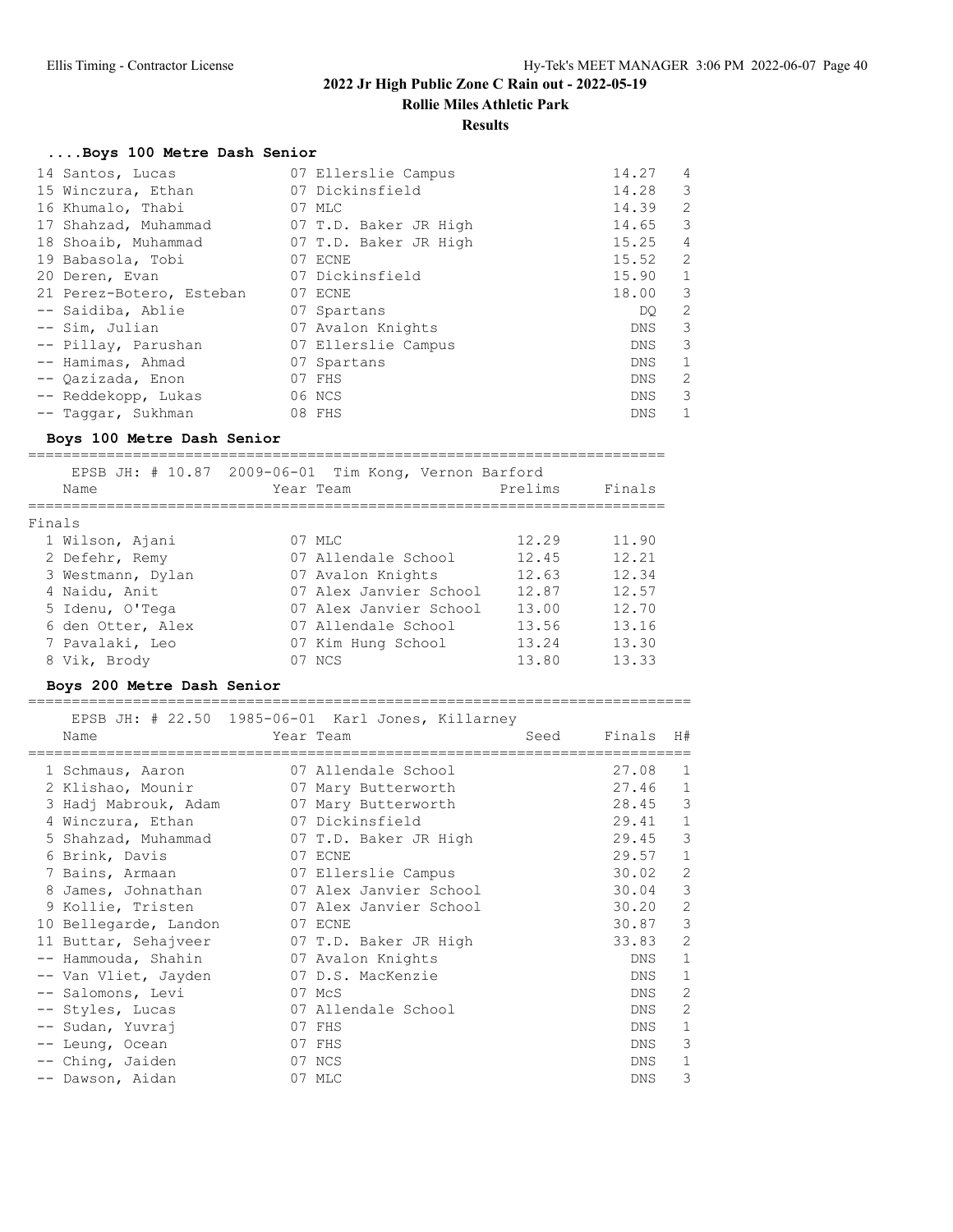**Rollie Miles Athletic Park**

#### **Results**

# **....Boys 200 Metre Dash Senior**

| -- Muhammed, Tiroj  | 07 Dickinsfield     | $\overline{2}$<br>DNS          |
|---------------------|---------------------|--------------------------------|
| -- Vik, Brody       | 07 NCS              | $\overline{2}$<br>DNS          |
| -- Pillay, Parushan | 07 Ellerslie Campus | $\overline{\mathbf{3}}$<br>DNS |
| -- Ashrafi, Zuhayr  | 07 Allendale School | SCR                            |
| -- Saidiba, Ablie   | 07 Spartans         | SCR                            |

### **Boys 400 Metre Dash Senior**

============================================================================

| Name                     | EPSB JH: # 52.12 1997-06-01 Elvis Houghton, J D Bracco<br>Year Team | Finals H#<br>Seed |              |
|--------------------------|---------------------------------------------------------------------|-------------------|--------------|
| 1 Klishao, Mounir        | 07 Mary Butterworth                                                 | 59.34             | 1            |
| 2 Mah, Jerel             | 07 MLC                                                              | 1:01.14           | 2            |
| 3 Renaud, Mason          | 07 Mary Butterworth                                                 | 1:02.47           | 2            |
| 4 Durose, Finley         | 07 Allendale School                                                 | 1:03.57           | 1            |
| 5 Hassan Ibrahim, Muhdin | 07 Spartans                                                         | 1:11.11           | 2            |
| 6 Omotoso, Daniel        | 07 McS                                                              | 1:12.02           | 1            |
| -- Kollie, Tristen       | 07 Alex Janvier School                                              | DNS               | 1            |
| -- den Otter, Alex       | 07 Allendale School                                                 | DNS               | 1            |
| -- James, Johnathan      | 07 Alex Janvier School                                              | DNS.              | 2            |
| -- Lister, Brody         | 07 Dickinsfield                                                     | DNS.              | 2            |
| -- Elhalaby, Phoenix     | 07 Dickinsfield                                                     | DNS.              | $\mathbf{1}$ |
| -- Belnavis, Antori      | 07 Ellerslie Campus                                                 | DNS.              | 2            |
| -- Pascu, Isaia          | 07 MLC                                                              | DNS.              | $\mathbf{1}$ |
| -- Van Vliet, Jayden     | 07 D.S. MacKenzie                                                   | DNS.              | 2            |
| -- Liu, Brayden          | 07 Allendale School                                                 | DNS.              | 2            |
| -- Arbez, George         | 07 Avalon Knights                                                   | DNS.              | $\mathbf{1}$ |

#### **Boys 800 Metre Run Senior**

|                                                       | EPSB JH: # 2:03.31 2007-06-01 Mike Loschack, T D Baker |            |
|-------------------------------------------------------|--------------------------------------------------------|------------|
| Name                                                  | Seed<br>Year Team                                      | Finals     |
| =================================<br>1 Saidiba, Ablie | ===============================<br>07 Spartans         | 2:15.62    |
| 2 Huang, Luis                                         | 07 D.S. MacKenzie                                      | 2:25.26    |
| 3 Makarowski, Jaedon                                  | 07 Avalon Knights                                      | 2:28.51    |
| 4 Tejada, Santiago                                    | 07 Avalon Knights                                      | 2:28.66    |
| 5 Al Taani, Qasem                                     | 07 Mary Butterworth                                    | 2:36.95    |
| 6 Alday, John                                         | 07 Alex Janvier School                                 | 2:48.18    |
| 7 Omotoso, Daniel                                     | 07 McS                                                 | 2:50.10    |
| 8 Hassan Ibrahim, Muhdin 07 Spartans                  |                                                        | 2:50.45    |
| 9 Boer, Isaac                                         | 07 NCS                                                 | 2:52.02    |
| 10 Johnson, Andrew                                    | 07 MLC                                                 | 2:52.83    |
| 11 MacArthur, Josh                                    | 07 NCS                                                 | 2:54.01    |
| 12 Cameron, Aiden                                     | 07 Allendale School                                    | 2:59.19    |
| 13 Reid, Alexander                                    | 07 MGG                                                 | 3:05.42    |
| 14 Zahraa, Mohammed 67 Dickinsfield                   |                                                        | 3:08.85    |
| 15 Dechambre-Ryma, Jordon 07 Dickinsfield             |                                                        | 3:12.98    |
| -- Pilchar, Landen 67 Mary Butterworth                |                                                        | <b>DNS</b> |
| -- Andrawes, Matthew                                  | 07 McS                                                 | <b>DNS</b> |
| -- Panas, Alex                                        | 06 MGG                                                 | <b>DNS</b> |
| -- Gille, Theo                                        | 07 Allendale School                                    | <b>DNS</b> |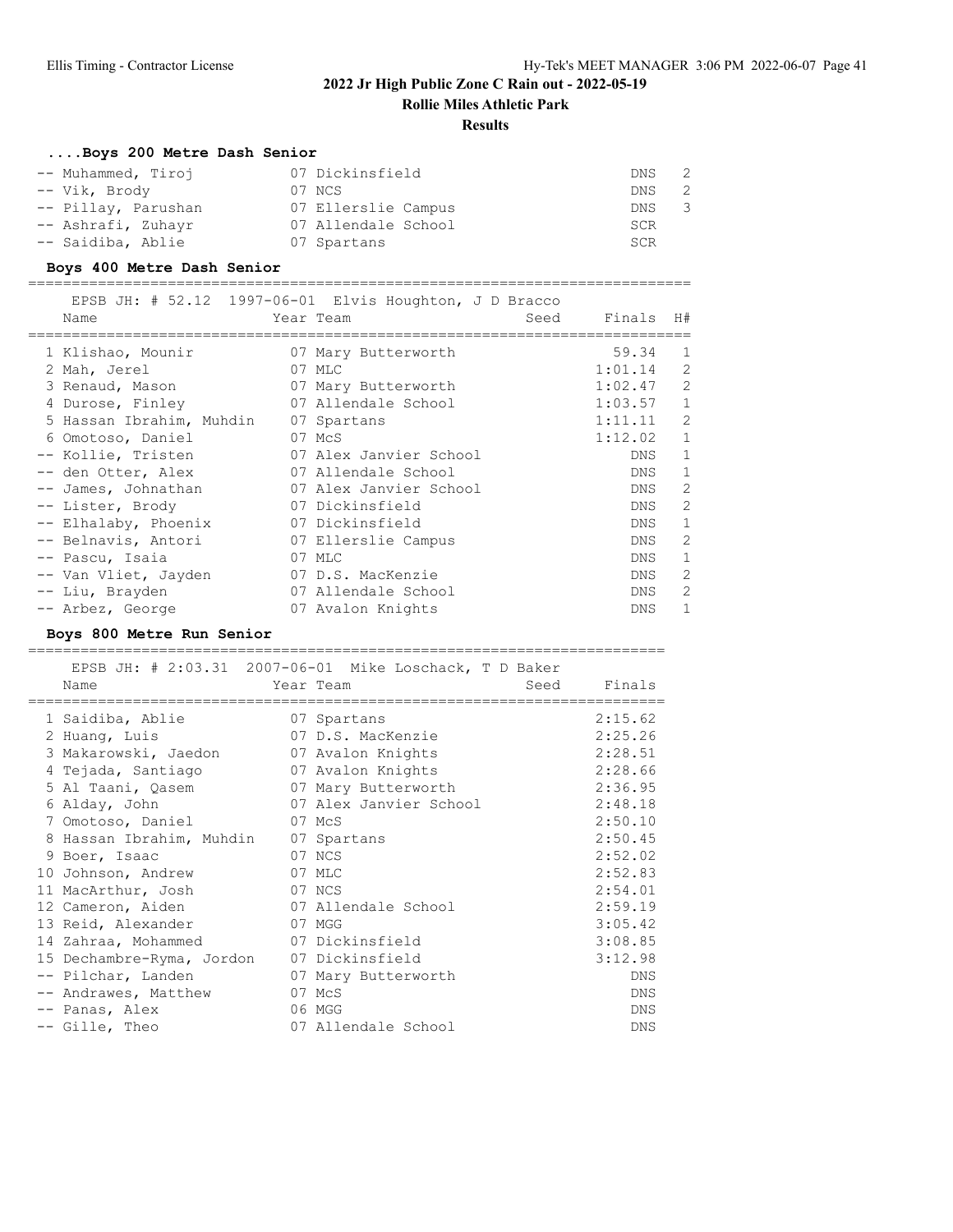**Rollie Miles Athletic Park**

#### **Results**

**Boys 1500 Metre Run Senior**

|   |                      | EPSB JH: # 4:19.46 2001-06-01 Aaron Robson, Vernon Barford |            |
|---|----------------------|------------------------------------------------------------|------------|
|   | Name                 | Seed<br>Year Team                                          | Finals     |
|   | 1 Pilchar, Landen    | 07 Mary Butterworth                                        | 5:31.66    |
|   | 2 Gille, Theo        | 07 Allendale School                                        | 5:31.87    |
|   | 3 Al Taani, Qasem    | 07 Mary Butterworth                                        | 5:35.26    |
|   | 4 Visser, Bennett    | 07 ECNE                                                    | 5:41.58    |
|   | 5 Dizon, Dwyte       | 07 Alex Janvier School                                     | 6:04.26    |
|   | 6 Ruecker, Cole      | 07 MLC                                                     | 6:04.29    |
|   | 7 Dontongan, Froilan | 07 Alex Janvier School                                     | 6:04.37    |
| 8 | Johnson, Andrew      | 07 MLC                                                     | 6:04.72    |
|   | 9 Funnell, Declan    | 07 Avalon Knights                                          | 6:11.89    |
|   | 10 Kaneda, Maddox    | 07 D.S. MacKenzie                                          | 6:15.58    |
|   | 11 Lariviere, Hayden | 07 Dickinsfield                                            | 6:22.05    |
|   | 12 Olfert, Oscar     | 07 Avalon Knights                                          | 6:43.13    |
|   | 13 Panas, Alex       | 06 MGG                                                     | 7:20.52    |
|   | 14 Reid, Alexander   | 07 MGG                                                     | 7:20.70    |
|   | -- Reddekopp, Lukas  | 06 NCS                                                     | <b>DNS</b> |
|   | -- Van Oene, Conlan  | 07 NCS                                                     | DNS        |

#### **Boys 80 Metre Hurdles 76.2 cm Senior**

============================================================================

|                           | EPSB JH: # 10.60 1983-06-01 Randy Korchinski, Rosslyn |      |           |                |
|---------------------------|-------------------------------------------------------|------|-----------|----------------|
| Name                      | Year Team                                             | Seed | Finals H# |                |
| 1 Westmann, Dylan         | 07 Avalon Knights                                     |      | 13.29     | $\overline{c}$ |
| 2 Morley, Cylis           | 07 Allendale School                                   |      | 14.06     | $\overline{2}$ |
| 3 Sim, Julian             | 07 Avalon Knights                                     |      | 14.31     | $\overline{2}$ |
| 4 Bains, Armaan           | 07 Ellerslie Campus                                   |      | 14.57     | $\mathbf{1}$   |
| 5 Jacobs, Levi            | 07 D.S. MacKenzie                                     |      | 14.94     | $\mathbf{1}$   |
| 6 Orozco, Aeron           | 07 Alex Janvier School                                |      | 15.20     | $\overline{c}$ |
| 7 Deng, Akhon             | 07 Allendale School                                   |      | 15.59     | $\mathbf{1}$   |
| 8 Alday, John             | 07 Alex Janvier School                                |      | 15.69     | $1\,$          |
| 9 Sanmartin, Austin       | 07 Ellerslie Campus                                   |      | 15.73     | $\overline{2}$ |
| 10 Barnes, Brett          | 07 Avalon Knights                                     |      | 15.92     | $\mathbf{1}$   |
| 11 Bellegarde, Landon     | 07 ECNE                                               |      | 17.09     | $\overline{c}$ |
| 12 Muhammed, Tiroj        | 07 Dickinsfield                                       |      | 17.32     | $\overline{c}$ |
| 13 Dechambre-Ryma, Jordon | 07 Dickinsfield                                       |      | 18.30     | $\mathbf{1}$   |

### **Boys 4x100 Metre Relay Senior**

============================================================================ EPSB JH:  $\#$  45.00 1981-06-01 Dan Knott, Dan Knott

| LPSD JN, # 4J.VV = 1901=00-01 = Dall NHOLL, Dall NHOLL |                       |           |    |
|--------------------------------------------------------|-----------------------|-----------|----|
| Team                                                   | Seed                  | Finals H# |    |
| 1 Allendale School 'A'                                 |                       | 53.59     | 2  |
|                                                        |                       |           |    |
| 2 Meadowlark Christian 'A'                             |                       | 53.60     | 1  |
| 1) Khumalo, Thabi 07                                   | 2) Mah, Jerel 07      |           |    |
| 3) Ruecker, Cole 07                                    | 4) Wilson, Ajani 07   |           |    |
| 3 Mary Butterworth 'A'                                 |                       | 53.72 2   |    |
| 1) Orrell, Cooper 07                                   | 2) Klishao, Mounir 07 |           |    |
| 3) Aluaimi, Osama 07                                   | 4) Awan, Talal 07     |           |    |
| 4 Avalon Knights 'A'                                   |                       | 54.25     | -2 |
| 5 Allendale School 'B'                                 |                       | 54.38     | 1  |
| 6 Alex Janvier School 'A'                              |                       | 54.50     | 2  |
| 1) Naidu, Anit 07                                      | 2) Idenu, O'Tega 07   |           |    |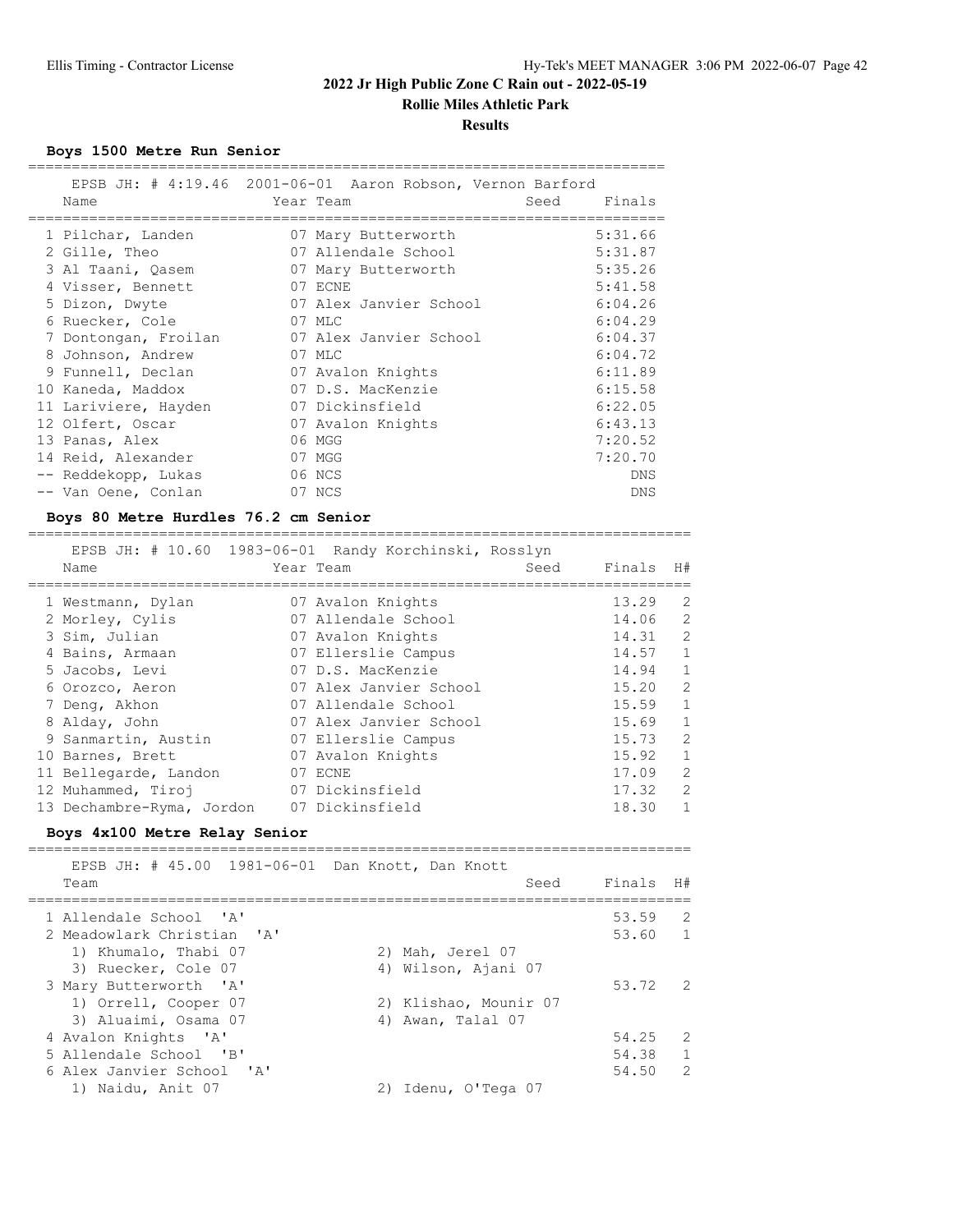**Rollie Miles Athletic Park**

#### **Results**

# **....Boys 4x100 Metre Relay Senior**

| 3) Kollie, Tristen 07        | 4) Orozco, Aeron 07     |         |               |
|------------------------------|-------------------------|---------|---------------|
| 7 Spruce Avenue Spartans 'A' |                         | 54.64 2 |               |
| 1) Cardinal, Garret 07       | 2) Raine, Jason 07      |         |               |
| 3) Hamimas, Ahmad 07         | 4) Saidiba, Ablie 07    |         |               |
| 8 Nellie Carlson School 'A'  |                         | 57.02   | $\mathcal{L}$ |
| 1) Ching, Jaiden 07          | 2) Ok, Jason 07         |         |               |
| 3) Van Oene, Conlan 07       | 4) Vik, Brody 07        |         |               |
| 9 Dickinsfield 'A'           |                         | 57.31   | 2             |
| 10 D.S. MacKenzie 'A'        |                         | 58.68   | $\mathbf{1}$  |
| 1) Kagolo, Mervedi 07        | 2) Et-tadely, Rayane 07 |         |               |
| 3) Kitulo, Daniel 07         | 4) Abukor, Mohammed 07  |         |               |
| 11 Edmonton Christian NE 'A' |                         | 1:01.43 |               |
| 1) Babasola, Tobi 07         | 2) Brink, Davis 07      |         |               |
| 3) Perez-Botero, Esteban 07  | 4) Visser, Bennett 07   |         |               |
| 12 T.D. Baker JR High 'A'    |                         | 1:01.68 | 1             |
| 1) Alexandre, Cole 07        | 2) Buttar, Sehajveer 07 |         |               |
| 3) Shahzad, Muhammad 07      | 4) Shoaib, Muhammad 07  |         |               |
| 13 Dickinsfield 'B'          |                         | 1:03.81 |               |

## **Boys High Jump Senior**

| Name<br>=====================================                                                                                              | EPSB JH: # 1.90m 2004-06-01 Matt Cardoza, Vernon Barford<br>Seed Finals<br>Year Team |            |
|--------------------------------------------------------------------------------------------------------------------------------------------|--------------------------------------------------------------------------------------|------------|
| 1 Anaka, Ewan 67 Allendale School<br>1.20 1.25 1.30 1.35 1.40 1.45 1.50 1.55                                                               |                                                                                      | 1.55m      |
| 0 0 0 0 0 XO XXO<br>2 Khumalo, Thabi 07 MLC<br>1.20 1.25 1.30 1.35 1.40 1.45 1.50 1.55                                                     | $\overline{\phantom{0}}$                                                             | 1.50m      |
| 0 0 0 0 0 0 XO XXX<br>2 Matic, Rio 67 FHS<br>1.20 1.25 1.30 1.35 1.40 1.45 1.50 1.55                                                       |                                                                                      | 1.50m      |
| $\begin{matrix}0&0&0&0&0&0&0&\text{X0} &\text{XXX}\end{matrix}$<br>4 Olson, Jack 07 Mary Butterworth<br>1.20 1.25 1.30 1.35 1.40 1.45 1.50 |                                                                                      | 1.45m      |
| 0 0 0 0 XO 0 XXX<br>5 Deng, Akhon<br>1.20 1.25 1.30 1.35 1.40 1.45                                                                         | 07 Allendale School                                                                  | 1.40m      |
| 0 0 0 XO 0 XXX<br>6 Jacobs, Levi<br>1.20 1.25 1.30 1.35                                                                                    | 07 D.S. MacKenzie                                                                    | 1.30m      |
| O O XO XXX<br>7 Mawel, Mohamed<br>1.20 1.25 1.30                                                                                           | 06 Ellerslie Campus                                                                  | 1.25m      |
| O O XXX<br>8 Hamimas, Ahmad<br>1.20 1.25                                                                                                   | 07 Spartans                                                                          | 1.20m      |
| XO XXX<br>-- Popovic, Aleksandar 07 Alex Janvier School                                                                                    |                                                                                      | DNS        |
| -- Cardinal, Garret                                                                                                                        | 07 Spartans                                                                          | <b>DNS</b> |
| -- Lee, Carson                                                                                                                             | 07 D.S. MacKenzie                                                                    | <b>DNS</b> |
| -- Perez-Botero, Esteban 07 ECNE                                                                                                           |                                                                                      | <b>DNS</b> |
| 07 NCS<br>-- Barakat, Yasser                                                                                                               |                                                                                      | DNS        |
| -- Oosterhof, Jayden 07 ECNE                                                                                                               |                                                                                      | <b>DNS</b> |
| -- Qazizada, Enon                                                                                                                          | 07 FHS                                                                               | <b>DNS</b> |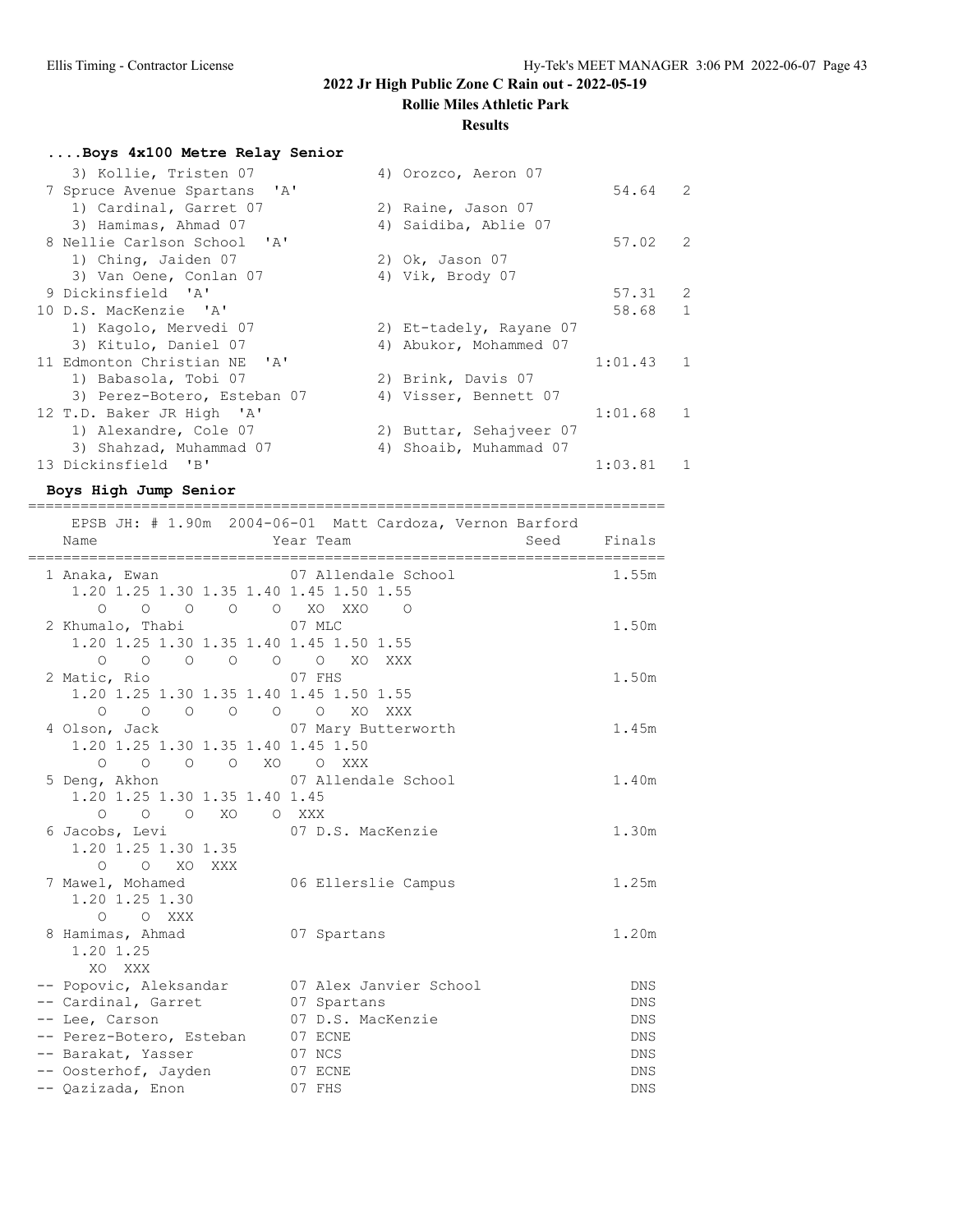**Rollie Miles Athletic Park**

### **Results**

| Boys High Jump Senior |                     |      |
|-----------------------|---------------------|------|
| -- Deren, Evan        | 07 Dickinsfield     | DNS  |
| -- Dawson, Aidan      | 07 MLC              | DNS. |
| -- Ashrafi, Zuhayr    | 07 Allendale School | SCR  |

### **Boys Long Jump Senior**

| Name                                              | EPSB JH: # 6.38m 1995-06-01 Travis Davson, Edith Rogers<br>Seed<br>Year Team | Finals            |
|---------------------------------------------------|------------------------------------------------------------------------------|-------------------|
| 1 Pavalaki, Leo<br>4.91m  4.45m  4.59m  4.51m     | 07 Kim Hung School                                                           | 4.91m             |
| 2 Steinkampf, Evan 07 MLC<br>4.59m 4.56m<br>4.31m |                                                                              | 4.59m             |
| 3 Ok, Jason<br>4.46m 4.35m 4.55m                  | 07 NCS                                                                       | 4.55m             |
| 4 Almasalmeh, Hamzeh<br>4.55m<br>$4.32m$ $4.38m$  | 07 Dickinsfield                                                              | J4.55m            |
| 5 Schmaus, Aaron<br>4.54m  4.26m  4.54m           | 07 Allendale School                                                          | 4.54m             |
| 6 El Ahmed, Mesaab<br>$4.46m$ $4.38m$ $4.23m$     | 07 Mary Butterworth                                                          | 4.46m             |
| 7 Phaneuf, Talon<br>4.38m                         | 07 Mary Butterworth                                                          | 4.38m             |
| 8 Pascu, Isaia<br>x x 4.35m                       | 07 MLC                                                                       | 4.35m             |
| 9 Nguyen, Ekin<br>4.04m 4.07m 4.32m               | 07 D.S. MacKenzie                                                            | 4.32m             |
| 10 Roth, Darian<br>4.22m 3.95m 4.30m              | 07 D.S. MacKenzie                                                            | 4.30m             |
| 11 Schuller, Kai<br>4.19m  4.22m  4.18m           | 07 Ellerslie Campus                                                          | 4.22m             |
| 12 Idenu, O'Tega<br>3.97m  4.00m  4.21m           | 07 Alex Janvier School                                                       | 4.21m             |
| 13 Alexandre, Cole<br>3.97m 4.10m 4.18m           | 07 T.D. Baker JR High                                                        | 4.18m             |
| 14 Chantzis, Kosta<br>3.81m 3.34m 3.99m           | 07 Allendale School                                                          | 3.99m             |
| 15 Funnell, Declan<br>3.99m                       | 07 Avalon Knights                                                            | J3.99m            |
| 16 Olfert, Oscar<br>$3.97m \times$                | 07 Avalon Knights                                                            | 3.97m             |
| 17 Lister, Darrian<br>3.53m 3.33m 3.84m           | 07 Dickinsfield                                                              | 3.84m             |
| 18 Orozco, Aeron<br>3.68m 3.68m 3.08m             | 07 Alex Janvier School                                                       | 3.68m             |
| 19 Belnavis, Antori<br>3.59m 3.53m                | 07 Ellerslie Campus                                                          | 3.59m             |
| -- Barakat, Yasser<br>-- Leung, Ocean             | 07 NCS<br>07 FHS                                                             | DNS<br><b>DNS</b> |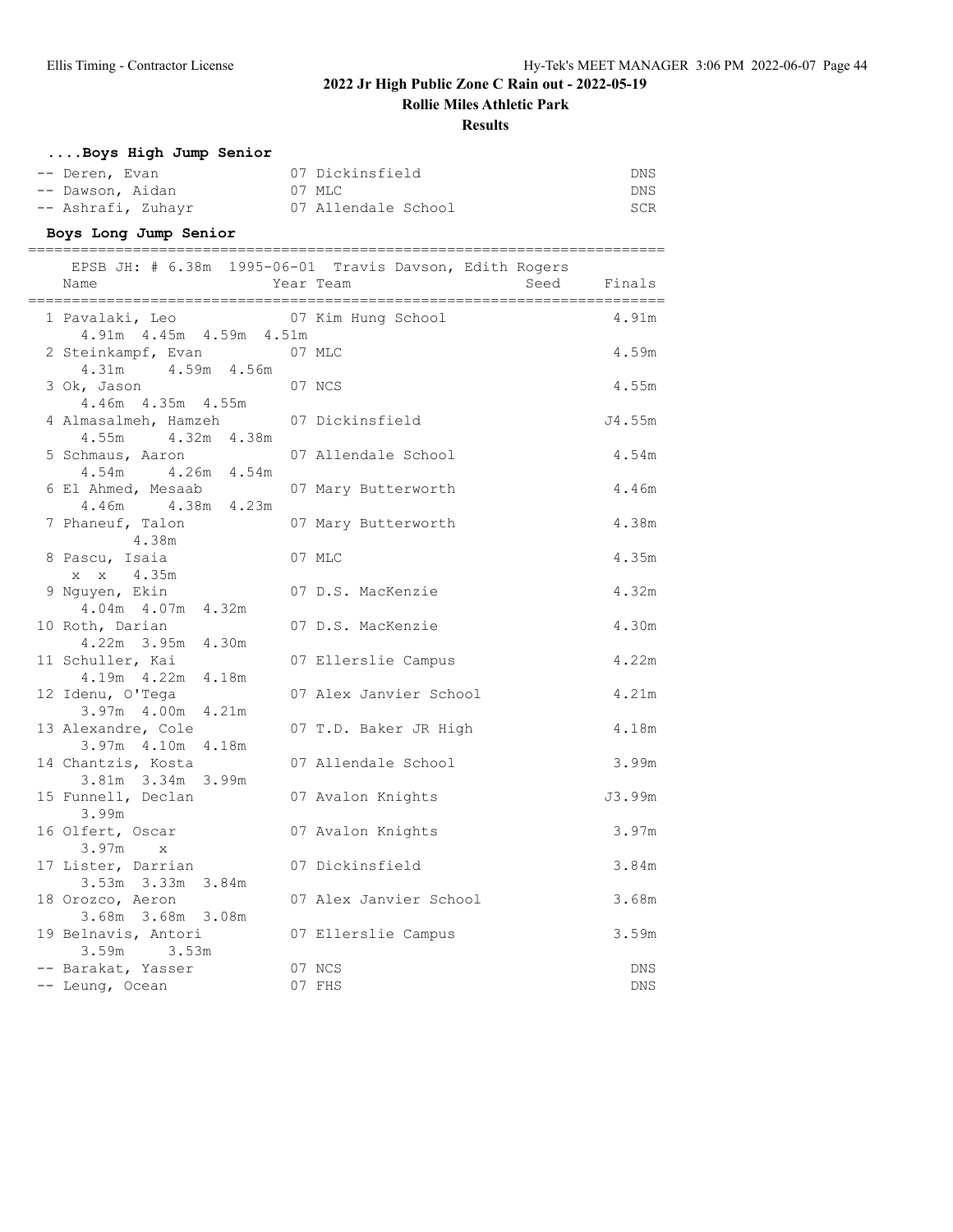**Rollie Miles Athletic Park**

**Results**

#### **Boys Triple Jump Senior**

| Name                                                                           | EPSB JH: # 13.08m 2001-06-01 Chris Muchena, Vernon Barford<br>Year Team<br>Seed | Finals                                 |
|--------------------------------------------------------------------------------|---------------------------------------------------------------------------------|----------------------------------------|
| 1 Wilson, Ajani<br>11.46m  11.44m  11.37m                                      | 07 MLC                                                                          | 11.46m                                 |
| 2 Defehr, Remy 07 Allendale School<br>10.55m 10.43m 10.81m                     |                                                                                 | 10.81m                                 |
| 3 Matic, Rio<br>8.50m 9.81m 10.21m                                             | 07 FHS                                                                          | 10.21m                                 |
| 4 Ok, Jason<br>9.85m<br>8.46m                                                  | 07 NCS                                                                          | 9.85m                                  |
| 5 Lister, Brody<br>9.29m 9.61m 9.81m                                           | 07 Dickinsfield                                                                 | 9.81m                                  |
| 6 Kalenga, Jonathan 67 Mary Butterworth<br>9.80m 9.69m                         |                                                                                 | 9.80m                                  |
| 7 Miketon, Luke<br>8.99m 7.68m 8.80m                                           | 07 Allendale School                                                             | 8.99m                                  |
| 8 Steinkampf, Evan<br>8.74m 8.91m                                              | 07 MLC                                                                          | 8.91m                                  |
| 9 Duffy, Zavier<br>8.85m<br>$\mathbf{x}$                                       | 07 Mary Butterworth                                                             | 8.85m                                  |
| 10 Visser, Bennett<br>8.38m 7.65m 8.78m                                        | 07 ECNE                                                                         | 8.78m                                  |
| 11 Ching, Jaiden<br>8.19m 8.62m 8.29m                                          | 07 NCS                                                                          | 8.62m                                  |
| -- Dontongan, Froilan<br>-- Dizon, Dwyte<br>-- Sudan, Yuvraj                   | 07 Alex Janvier School<br>07 Alex Janvier School<br>07 FHS                      | <b>DNS</b><br><b>DNS</b><br><b>DNS</b> |
| -- Kaneda, Maddox<br>-- Elhalaby, Phoenix 07 Dickinsfield<br>-- Palmer, Jordan | 07 D.S. MacKenzie<br>07 MGG                                                     | <b>DNS</b><br><b>DNS</b><br><b>DNS</b> |
| -- Roth, Darian                                                                | 07 D.S. MacKenzie                                                               | <b>DNS</b>                             |

#### **Boys Shot Put 4 kilos Senior**

 EPSB JH: # 15.33m 1975-06-01 Greg Ganton, Ritchie Name Year Team Seed Finals ========================================================================= 1 Dentith-Grant, Ryley 07 Alex Janvier School 10.30m 10.30m 10.21m 9.85m 10.30m 9.51m 2 MacDonald, Maxum 07 NCS J10.30m 10.30m 9.85m 9.87m 9.23m 3 Funk, Nick 07 Mary Butterworth 10.14m 9.10m 8.85m 9.36m 10.14m 4 den Besten, Leo 07 D.S. MacKenzie 10.07m 9.50m 9.85m 9.88m 10.07m<br>5 Anaka, Ewan 07 A 07 Allendale School 9.30m 9.30m 8.21m 8.65m 8.80m 6 Hahn, Aurel 07 Allendale School J9.30m 9.30m 8.40m 8.57m 8.68m 7 Sanmartin, Austin 07 Ellerslie Campus 9.15m 9.15m 9.05m 8.30m 8 Fils-Aime, Jon 07 MLC 9.10m 8.15m 7.55m 9.10m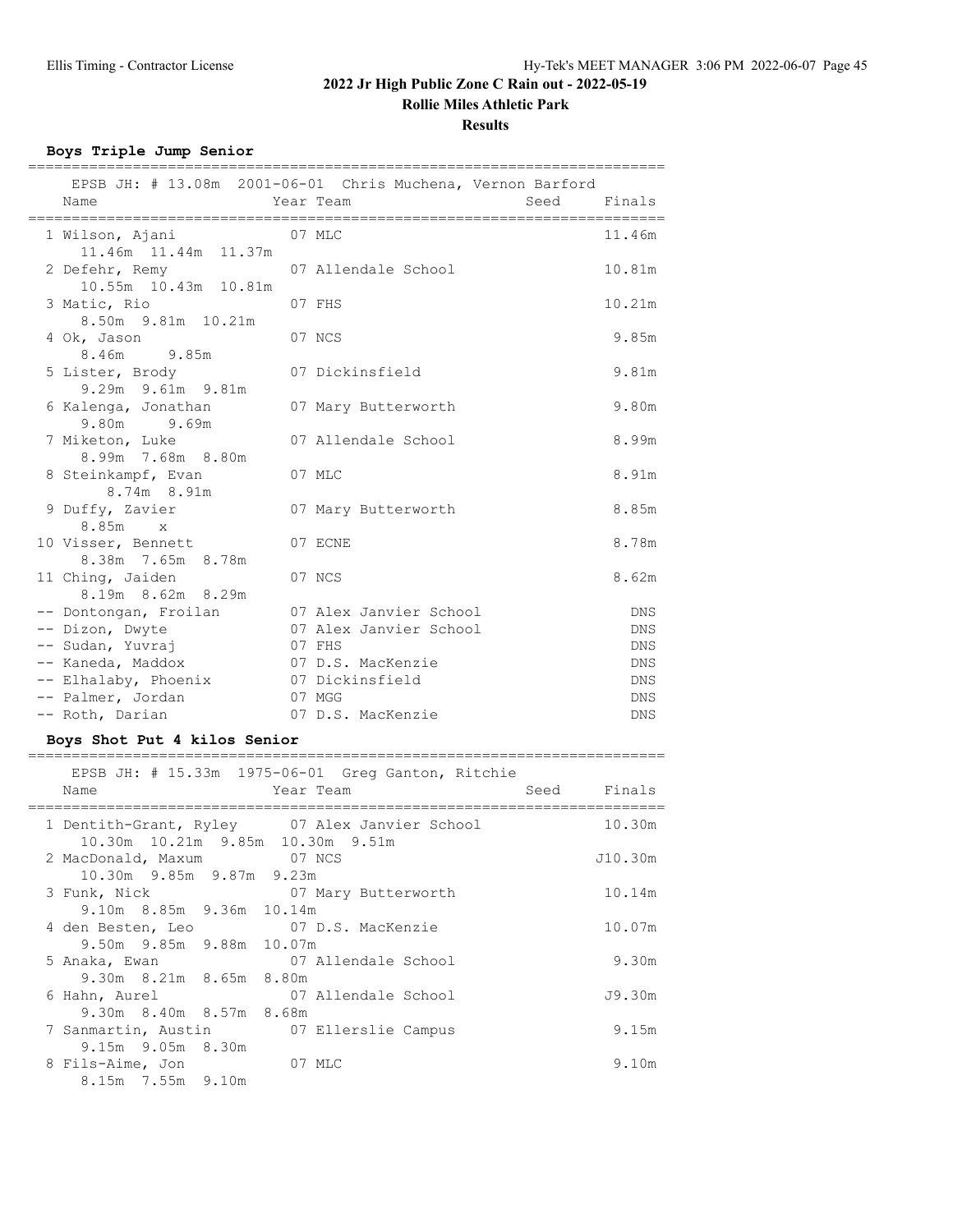**Rollie Miles Athletic Park**

#### **Results**

| Boys Shot Put 4 kilos Senior        |                        |            |
|-------------------------------------|------------------------|------------|
| 9 Elko, Ayden                       | 06 Mary Butterworth    | 8.90m      |
| 7.75m 8.25m 8.90m                   |                        |            |
| 10 Dixon, Tavias                    | 07 Dickinsfield        | 8.60m      |
| 8.15m 8.25m 8.60m                   |                        |            |
| 11 Barton, Ethan                    | 07 Ellerslie Campus    | 8.29m      |
| 7.15m 7.72m 8.29m                   |                        |            |
| 12 Baker, Clark                     | 07 Avalon Knights      | 8.20m      |
| 7.45m 8.02m 8.20m                   |                        |            |
| 13 Barnes, Brett                    | 07 Avalon Knights      | 8.10m      |
| 8.10m 7.80m 8.05m                   |                        |            |
| 14 Fabriquer, Josh                  | 07 MLC                 | 7.87m      |
| 7.60m 7.20m 7.87m                   |                        |            |
| 15 Zahraa, Mohammed 07 Dickinsfield |                        | 7.40m      |
| 6.70m 7.40m 6.35m                   |                        |            |
| 16 Andrawes, Matthew 07 McS         |                        | 6.20m      |
| 6.20m 5.90m 6.10m                   |                        |            |
| 17 Rai, Naivedhya                   | 07 D.S. MacKenzie      | 6.10m      |
| $6.10m$ $x$                         |                        |            |
| -- Brink, Davis                     | 07 ECNE                | DNS.       |
| -- Mirzad, Tawfiq                   | 07 Svend Hansen School | <b>DNS</b> |
| -- Raine, Jason                     | 07 Spartans            | <b>DNS</b> |
| -- Popovic, Aleksandar              | 07 Alex Janvier School | <b>DNS</b> |

# **Boys Javelin Throw Turbo 500g Senior**

| Name |                                                                   | EPSB JH: # 47.90m 2015-06-01 Ryley Appelt, S Bruce Smith<br>Year Team                 | Seed Finals |        |
|------|-------------------------------------------------------------------|---------------------------------------------------------------------------------------|-------------|--------|
|      |                                                                   | 1 Orrell, Cooper 07 Mary Butterworth<br>29.83m 29.80m 24.15m 20.28m 27.29m 28.15m     |             | 29.83m |
|      |                                                                   | 2 Renaud, Mason 67 Mary Butterworth<br>23.62m  27.56m  21.10m  23.48m  24.38m  16.56m |             | 27.56m |
|      |                                                                   | 3 Islam, Nirzhor 67 Allendale School<br>20.09m 21.38m 19.80m 26.33m 23.16m 22.84m     |             | 26.33m |
|      | 4 Ruecker, Cole 07 MLC                                            |                                                                                       |             | 25.93m |
|      | 5 Mah, Jerel 07 MLC<br>17.60m 23.87m 24.98m                       | 22.83m  25.93m  FOUL  24.15m  21.32m  23.32m                                          |             | 24.98m |
|      |                                                                   | 6 Arbez, George 67 Avalon Knights                                                     |             | 24.81m |
|      | 17.84m 23.28m 24.81m                                              | 7 Naidu, Anit 17 07 Alex Janvier School                                               |             | 22.89m |
|      |                                                                   | FOUL FOUL 22.89m 18.96m 21.02m 19.40m<br>8 Liu, Brayden 67 Allendale School           |             | 22.77m |
|      | 20.55m  22.77m  FOUL                                              |                                                                                       |             |        |
|      | 21.32m 21.73m 20.70m                                              | 9 den Besten, Leo 67 D.S. MacKenzie                                                   |             | 21.73m |
|      | 10 Cardinal, Garret<br>21.48m  21.21m  FOUL                       | 07 Spartans                                                                           |             | 21.48m |
|      | 20.58m 19.78m FOUL                                                | 11 Horseman, Cash 07 Dickinsfield                                                     |             | 20.58m |
|      |                                                                   | 12 Rawluk, Daimen 67 Dickinsfield                                                     |             | 18.75m |
|      | 18.75m  17.57m  17.00m<br>13 Mawel, Mohamed<br>18.43m 17.68m FOUL | 06 Ellerslie Campus                                                                   |             | 18.43m |